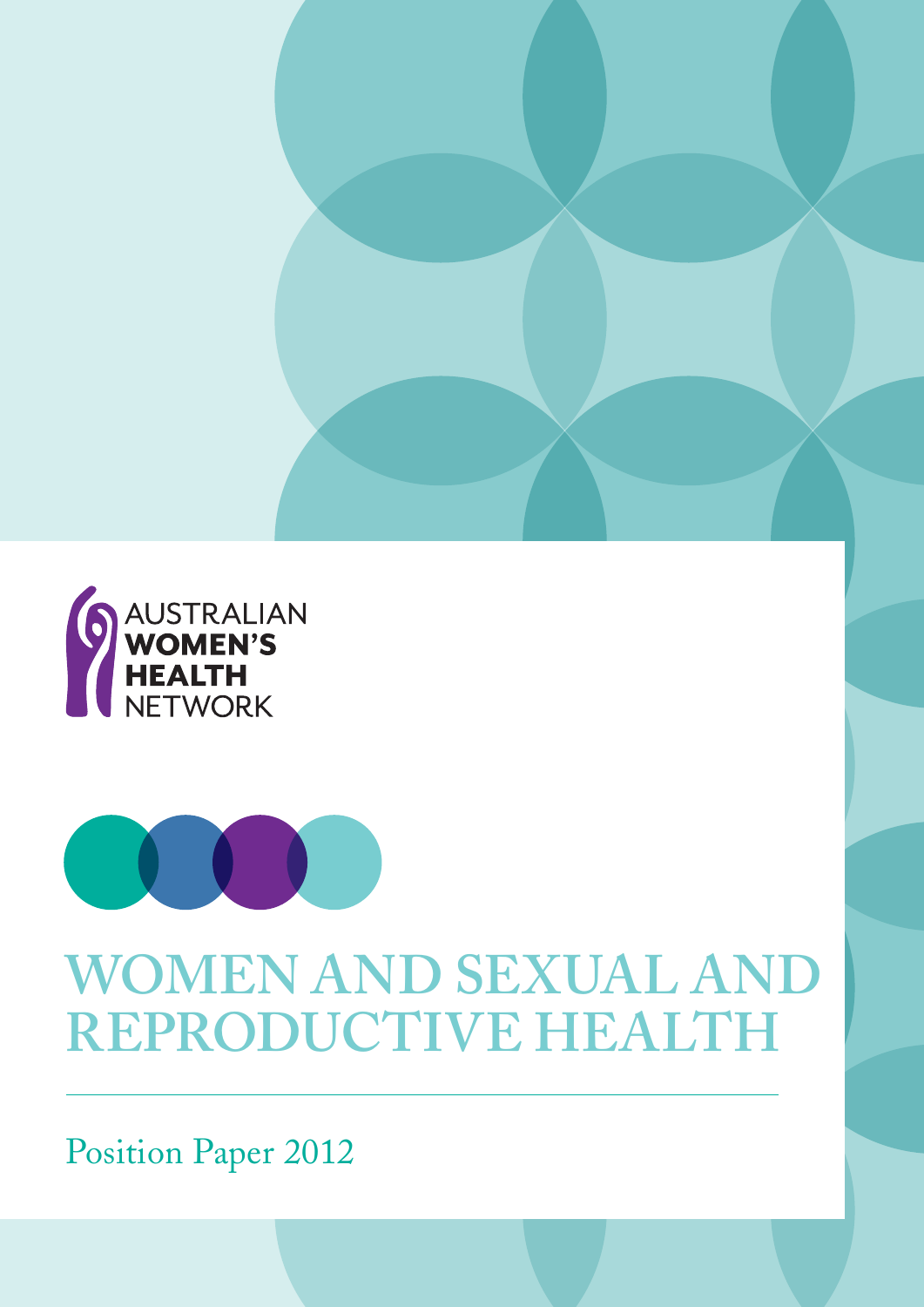## Australian Women's Health Network

#### **Women and Sexual and Reproductive Health**

A publication of the Australian Women's Health Network, based on a commissioned paper written by Selina Utting, Cait Calcutt, Kate Marsh and Pamela Doherty of Children by Choice, with support from the AWHN Publication Review Panel, July 2012.

This publication may include subsequent alterations/additions which do not necessarily reflect the views of the original commissioned authors.

Australian Women's Health Network Inc.

PO Box 188, Drysdale, Victoria 3222

Association number: A02383

[www.awhn.org.au](http://www.awhn.org.au)

© Australian Women's Health Network

This publication may be reproduced in whole or in part for study, research, criticism, training or review purposes subject to the inclusion of an acknowledgement of the source and authoring, and no commercial usage or sale.

ISBN: 978-0-9578645-0-4

Published November 2012

## Acknowledgements

The Australian Women's Health Network gratefully acknowledges funding support provided by the Australian Government to develop this *Women and Sexual and Reproductive Health Position* Paper through the Department of Health and Ageing Community Sector Support Scheme.

AWHN would like to thank Selina Utting, Cait Calcutt, Kate Marsh and Pamela Doherty of Children by Choice, the AWHN Publication Review Panel (Dr Gwendolyn Gray; Patty Kinnersly; Maree Hawken; Lucy Cirocco, and Kelly Banister), Marilyn Beaumont, and Dr Andrew Watts of *textedit.*

**This position paper is available for free download at: [www.awhn.org.au](http://www.awhn.org.au)**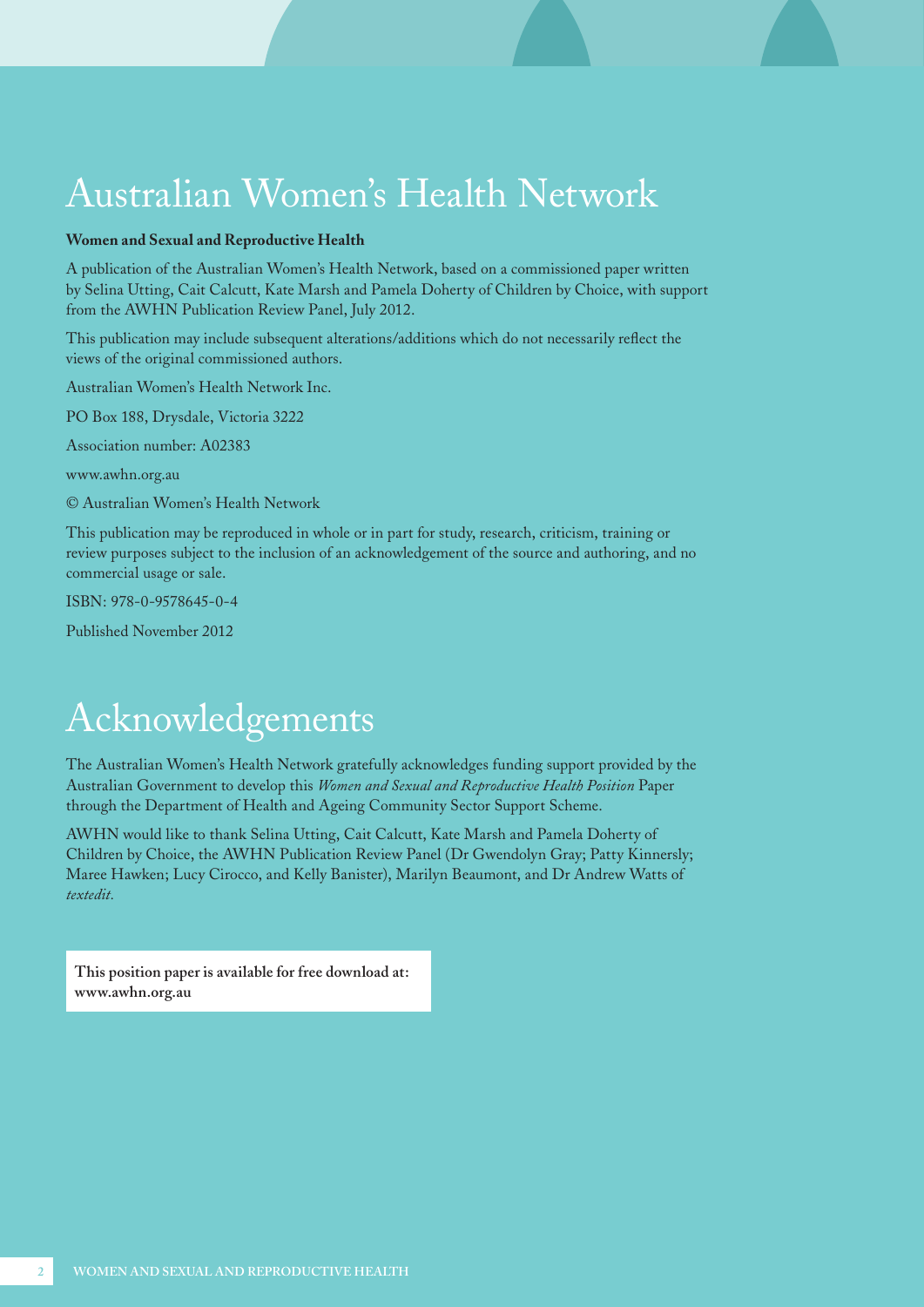## Table of contents

| Key areas for action |  |
|----------------------|--|

#### Appendices

| 4. The current sexual and reproductive health program environment: Successful programs  30 |  |
|--------------------------------------------------------------------------------------------|--|
|                                                                                            |  |
|                                                                                            |  |
|                                                                                            |  |
|                                                                                            |  |

| Reference. |  |
|------------|--|
|            |  |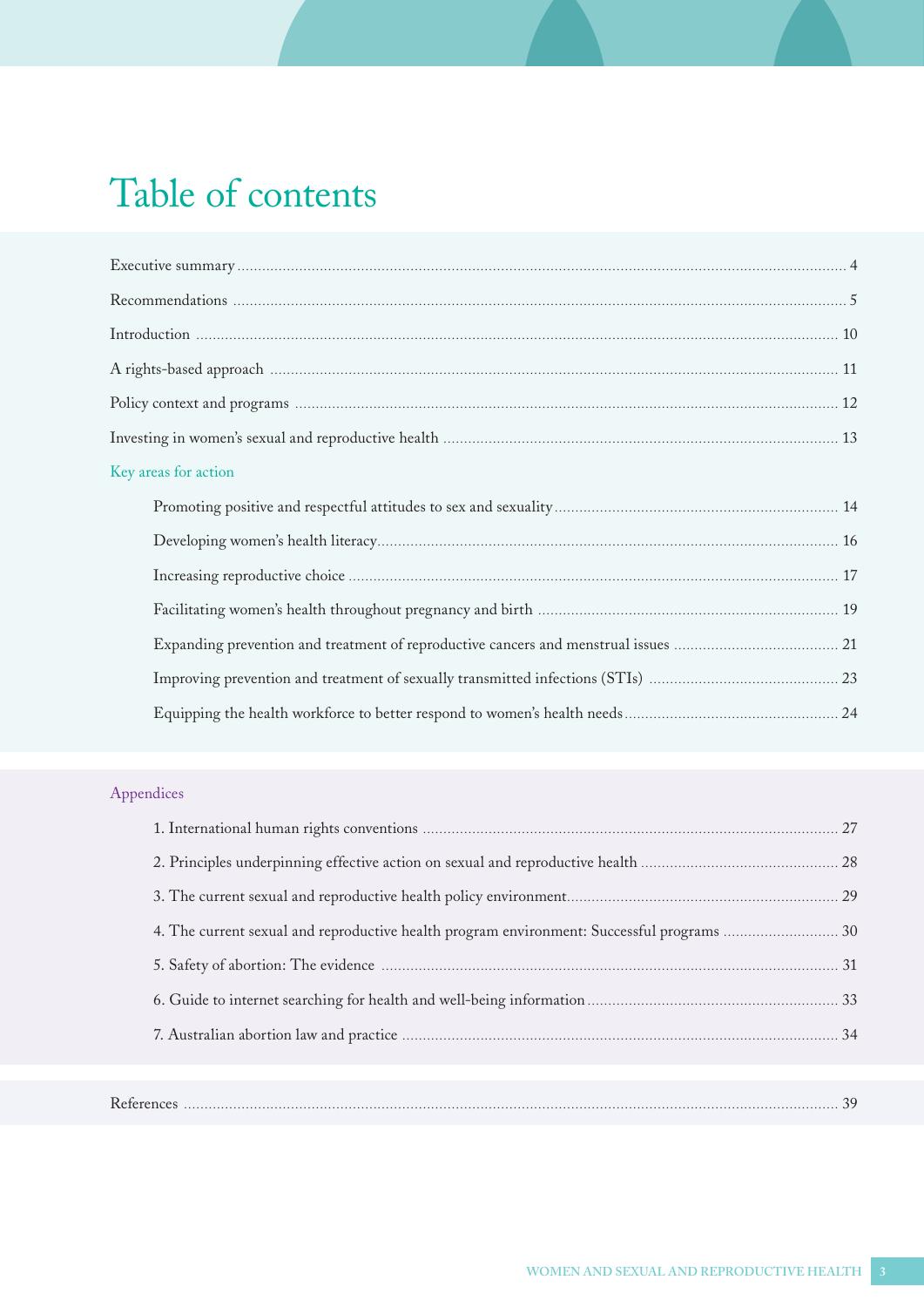## <span id="page-3-0"></span>Executive summary

Women's sexual and reproductive health is recognised worldwide as a priority health issue, and Australia is a signatory to a number of treaties to protect women's sexual and reproductive rights. Australian federal, state and territory governments have a range of policies on individual aspects of sexual and reproductive health, but a coordinated response is lacking. This piecemeal approach to women's health is ineffective and a new, holistic approach is urgently needed.

Most government policy is gender blind, yet gender is one of the most significant determinants of sexual and reproductive health. Women are significantly more likely to experience sexual violence, take the major role in contraceptive decision-making and have sole responsibility for pregnancy.

The challenges for some women are far greater than for others and health inequalities between Australian women continue to increase. Women with disabilities, young women, rural women, Aboriginal and Torres Strait Islander women and other disadvantaged groups are most vulnerable to experiencing sexual and reproductive ill-health.

This paper advocates for a rights-based approach to ensuring all women can access comprehensive sexual and reproductive health care appropriate to their needs, regardless of their location, age, sexuality, financial status and religious and cultural background. It explores seven key areas through which good sexual and reproductive health for Australian women can be achieved. These are:

- $\bullet$  promoting positive and respectful attitudes to sex and sexuality;
- developing women's health literacy;
- increasing reproductive choice;
- facilitating women's health throughout pregnancy and birth;
- expanding prevention and treatment of reproductive cancers and menstrual issues;
- improving prevention and treatment of sexually transmitted infections (STIs); and
- equipping the health workforce to better respond to women's health needs.

The Australian Women's Health Network advocates for comprehensive action across these areas, and particularly recommends: a national sexual and reproductive health strategy; a national sexuality education curriculum, including respectful relationships education; the decriminalisation of abortion across all Australian states and territories; and a transformation in the knowledge and capacity of the health workforce to address the full range of women's sexual and reproductive health needs.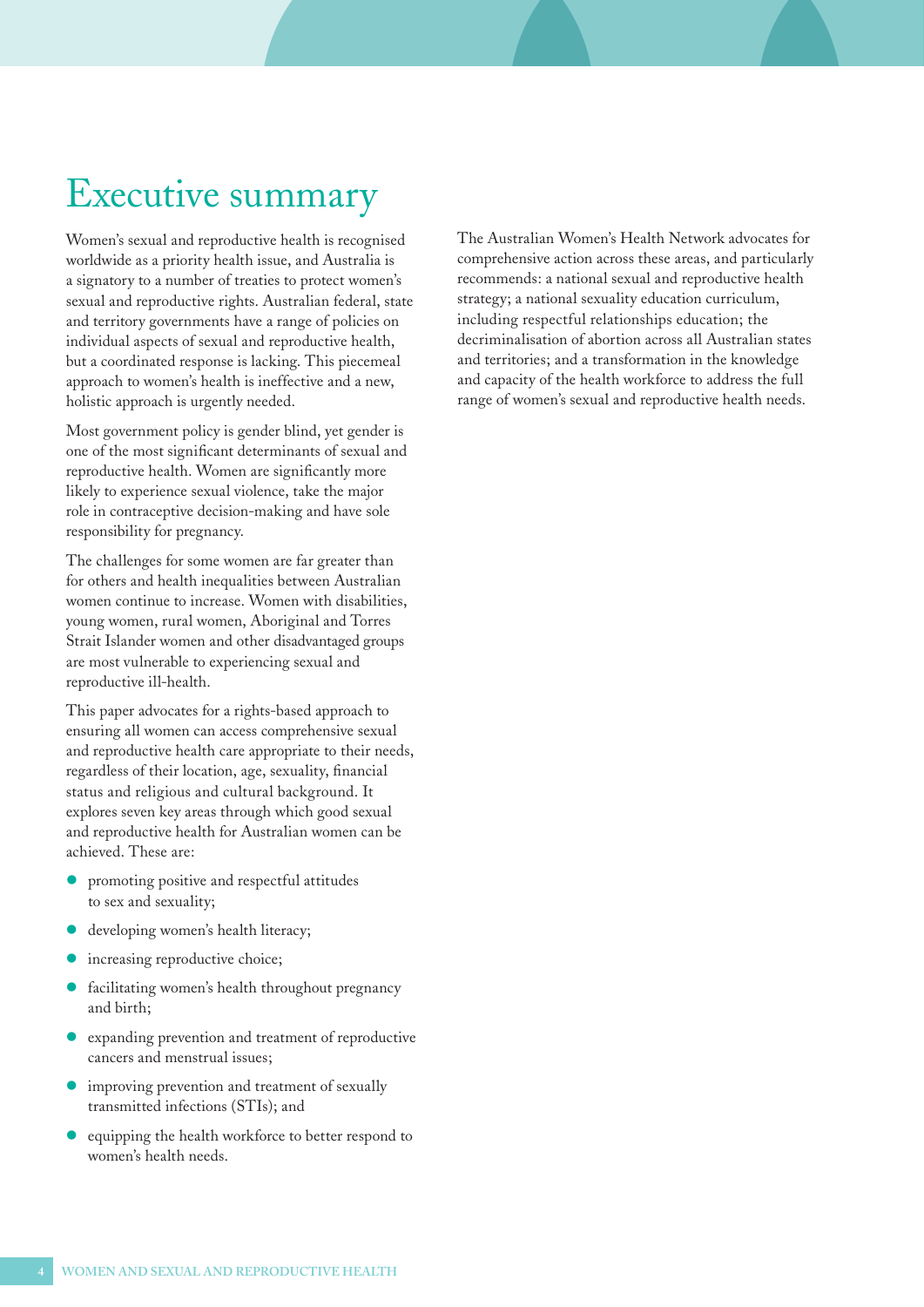## <span id="page-4-0"></span>Recommendations

AWHN makes the following recommendations for action to improve sexual and reproductive health outcomes for women. Our recommendations have been organised under a Policy development and implementation category, in addition to the seven key areas listed above. However, many actions are relevant to and would positively impact across a number of categories.

### **Government policy development and implementation**

- a national sexual and reproductive health strategy for Australia be developed as a priority, to improve the sexual and reproductive health of all by addressing the social determinants of sexual and reproductive ill-health. The Australian Women's Health Network endorses the paper by Public Health Association and Sexual Health & Family Planning Australia *Time for a national sexual and reproductive health strategy* (O'Rourke, 2008) and the objectives, processes and actions it identifies for the formulation of a national strategy. ([Action 1: p. 12\)](#page-11-0).
- the entirety of the *National Plan to Reduce Violence Against Women and Their Children* be implemented and that it is adequately funded at both federal and state levels. [\(Action 3: p. 15\)](#page-14-0).
- the federal government's *Voluntary Industry Code of Conduct on Body Image*, which outlines principles to guide the media, advertising and fashion industries to adopt positive body image practices, is made mandatory. ([Action 5: p. 15\)](#page-14-0).
- all Australian governments develop a legislative framework that protects and supports the health and safety of sex industry workers, and ensure consistent implementation throughout Australia. [\(Action 6: p. 16\)](#page-15-0).
- Australian governments enact laws to regulate health product advertising on the internet and ensure transparency in advertising for pregnancy counselling services. Pregnancy counselling services that are opposed to abortion and that do not provide referrals or information about pregnancy termination services must be required to disclose this clearly when advertising to the public. [\(Action 7: p. 16\)](#page-15-0).
- more rigorous monitoring of existing Australian laws and regulations on sterilisation procedures performed on girls and women living with disabilities are introduced, to ensure that these procedures are carried out only in cases of medical necessity or where they have been mandated by a court. [\(Action 11: p. 17](#page-16-0)).
- abortion be decriminalised through law reform in those states where abortion still forms part of the criminal code. ([Action 16: p. 19\)](#page-18-0).
- law reform be undertaken to remove discrimination in accessing fertility treatment in all states and territories. [\(Action 22: p. 19](#page-18-0)).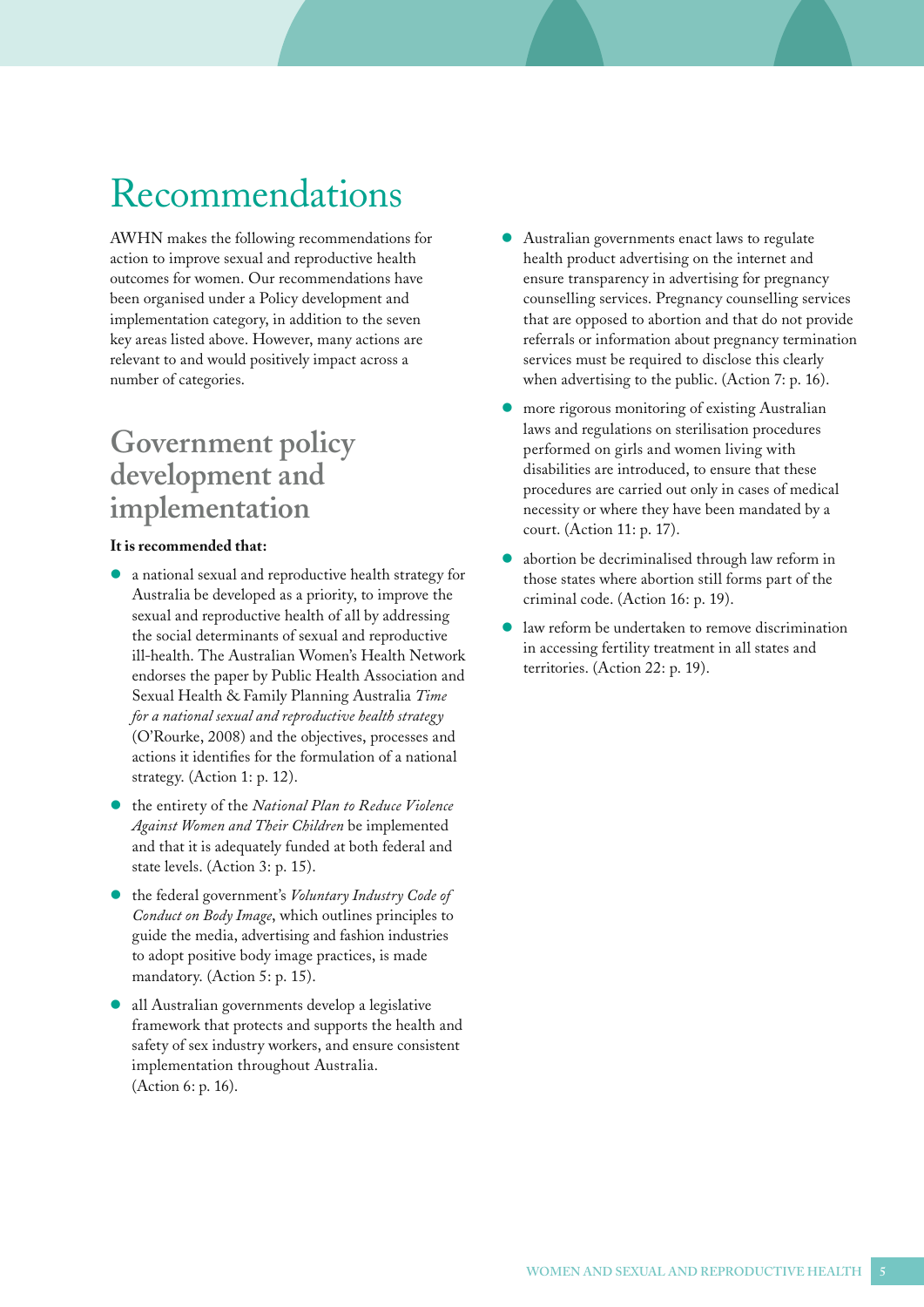### **Developing women's health literacy**

#### **It is recommended that:**

- alternative avenues for the delivery of sexuality education throughout the duration of women's lives are given institutional and policy support, including initiatives in women's health centres and workplaces, and the development of online resources. Programs should incorporate raising women's awareness of evidence-based websites, improving their capacity to assess the reliability of information and building their skills in communicating confidently about private health issues. [\(Action 9: p. 17](#page-16-0)).
- critical recognition be given to the availability of low-literacy sexual and reproductive health resources and culturally appropriate materials for specific communities, including CALD and ATSI women. Resources targeting specific groups need to be developed in partnership with these women, an initiative that requires appropriate funding. (Action [10: p. 17\)](#page-16-0).
- preventable infertility be reduced for both men and women through a broad public health campaign to improve awareness of the underlying and gendered risk factors, such as identifying and managing Polycystic Ovarian Syndrome and the prevention and treatment of Sexually Transmissible Infections that can cause infertility. [\(Action 20: p. 19](#page-18-0)).
- federal and state governments conduct a targeted sexual health campaign for young women that involves them in its development and focuses on their right to negotiate safe sex, condom use, protection from chlamydia, and its link to infertility. The campaign would focus on high risk groups and incorporate grants for local programs, low-literacy resources and an interactive youth-friendly website and social marketing elements. ([Action 33: p. 23](#page-18-0)).

### **Promoting positive and respectful attitudes to sex and sexuality**

#### **It is recommended that:**

- z a comprehensive and compulsory national sexuality education program is implemented in all schools. The curriculum must be evidence-based, ageappropriate, and its implementation monitored by the Australian Curriculum Assessment and Reporting Authority. [\(Action 2: p. 14](#page-13-0)).
- z respectful relationships education be implemented by state and territory governments in all primary and secondary schools to support the reduction of sexual violence against women. The current Respectful Relationships funding program by the federal government should be extended beyond 2013 and expanded to enable more communities to access ongoing funding for anti-violence initiatives. [\(Action 4: p. 15\)](#page-14-0).

### **Increasing reproductive choice**

- all pregnancy counselling services which receive government funding be required to offer evidencebased information on the range of pregnancy options available and be publicly evaluated to ensure their compliance. [\(Action 8: p. 16](#page-15-0)).
- increased access be provided to a wide range of safe, affordable contraceptive options, including male and female condoms, advance supply of emergency contraception, and expansion of contraceptive prescribing rights for nurse practitioners. [\(Action 12: p. 18](#page-17-0)).
- the affordability of—and access to—all contraceptives be improved through the listing of newly-available hormonal contraceptives, including those used for emergency contraception, on the Pharmaceutical Benefits Scheme. [\(Action 13: p. 18](#page-17-0)).
- z a review be undertaken by the federal government of restrictions by pharmacists on the supply of emergency contraception to women under 16 years of age. [\(Action 14: p. 18](#page-17-0)).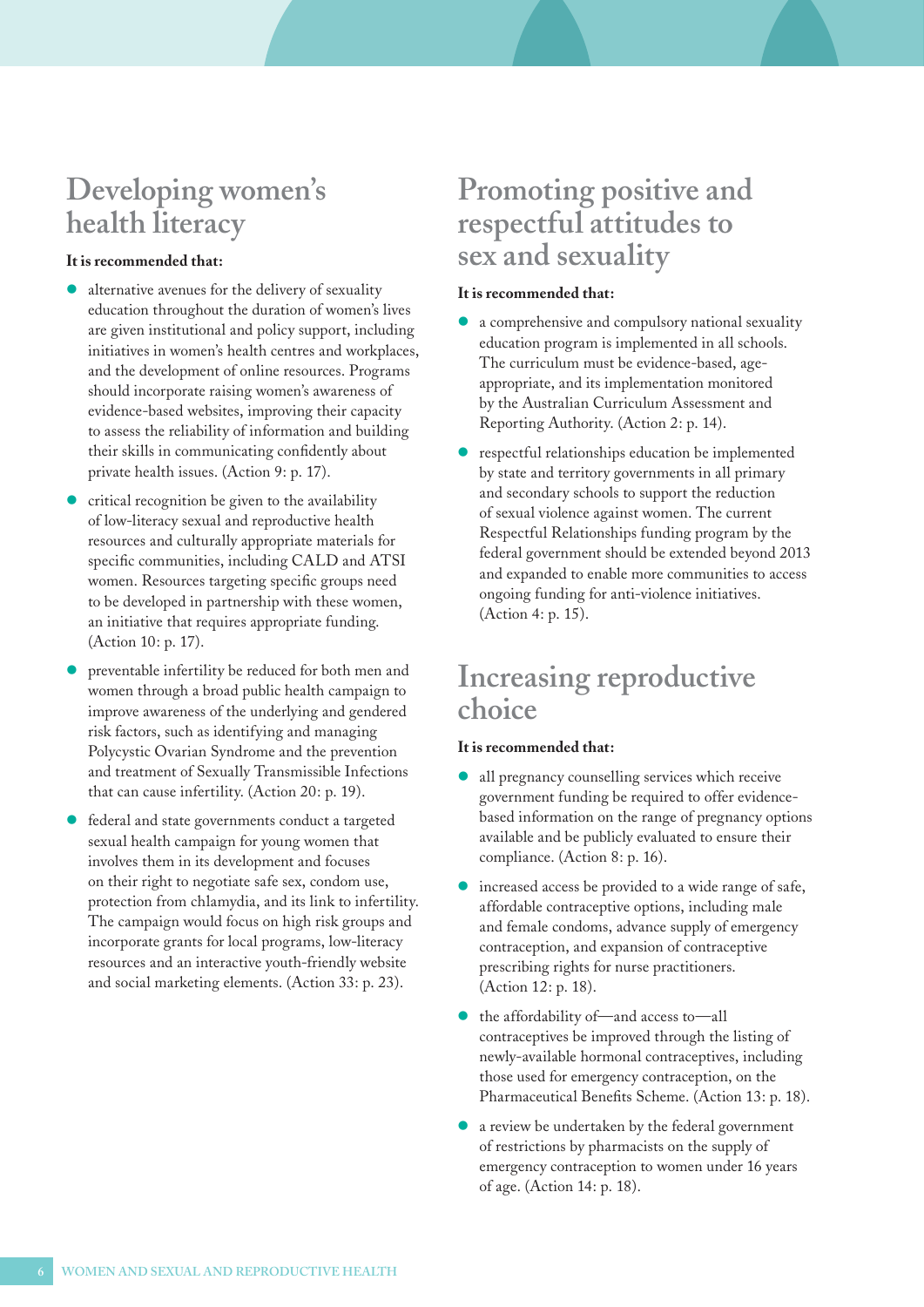- access to safe and legal abortion be provided to all Australian women through the public health system and through accessible licensed private providers. [\(Action 17: p. 19](#page-18-0)).
- medication abortion as a readily available method for all women seeking early termination be made possible through federal government support of applications for the importation and distribution of mifepristone in Australia, including the listing of mifepristone on the Pharmaceutical Benefits Scheme. [\(Action 19: p. 19\)](#page-18-0).
- the federal government commission a report into the measures required to ensure equity in access to Assisted Reproductive Technology (ART), including some public hospital provision of ART services. [\(Action 21: p. 19\)](#page-18-0).
- private health facilities that receive government funding to provide public reproductive and sexual health services be required to provide comprehensive contraceptive and all-options pregnancy information and services. [\(Action 42: p. 25](#page-24-0)).

### **Facilitating women's health throughout pregnancy and birth**

#### **It is recommended that:**

- z government funding be provided and policy developed to ensure that the health system provides continuity of care during pregnancy to all women, regardless of where they live. This would include the provision of accurate and timely information and care to women, delivered by skilled and collaborating professionals mindful of women's need to feel safe and in control. Women would receive antenatal care and be attended at birth by known health professionals with whom they have built a trusting relationship. [\(Action 23: p. 20\)](#page-19-0).
- all public health messages concerning a 'healthy pregnancy and baby' are framed in a sensitive, non-judgemental way that is relevant to the social and economic circumstances of women's daily lives. [\(Action 24: p. 20](#page-19-0)).
- women's choices and beliefs regarding pregnancy are respected and supported through systemic change to the health system. Where quality of service delivery is ensured, this includes:
	- support for women's choices during pregnancy and childbirth;
	- » facilitating birthing close to home, including increased provision of midwifery based care models such as birth centres; and
	- timely and sensitive support for women experiencing difficult labour, miscarriage or stillbirth. ([Action 25: p. 21](#page-20-0)).

### **Expanding prevention and treatment of reproductive cancers and menstrual issues**

- z governments concentrate efforts to explore, fund, and implement innovative ways to increase the prevention, detection and treatment of reproductive cancer in communities of high risk women, in particular Aboriginal and Torres Strait Islander women. [\(Action 26: p. 21](#page-20-0)).
- z governments promote participation by all eligible women in recommended breast and gynaecological cancer screening programs, by consistently and adequately funding and promoting these programs. This should be accompanied by public education campaigns to encourage women's self-monitoring of bodily changes to promote early detection of cancer. ([Action 27: p. 22](#page-21-0)).
- women's awareness and understanding of menstrual health be increased through a menstrual health awareness and education campaign in local health services, including the community health sector. ([Action 29: p. 22\)](#page-21-0).
- the federal government remove the GST on menstruation sanitary products to improve affordability. [\(Action 31: p. 22](#page-21-0)).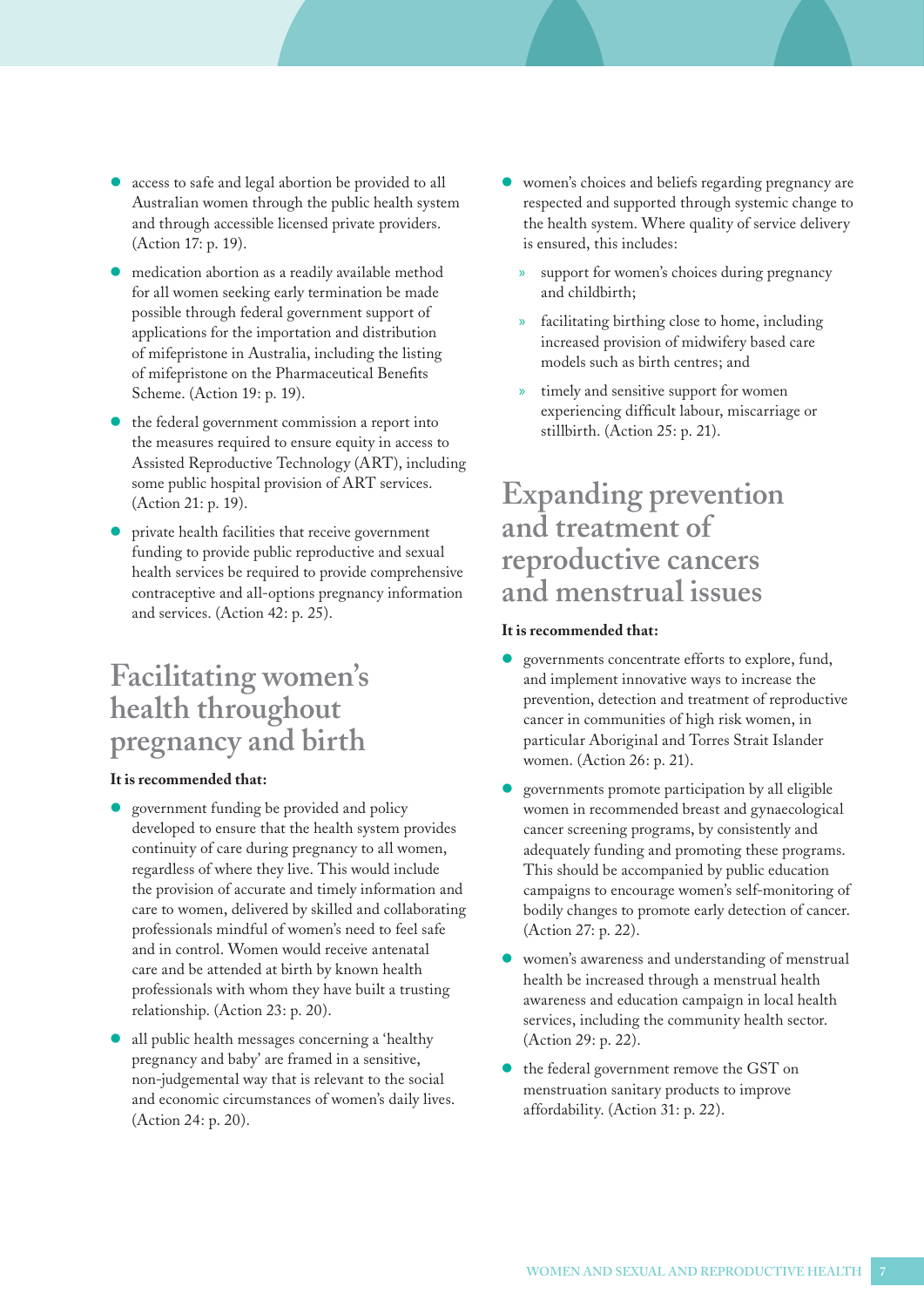### **Improving prevention and treatment of sexually transmitted infections (STIs)**

#### **It is recommended that:**

- research findings from the HPV vaccine implementation program be translated—via awareness campaigns targeted at parents, schools and health centres—to ensure that the uptake is optimal across all schools and youth settings, including among young women living in remote Australia and those disengaged from school. ([Action 28: p. 22](#page-21-0)).
- an STI prevention and treatment education campaign be implemented that increases awareness of the prevalence of STIs, their transmission, treatment, and protective behaviours. The campaign should include targeted approaches for 'at risk' groups, and incorporate the key message that anyone who is sexually active is at risk of STIs and should be screened regularly by a General Practitioner or specialised sexual health service. Confidentiality of services should also be emphasised. ([Action](#page-22-0) 32: p. [23\)](#page-22-0).
- z coordination of a male and female condom initiative is undertaken to increase the availability of free or low-cost condoms and to normalise condom use. The initiative should include distribution programs and identify access points through youth services; women's health centres and services; family planning services; community health centres; women's health nurses; GPs; ATSI health centres; and school-based nurses. ([Action 34: p. 23](#page-22-0)).

### **Equipping the health workforce to better respond to women's health needs**

- $\bullet$  education programs for pharmacists and other health practitioners be developed and implemented, along with a public awareness campaign concerning the use and effectiveness of emergency contraception. [\(Action 15: p. 18](#page-17-0)).
- federal, state and territory governments address inequities in abortion service delivery to ensure that women living in regional, rural and remote areas have timely access to affordable services. [\(Action 18: p. 19\)](#page-18-0).
- improvements be sought in health professionals' understanding of menstrual health issues and diagnosis rates through the establishment of menstrual health as a component of all nursing and medical education. These programs should focus on improving recognition of menstrual problems and addressing the sensitivity and taboo of menstruation for both women and health professionals. [\(Action 30: p. 22](#page-21-0)).
- $\bullet$  in order to ensure optimal provision of services in the future, the Commonwealth Department of Health and Ageing and/or Health Workforce Australia conduct an analysis of the sexual and reproductive health workforce and recommend actions to rectify gaps. [\(Action 35: p. 24\)](#page-23-0).
- national sexual and reproductive health accreditation standards for nurses and GPs are developed and implemented to ensure that Australian women have access to high quality care and health information which is evidence-based and non-discriminatory. [\(Action 36: p. 24\)](#page-23-0).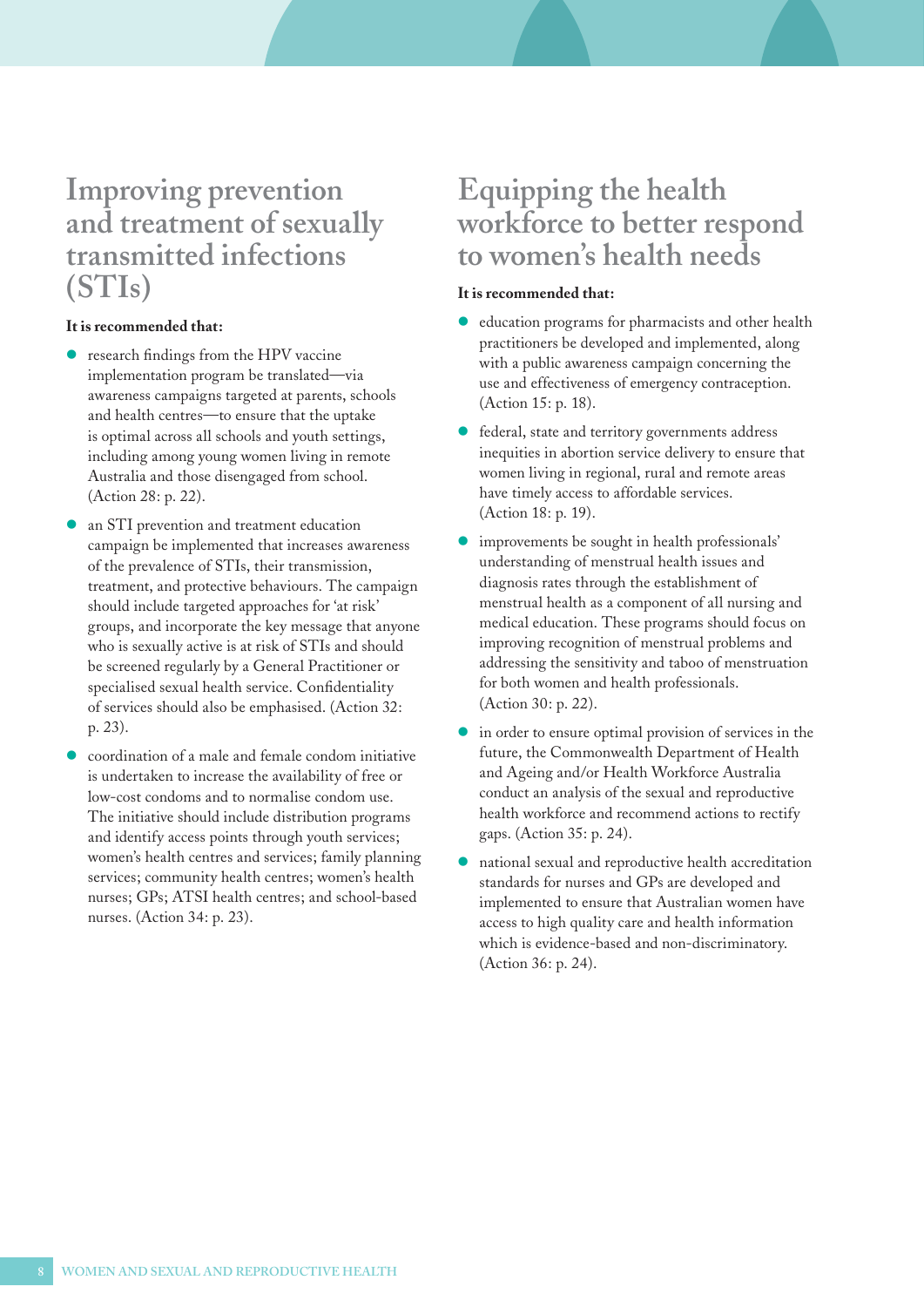- through effective use of the capacity of the Medicare Benefits Schedule and Pharmaceutical Benefits Scheme, a full range of sexual and reproductive health services are provided, including increased prescribing rights for nurse practitioners, 'well women' checks, and support services. [\(Action 37: p. 24](#page-23-0)).
- active encouragement and support be provided for women to become health practitioners in the sexual and reproductive health field via incentives and extra support, including specific targeting of women from diverse groups. (Action [38: p. 25\)](#page-24-0).
- research be conducted into gaps in rural sexual and reproductive health service delivery and subsequently formulate appropriate policies. (Action 39: p. 25).
- the Department of Health and Ageing provide leadership in advocating for gender sensitive sexual and reproductive health services in local Health Networks, in Medicare Locals, and in population health plans. ([Action 40: p. 25\)](#page-24-0).
- all health facilities and health professionals be mandated to disclose to patients their policies, religious values or personal prejudices concerning sexual and reproductive health in instances in which they will impact on the options, types and extent of health treatment and care provided. [\(Action 41: p. 25\)](#page-24-0).
- z a mandatory requirement be instituted for private tertiary education institutions that provide undergraduate and graduate nursing and medical education programs, and which receive government funding for subsidised student places, to include the teaching of hormonal and barrier contraceptive methods and pregnancy termination procedures. [\(Action](#page-24-0) 43: p. 25).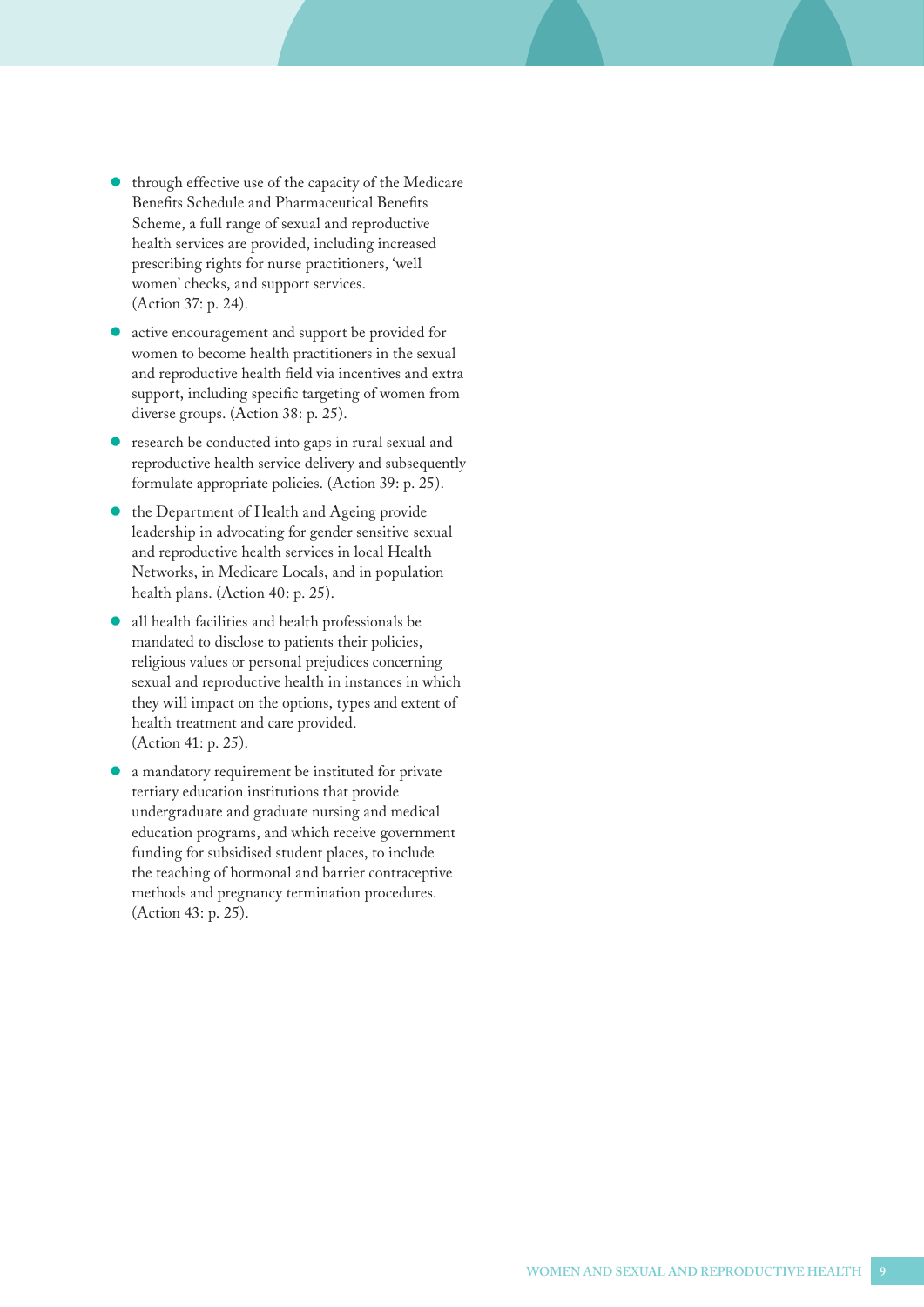## <span id="page-9-0"></span>Introduction

While the Australian Government has ratified multiple international conventions enshrining sexual and reproductive health rights, these rights are not fixed in domestic law and policy. Sexual and reproductive health is a priority area of women's health and well-being. A comprehensive, rights-based approach is needed to address current inequities impacting upon women's health.

Australia has a range of policies at state, territory and federal levels in relation to sexual and reproductive health, including the second National Women's Health Policy 2010 (NWHP), which prioritises sexual and reproductive health. Disappointingly, the current policy environment fails to provide a coordinated allof-government approach or a gendered framework for service delivery. This is exemplified by the absence of a National Sexual and Reproductive Health Strategy.

Evidence strongly indicates that **investing** in women's sexual and reproductive health is cost effective, has the capacity to improve the health of all, and will impact positively on the economy.

Relying on evidence derived from research into the issues surrounding women's health and gender, this paper uses a rights-based approach founded particularly on the international law regimes outlined in the following section, and as specified in Appendix 1, to argue for a nationally led, coordinated approach to women's sexual and reproductive health, and recommends actions within **seven key areas**. The action areas are:

- 1. Promoting positive and respectful attitudes to sex and sexuality.
- 2. Developing women's health literacy.
- 3. Increasing reproductive choice.
- 4. Facilitating women's health throughout pregnancy and birth.
- 5. Expanding prevention and treatment of reproductive cancers and menstrual issues.
- 6. Improving prevention and treatment of sexually transmissible infections (STIs).
- 7. Equipping the health workforce to better respond to women's health needs.

Although gender is one of the most significant determinants of sexual and reproductive health, health is also affected by an array of social, economic, genetic, physiological and psychological factors (O'Rourke, 2008). Rather than decreasing, health inequalities between women of differing geographic, cultural, economic and age characteristics have increased in recent years (Walker, 2001). Women who have limited resources and lack the capacity to exert control over their lives are more vulnerable to experiencing sexual and reproductive ill-health. In Australia, vulnerable women include:

- young women;
- Aboriginal and Torres Strait Islander (ATSI) women;
- women living with a disability;
- women living in rural, regional and remote areas (rural women);
- culturally and linguistically diverse (CALD) women;
- same sex attracted women;
- gender diverse women.

Specific issues for vulnerable groups will be raised throughout this position paper.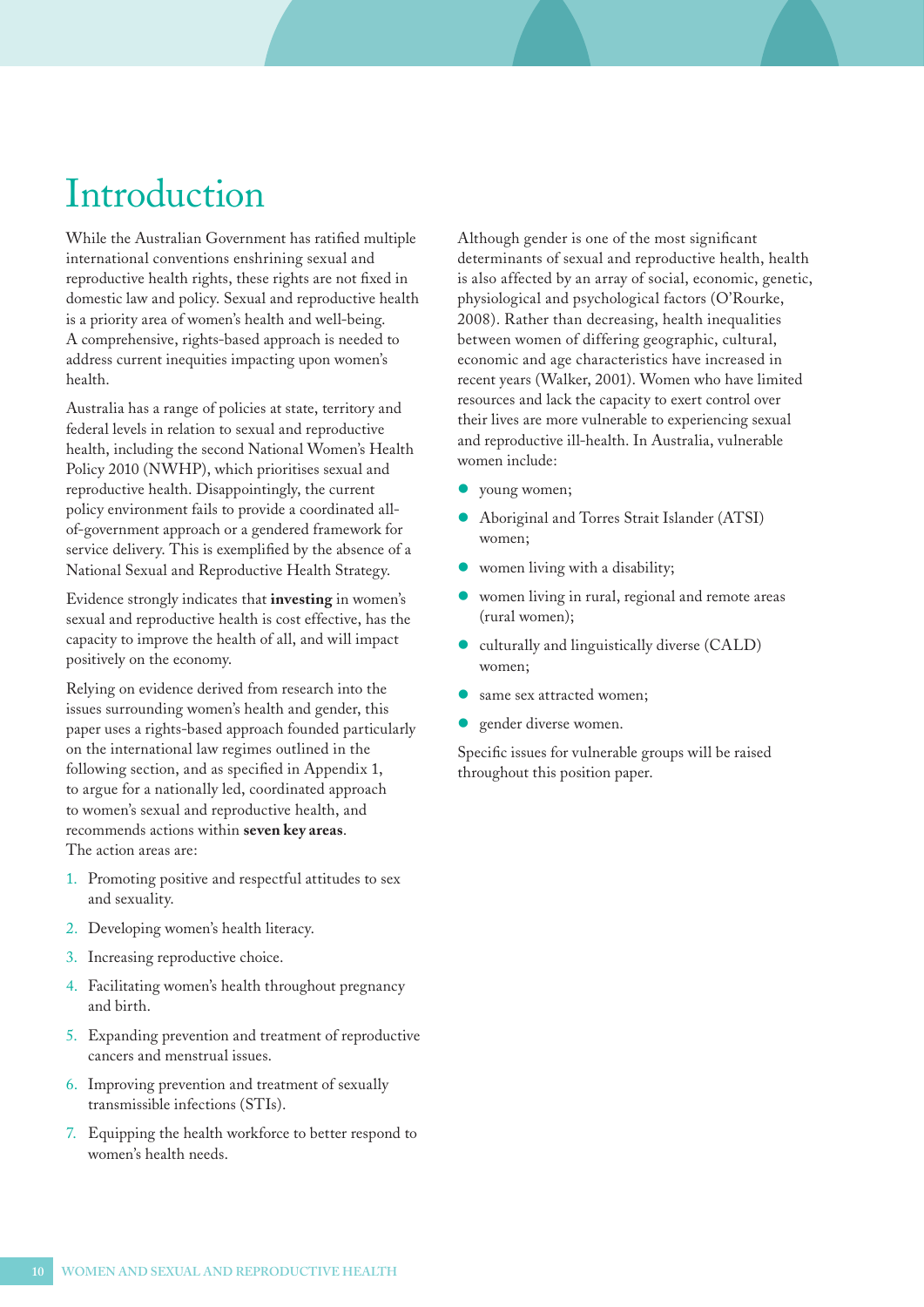## <span id="page-10-0"></span>A rights-based approach

A rights-based approach to health recognises women as the experts in their own lives. It recognises that they have the right to self-determination, to privacy, to consent to sex, and to receive comprehensive and understandable information to enable them to make the best decisions about their health in the context of their own lives. Women's reproductive and sexual rights are enshrined in international treaties (Appendix 1) and law which must be upheld Australia-wide.

A rights-based approach to sexual health underpins the World Health Organisation's (WHO) definitions of sexual health and reproductive health (see page 4).

The *Beijing Declaration and its Platform for Action* (1995) included the recognition of the human rights of women as integral to the achievement of optimal health and well-being.

*The human rights of women include their right to have control over and decide freely and responsibly on matters related to their sexuality, including sexual and reproductive health, free of coercion, discrimination and violence. Equal relationships between women and men in matters of sexual relations and reproduction, including full respect for the integrity of the person, require mutual respect, consent and shared responsibility for sexual behaviour and its consequences (United Nations, Fourth World Conference on Women, Beijing, 1995, p. 36).* 

The *Convention on the Elimination of All Forms of Discrimination against Women* (CEDAW), to which Australia is a signatory, includes the rights of women to "freely choose a spouse and only enter into marriage if 'free and full consent' is given" and "to decide the number and spacing of their children and to have access to the information, education and means to enable them to exercise these rights" (CEDAW, Article 16).

To support effective rights-based action on women's sexual and reproductive health in Australia, eight major guiding principles have been developed. The actions recommended in this paper require implementation and delivery in accordance with these principles:

- 1. Health action requires respect for the reproductive rights and sexual rights of Australian women.
- 2. Services must be accessible, responsive and accountable to their clients.
- 3. Diversity must be acknowledged and supported in health policy and service provision.
- 4. Sexual and reproductive health initiatives must address the social determinants of health, especially gender.
- 5. Strategies must build and enhance the capacity of communities.
- 6. All governmental and private health and related community sectors must work together to achieve high-quality sexual and reproductive health outcomes.
- 7. Effective approaches to sexual and reproductive health must consider the whole person, including their social, emotional, physical and spiritual dimensions.
- 8. Interventions must be safe, effective and evidencebased.

Appendix 2 is a comprehensive guide to these principles.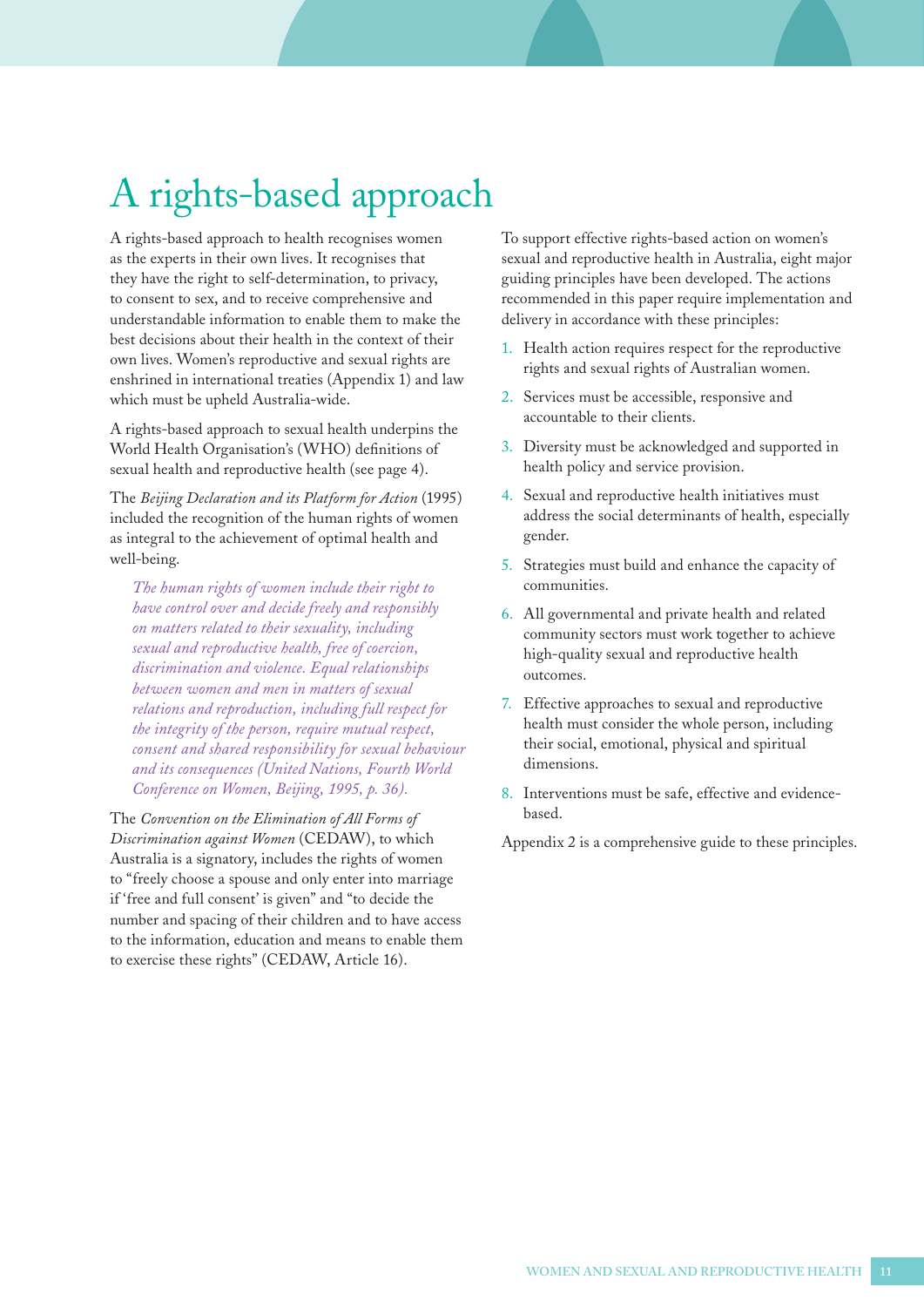## <span id="page-11-0"></span>Policy context and programs

#### **Current Australian policy environment**

At state, territory and federal levels, a range of policies exist that deal with particular sexual and reproductive health issues (Appendix 3). The shortcomings of these policies are that: they focus on single issues or diseases; there are no linkages to strategies that address the social determinants of health; links are not made between interdependent strategies; gender is not addressed as a key determinant of health; and gender-disaggregated data is not used to inform the policy (O'Rourke, 2008). Therefore, Australia has an array of policies that have been developed independently of each other in an ad hoc manner. There is no coherent national sexual and reproductive health strategy.

The division of state, territory and federal responsibility impacts upon public health. For example, while federal law and regulations allow doctors to prescribe mifepristone (or RU486), a medication abortifacient, some states retain laws that criminalise the provision of abortion services to women (Calcutt & Marsh, 2011). The resulting confusion discourages the medical profession from providing these services and limits women's access to abortion care (de Costa, 2011).

Similar issues arise in relation to the National Plan to Reduce Violence Against Women and Their Children. Women's advocates welcome the policy, but its effectiveness is reliant upon "the quality of implementation and the seriousness of commitment from respective governments" (McCormack, 2010). A major concern is that current funding for implementation of the whole policy at both state and federal levels is inadequate.

Inadequate funding of existing policies is a major barrier to achieving the stated policy directions and the economic advantages from investing in women's health. For example, the NWHP highlights key health issues facing Australian women, including sexual and reproductive health as a priority issue. However, it contains no new programs, no recognition of the importance of work done by women-specific services, and no funding for implementation.

Emerging issues in the interaction between state, territory and federal authorities include the development of the national school curriculum and its impact on the delivery of sexuality and relationships education; and the effect of the National Health and Hospital Reforms upon the delivery of sexual and reproductive health services.

#### **Improving on current policies**

A coordinated national approach to sexual and reproductive health would reduce the isolation of existing strategies from each other, improve the delivery of services, increase the efficacy of existing strategies, and improve public health outcomes (NPHP, 1999).

Despite the disjointed policy environment, some successful programs are making a difference to women's sexual and reproductive health. Examples include the South Australian Pregnancy Advisory Centre, Congress Alukura in Alice Springs, and Melbourne's Multicultural Centre for Women's Health (Appendix 4). These programs exemplify best practice, implementing research findings and advocating a rights-based approach as outlined above. They have been developed cooperatively with target groups and do not operate from within a solely biomedical framework. However, because there is no coordinated national approach, opportunities to learn from best practice and to create coherent and interactive programs are limited.

A national sexual and reproductive health policy is required to address the current gaps in policy provision and provide a coordinated response to improving the sexual and reproductive health of all women.

**Action 1: It is recommended that a national sexual and reproductive health strategy for Australia be developed as a priority, to improve the sexual and reproductive health of all by addressing the social determinants of sexual and reproductive ill-health. The Australian Women's Health Network endorses the paper by Public Health Association and Sexual Health & Family Planning Australia** *Time for a national sexual and reproductive health strategy* **(O'Rourke, 2008) and the objectives, processes and actions it identifies for the formulation of a national strategy.**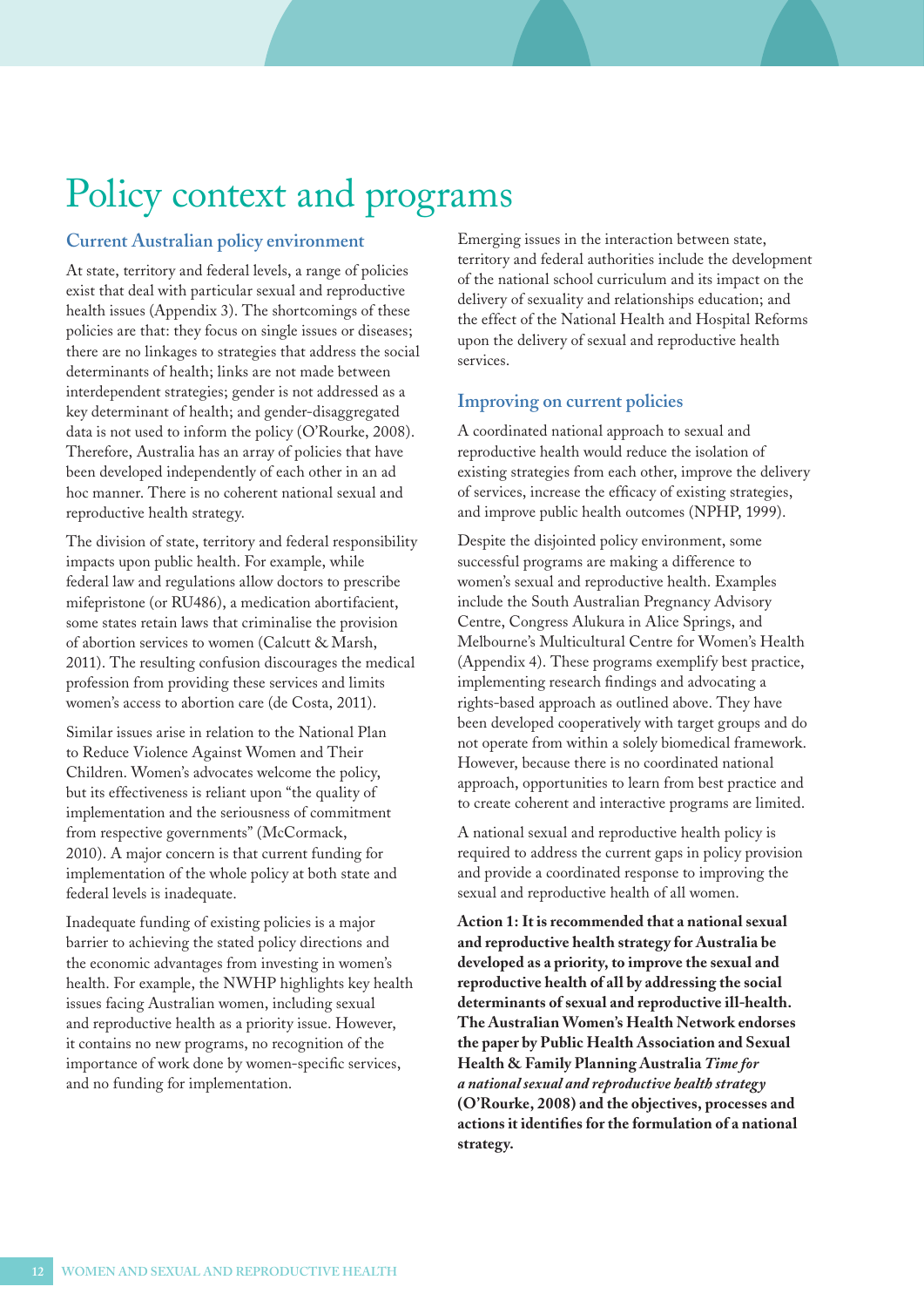## <span id="page-12-0"></span>Investing in women's sexual and reproductive health

The impacts of sexual and reproductive health are both human and economic, and Australia would greatly benefit from increased investment. Direct health impacts are easier to identify, such as the prevention of cancer deaths. Indirect health benefits are more difficult to quantify, with consequences at personal, family and societal levels, including increased economic growth and social equity (Singh et al, 2003).

Evidence suggests that investment in sexual and reproductive health has the capacity to minimise future health system costs. According to a British study, a public health intervention that prevents one new HIV infection would save the public health system £350,000 (A\$559,000) per case (BHIVA et al, 2010). American research estimated that the direct medical costs of unintended pregnancy were US\$5 billion (A\$5b) annually (Trussell, 2007).

Women's sexual and reproductive health should be incorporated within general health initiatives to improve their impact and cost effectiveness. For example, diabetes interacts with pregnancy, carer responsibilities, sexual function and menopause (ARROW, 2012). In Australia, the annual cost of type 2 diabetes alone is estimated at \$10.3 billion (Access Economics, 2006). Yet approaches to prevention and management of diabetes are aimed at individuals aged over 50, with no gendered analysis of programs (Grant, 2009) and no discussion of sexual health.

The lack of responsiveness of the health system to women's issues is another factor adding to the overall cost of addressing women's health, particularly where women may seek help repeatedly for a health condition without receiving effective treatment. For example, to obtain a diagnosis of endometriosis currently takes an average of seven years (Healy et al, 2009), and the disease's estimated cost to the Australian economy is \$6 billion per year (QENDO, 2011).

Reluctance to discuss sexuality openly and honestly increases health costs and limits the effectiveness of health promotion initiatives. Despite substantial evidence that abstinence-only sex education is ineffective, it continues to be provided in many schools. Research suggests that students who exclusively receive abstinence messages are less likely to practice safe sex at first intercourse, exposing them to the risk of disease and unplanned pregnancy (Boonstra, 2009).

Substantial economic gains could be achieved by eliminating sexual violence perpetrated against Australian women. If intimate partner violence were to be eliminated in Australia, potential annual savings are estimated to be in the order of \$207 million in health costs and \$1.8 billion from lost productivity and lost leisure activity spending (Cadilhac et al, 2009).

Women who experience economic and social disadvantage are at far greater risk of sexual and reproductive ill-health. In the study of the consequences of income inequity, *The Spirit Level: Why More Equal Societies Almost Always Do Better* (Wilkinson and Pickett, 2009), the authors illustrate that the best overall health outcomes are achieved in societies with narrow income differentials. Addressing economic inequality—particularly for those who suffer extreme disadvantage, such as ATSI women—will assist in improving the well-being of women and have economic and social benefits for all.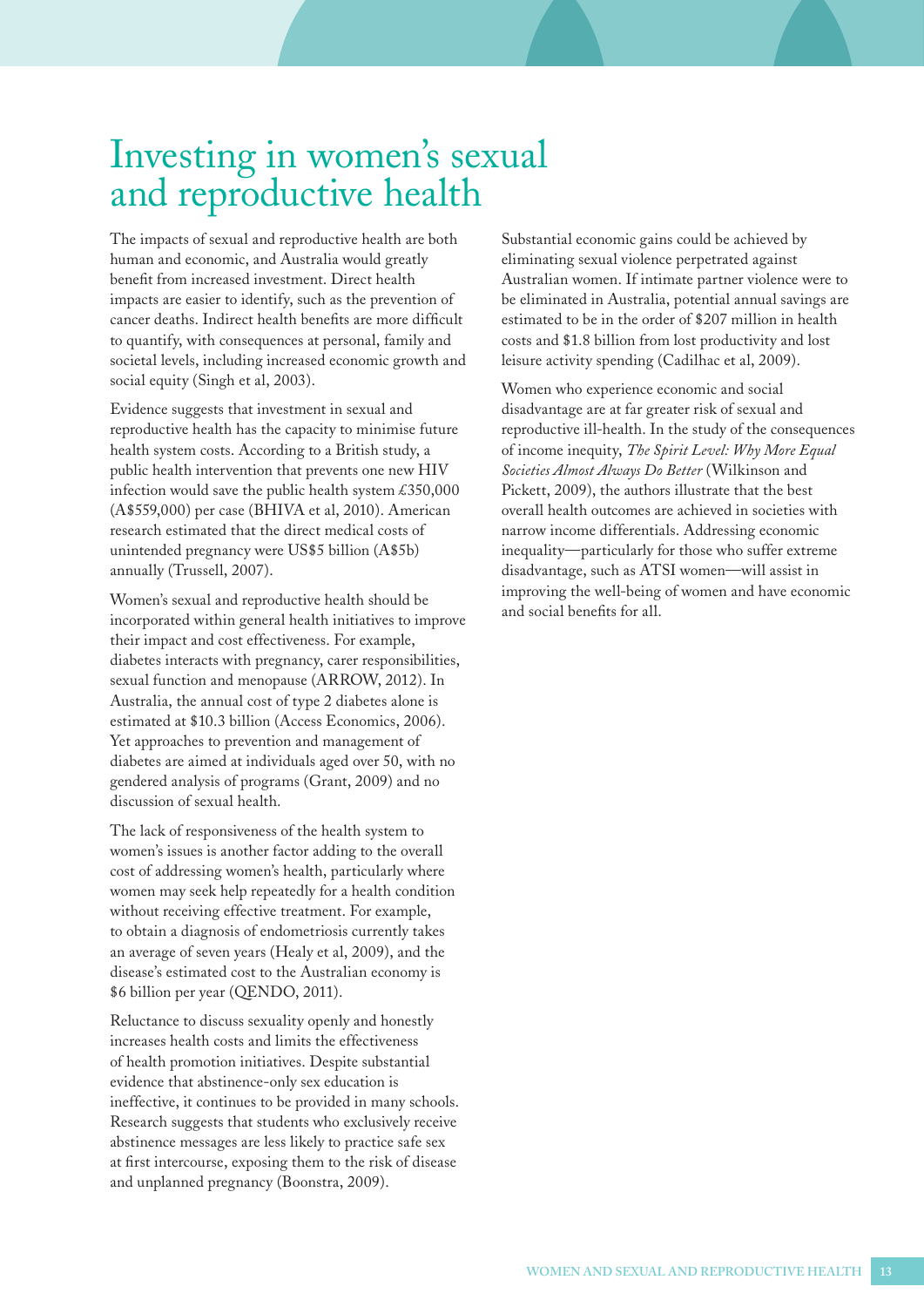## <span id="page-13-0"></span>Key areas for action

### **Key area for action: Promoting positive and respectful attitudes to sex and sexuality**

A positive approach to sex and sexuality acknowledges women and men as sexual beings and everyone's equal right to intimacy and pleasure. It encompasses respect for individual diversity regarding sexual orientation, rather than adopting hetero-normative stereotypes. A healthy sexual relationship involves mutual consent, equality, respect, trust and safety. Women have the right to engage in sexual activity and to find pleasure in doing so. Critical issues requiring action are: sexuality education; sexual violence; body image; and sex work.

#### **Sexuality education**

Sexuality education is defined as the lifelong process of acquiring information and forming attitudes, beliefs and values about feelings, relationships, gender roles, body image, sexual development and reproductive health (SIECUS, 2007).

Research indicates that comprehensive sexuality education delays the beginning of sexual activity and can better prepare young people to make safe and responsible decisions about sexual activity. When young people are provided with accurate information and skills in relation to sexual health they are less likely to experience poor sexual and reproductive health outcomes (Wellings & Parker, 2006).

There is currently no standardised national sexual and reproductive health curriculum, nor are there best practice guidelines for individuals delivering sexuality education. This generates large differences in the provision of information to—and its reception by—young people. Many teenagers who have received school sex education report that they were given no information about topics such as sexual decision making, emotional aspects of sex, and non-consensual sex (MSI, 2008).

In the absence of open conversations with educators or parents regarding sex, some young people report that they turn to pornography for sexual information. Increasing ease of access to the internet makes it difficult to avoid exposure to online pornography. For adults, high exposure to violent sexually explicit material can lead to men engaging in aggressive and abusive sexual practices against women (Guy et al, 2012). There is increasing evidence that young men's understanding and experience of sex can be negatively influenced by what they observe in pornography (Flood, 2010). Given that pornography often depicts the debasement of women and sexualised violence against women, it is having a considerable negative impact on relationships and men's attitudes and behaviours towards women and sex (Dines, 2010). Sexuality education must incorporate discussions about gender and power in society, emphasise mutual enjoyment and consent, and assist young people to think critically about the way sexuality and relationships are depicted in the media.

**Action 2: It is recommended that a comprehensive and compulsory national sexuality education program is implemented in all schools. The curriculum must be evidence-based, age-appropriate, and its implementation monitored by the Australian Curriculum Assessment and Reporting Authority.** 

#### **Sexual violence**

*Time for Action: The National Council's Plan for Australia to Reduce Violence against Women and their Children, 2009-2021*, sets out a zero tolerance position, arguing that no woman should be a victim of sexual assault or domestic and family violence, and that no woman should fear for her safety at home, at work, or in her community.

However, in Australia, women in cohabitating, heterosexual relationships are more likely to be sexually assaulted by their intimate partners than by any other man. Almost one in five women experience sexual violence over their lifetime and one in three women are survivors of child sexual abuse (Australian Bureau of Statistics [ABS], 2005). Young women, Indigenous women, and women with a disability are far more likely to suffer sexual violence than the general female population (Young et al, 2000; ABS, 2004; Australian Law Reform Commission, 2010).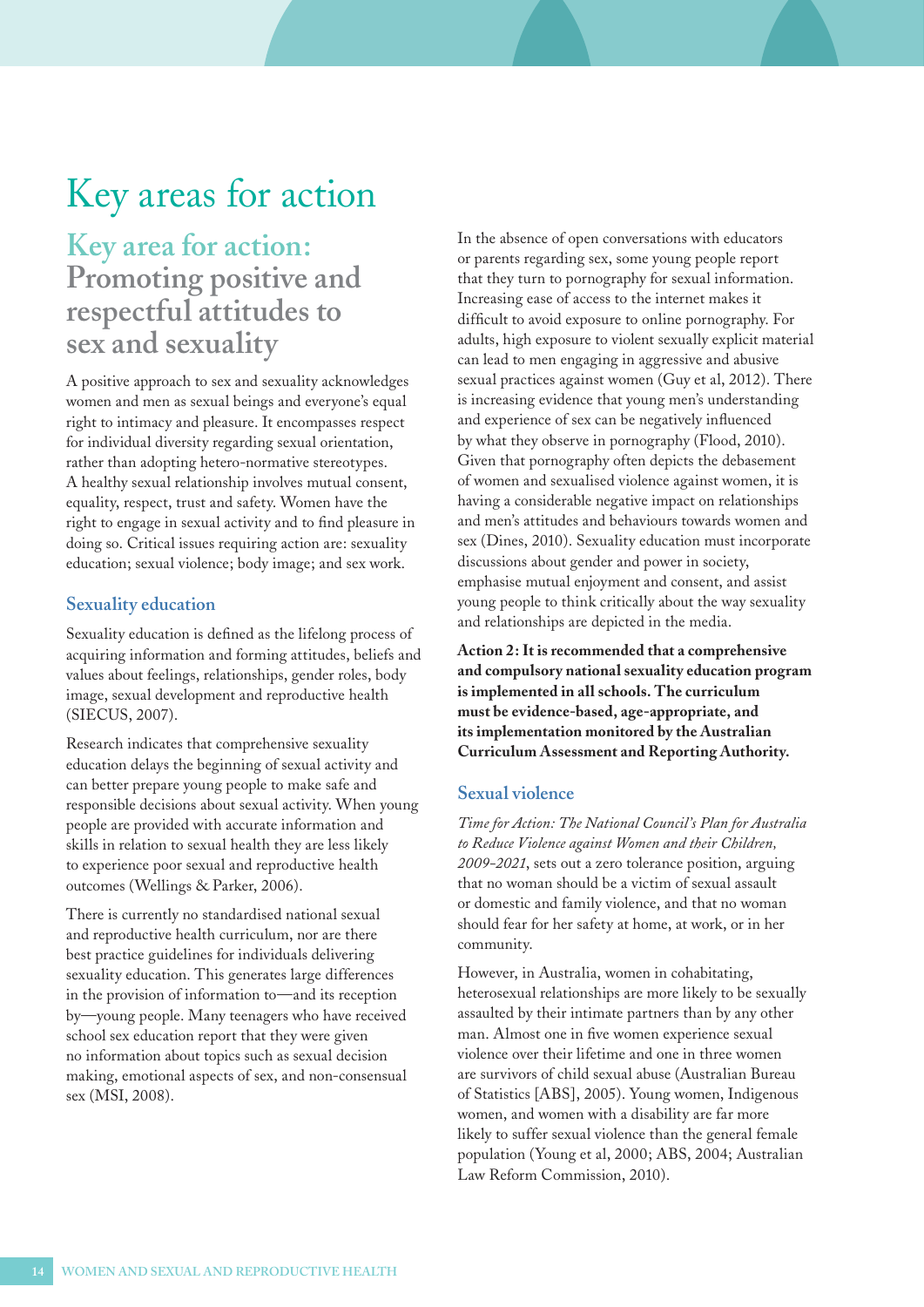<span id="page-14-0"></span>Disturbingly, the number of young women who report having had unwanted sex increased from 28% to 38% between 2002 and 2008. They cited being drunk (17%) or pressure from their partners (18%) as the most common reasons for experiencing unwanted sex (Smith et al, 2008).

Another life stage where women experience increased risk of violence is during pregnancy. ABS data (2007) shows that around 16% of women experience violence from a partner for the first time while pregnant. Statistics from Victoria's Pregnancy Advisory Service at the Royal Women's Hospital show that 16% of pregnant women reported experiencing violence (Rosenthal, 2008).

**Action 3: It is recommended that the entirety of the National Plan to Reduce Violence Against Women and Their Children be implemented and that it is adequately funded at both federal and territory and state levels.** 

**Action 4: It is recommended that respectful relationships education be implemented by state and territory governments in all primary and secondary schools to support the reduction of sexual violence against women. The current Respectful Relationships funding program by the federal government should be extended beyond 2013 and expanded to enable more communities to access ongoing funding for antiviolence initiatives.** 

#### **Body image**

Women learn vicariously from an early age that their most important characteristic is their appearance; this message is perpetuated by sexualised advertising, undersized actresses and models, and airbrushed photographs. Women with poor body image and lower self-esteem are less likely to be able to negotiate safe or pleasurable sex, and may make unhealthy sexual choices or engage in riskier sexual behaviours (Eisenberg et al, 2005).

According to the Australian Medical Association (AMA), poor body image can affect lifestyle choices and produces negative mental and physical health outcomes. It can lead to "unhealthy dieting, eating disorders, excessive exercise or under-exercise, substance use, and the desire for unnecessary surgical intervention" (AMA, 2009, p. 1). Enquiries about genital cosmetic surgery (labiaplasty) are increasing (WHQW, 2009).

**Action 5: It is recommended that the federal government's Voluntary Industry Code of Conduct on Body Image, which outlines principles to guide the media, advertising and fashion industries to adopt positive body image practices, is made mandatory.** 

#### **Sex work**

Legal frameworks and health care for women engaged in sex work require a non-discriminatory approach. Legislation differs throughout Australia and discrimination, assault and harassment are experienced by a majority of sex workers (Bridgett & Robinson, 1999). Women who enter sex work should not be criminalised (Crofts & Summerfield, 2006) or marginalised, and have the right to work in safe and healthy conditions.

*In the context of the sex industry, sexual health becomes an occupational health and safety issue, as well as a public health issue. The social stigma attached to working in the industry can mean that workers are discriminated against in all aspects of society if they are open about what they do. The stigma attached to sex work means that sex workers' experiences of sexual assault, both in work and in their private lives, are questioned, minimised or silenced. They are often disbelieved and perceived as undeserving of support or legal justice because of their work. Underage sex workers in particular are vulnerable to sexual assault and other disadvantage, and are reluctant to go to the police (Women's Health Victoria, p. 11).*

Research also points to links between childhood sexual abuse and sex work. It suggests that women who work in the sex industry are much more likely to have histories of sexual abuse.

*In a Sydney based study, 75 percent of sex workers reported having experienced sexual abuse before the age of 16 years. Almost half of the Sydney sample of sex workers met the criteria for lifetime diagnosis of posttraumatic stress disorder, while 87 percent reported some depressive symptoms (Women's Health Victoria, p. 11).*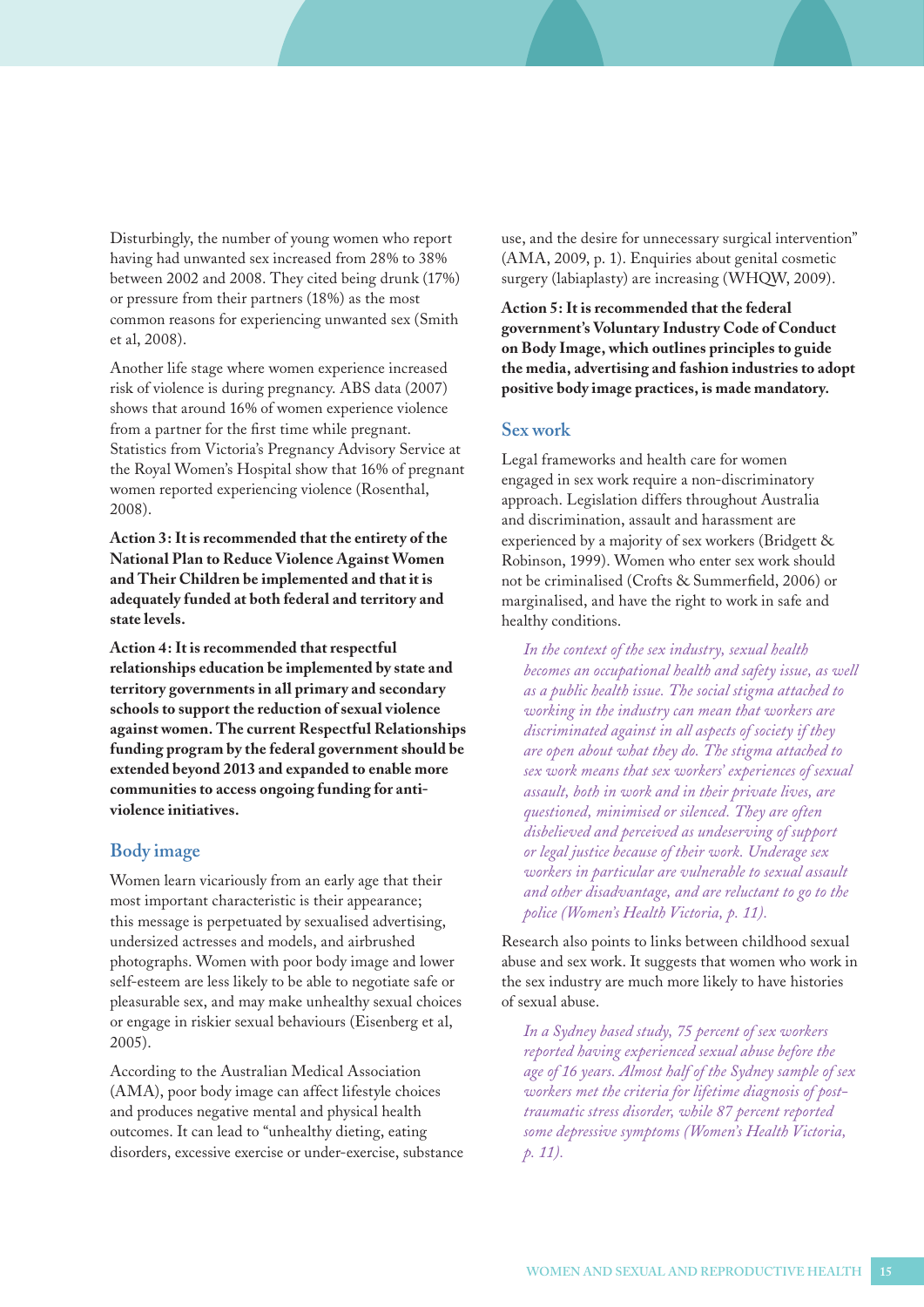<span id="page-15-0"></span>Sex industry workers use both general practitioners (GPs) and sexual health clinics for their sexual health checks. However, research suggests that they do not disclose their work or access screening at the recommended intervals. Further research and workforce development is needed to ensure health professionals can respond to the specialised needs of this group (Esler et al, 2008).

**Action 6: It is recommended that all Australian governments develop a legislative framework that protects and supports the health and safety of sex industry workers, and ensure consistent implementation throughout Australia.** 

### **Key area for action: Developing women's health literacy**

Women require comprehensive and reliable sexual and reproductive health information to make their own informed choices and decisions. Information needs to be transparent and accessible, particularly for disadvantaged women.

#### **Acting to ensure information transparency**

Women seek health information from a wide range of sources, including GPs, health centres, the internet, books, mass media, and informally from friends and family. Internet use is increasing, yet some women do not or are unable to check the reliability of the information source (Warner and Drew Procaccino, 2004).

Regulatory action needs to be taken where information is inaccurate or misleading. One example is the commercially driven online sale of antidepressants to women, many of whom have not been diagnosed with depression (Carroll and McCarthy, 2010). Another example is unplanned pregnancy counselling organisations, which are not covered by the Competition and Consumer Act and are not subject to advertising regulations. They are able to advertise as providing 'all-options' counselling even if they are opposed to

abortion. These organisations have the potential to provide misleading and false information, such as the capacity of abortion to cause breast cancer, mental health problems, or infertility, despite this being repeatedly shown to be false by reputable medical research (Appendix 5). Women who receive this misinformation report experiencing increased distress at an already difficult time.

**Action 7: It is recommended that Australian governments enact laws to regulate health product advertising on the internet and ensure transparency in advertising for pregnancy counselling services. Pregnancy counselling services that are opposed to abortion and that do not provide referrals or information about pregnancy termination services must be required to disclose this clearly when advertising to the public.** 

**Action 8: It is recommended that all pregnancy counselling services which receive government funding be required to offer evidence-based information on the range of pregnancy options available and be publicly evaluated to ensure their compliance.** 

#### **Acting to ensure reliable and accessible information**

The information needs of women and girls vary throughout the duration of their lives. Sexuality education is targeted at school attendees, excluding disengaged youth and women who have finished education. Women in their twenties are the highest demographic presenting for pregnancy termination. However, they are unlikely to have received any sexuality education after leaving school. Women who are over 40 are still at risk of unplanned pregnancy and STIs, but some mistakenly think that their age is a protective factor.

Increasing numbers of women seek online health information about managing illness, staying healthy, and treatment pathways (Dart and Gallois, 2010). When women search for specific topics, such as menopause, they can strategically gather and sift through a great deal of data (Sillence et al, 2007). However, women express frustration about being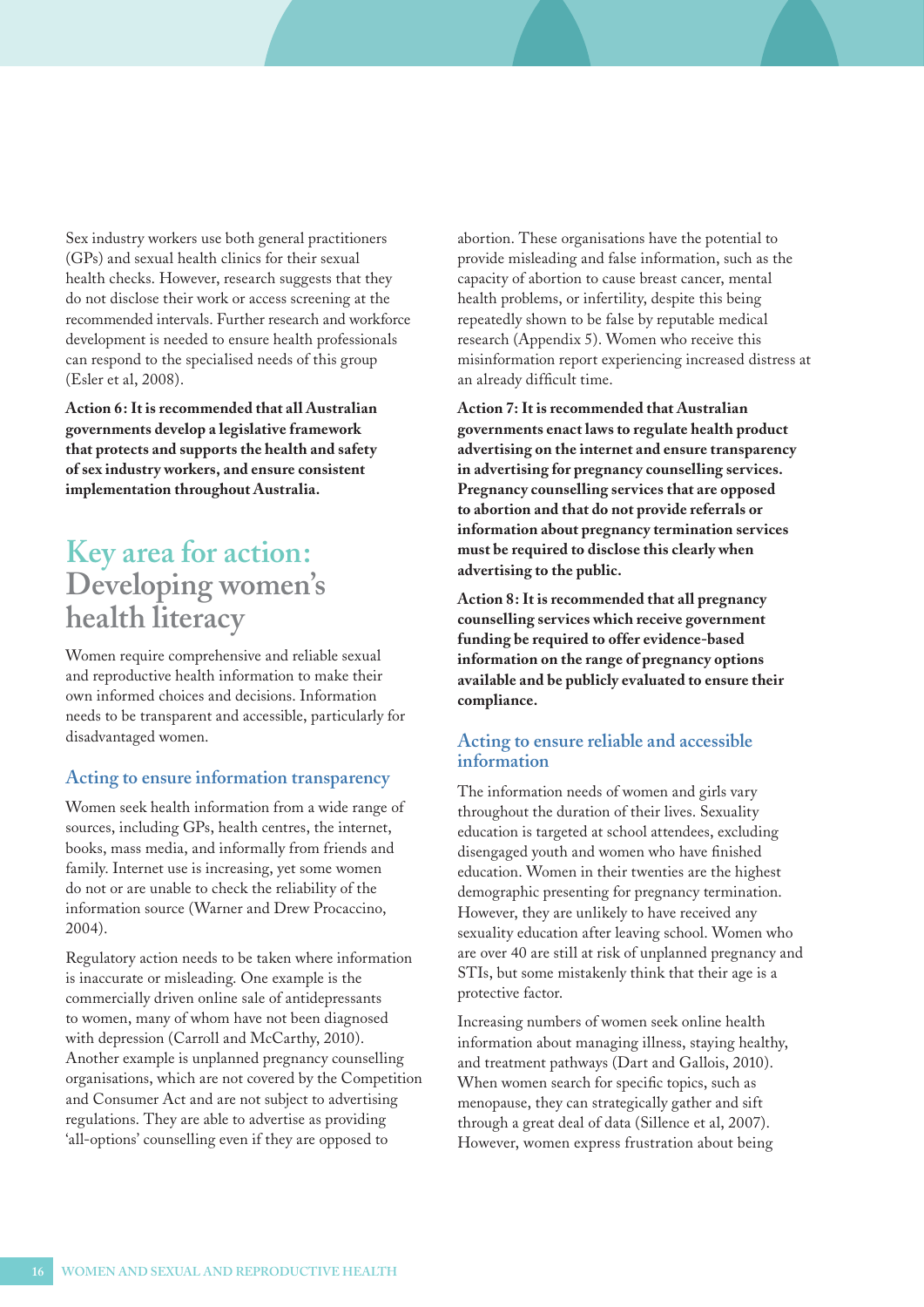<span id="page-16-0"></span>unable to find credible health information. Women's Centre for Health Matters has developed the ASSURED (Appendix 6) tool to assist women to identify evidencedbased health information and advice online. This enabling approach could be more widely adopted.

**Action 9: It is recommended that alternative avenues for the delivery of sexuality education throughout the duration of women's lives are given institutional and policy support, including initiatives in women's health centres and workplaces, and the development of online resources. Programs should incorporate raising women's awareness of evidencebased websites, improving their capacity to assess the reliability of information and building their skills in communicating confidently about private health issues.** 

#### **Acting to ensure information is accessible for disadvantaged women**

Access to, and understanding of, health information can be very difficult for disadvantaged women. Women from CALD backgrounds and ATSI women are likely to experience a myriad of barriers when seeking health information. Cultural barriers exist for women who have experienced female genital mutilation. Interpretation and translation services are not always able to communicate conversations between health professionals and non-English speaking women appropriately around sexual and reproductive health concerns. This may result in frustration, misinterpretation of health information, and concerns about informed consent and the quality of services provided (MCWH, 2010; Carnovale and Carr, 2010). More specialised support services for vulnerable women with complex needs and low English literacy are needed, along with improved cultural competency in mainstream health services.

**Action 10: It is recommended that critical recognition be given to the availability of lowliteracy sexual and reproductive health resources and culturally appropriate materials for specific communities, including CALD and ATSI women. Resources targeting specific groups need to be developed in partnership with these women, an initiative that requires appropriate funding.** 

### **Key area for action: Increasing reproductive choice**

Reproductive choice encompasses women's right to choose when and whether to become a parent. It includes women's ability to control their fertility, to prevent pregnancy through contraception, to respond in the way they choose to an unplanned pregnancy, and to access assistance to become a parent. Pregnancy and birthing are discussed in key action area 4.

Some groups of women experience considerable barriers to control over their own bodies. Women With Disabilities Australia (WWDA) reports that forced sterilisation, contraception and menstrual suppression are key issues facing women living with a disability (Frohmader, 2011). Despite regulations restricting the sterilisation of young women with a disability in Australia, anecdotal accounts suggest that some individual doctors are bypassing these requirements and sterilising female children living with a disability without the child's knowledge or consent, for reasons of convenience rather than medical necessity.

**Action 11: It is recommended that more rigorous monitoring of existing Australian laws and regulations on sterilisation procedures performed on girls and women living with disabilities are introduced, to ensure that these procedures are carried out only in cases of medical necessity or where they have been mandated by a court.** 

#### **Contraception**

The most commonly used contraceptives in Australia are the oral contraceptive pill and male condoms (Loxton & Lucke, 2009). Despite the introduction of different forms of contraception in the past 15 years, there remains a distinct lack of contraceptive knowledge about methods other than male condoms and the pill, and their appropriateness for individual women across their lives. Other methods include female condoms (see page 22) and long-acting reversible contraceptives (LARCs), which are very effective at preventing repeat, unplanned, and unwanted pregnancy.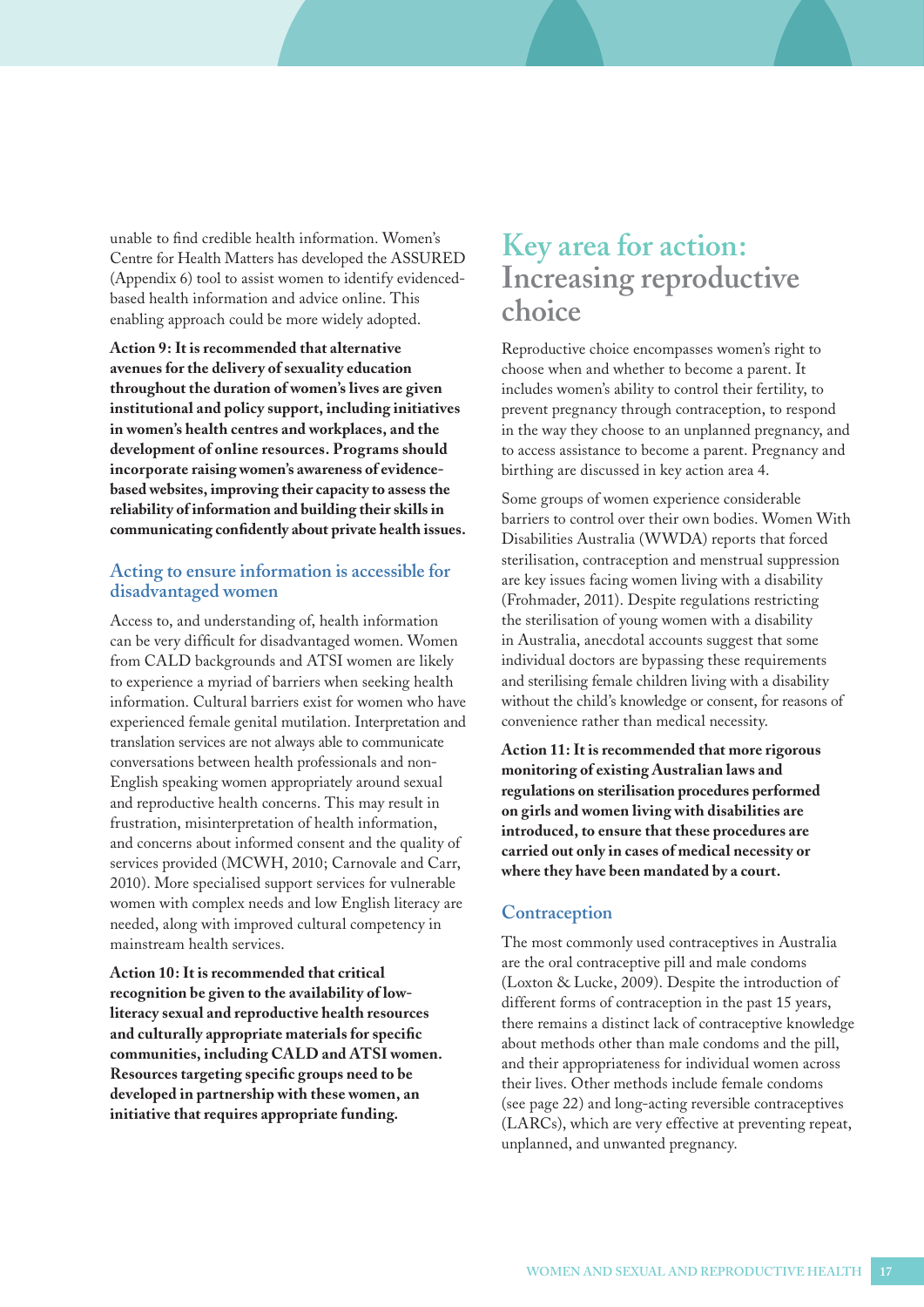<span id="page-17-0"></span>Emergency contraception (EC) is available over the counter through Australian pharmacies, but women's knowledge of EC is poor. Many believe it must be taken the morning after unprotected sex, whereas it remains effective for up to 120 hours (Hussainy, 2011). EC is not listed on the Pharmaceutical Benefits Scheme, resulting in decreased affordability. Furthermore, some pharmacists refuse to supply EC to women due to religious beliefs and the mistaken view that EC causes abortion. Currently some states and territories also prohibit pharmacists supplying to women under 16 years of age. Increased awareness, affordability, and advance supply of EC, along with improved training of pharmacists and medical practitioners, have the potential to significantly lower unplanned pregnancy rates in Australia.

It is estimated that half of all pregnancies in Australia are unplanned (Marie Stopes International, 2006). Studies of Australian women considering abortion have shown that around two thirds of women were using contraception prior to becoming pregnant (Abigail et al, 2008). Increasing women's access to and knowledge of all contraception methods available would contribute to lowering the rate of unplanned pregnancy and women's need to seek abortion services. Comprehensive sexuality and respectful relationships education throughout the duration of women's lives and targeted health promotion are also effective.

**Action 12: It is recommended that increased access be provided to a wide range of safe, affordable contraceptive options, including male and female condoms, advance supply of emergency contraception, and expansion of contraceptive prescribing rights for nurse practitioners.** 

**Action 13: It is recommended that the affordability of—and access to—all contraceptives be improved through the listing of newly-available hormonal contraceptives, including those used for emergency contraception, on the Pharmaceutical Benefits Scheme.** 

**Action 14: It is recommended that a review be undertaken by the federal government of restrictions by pharmacists on the supply of emergency contraception to women under 16 years of age.** 

**Action 15: It is recommended that education programs for pharmacists and other health practitioners be developed and implemented, along with a public awareness campaign concerning the use and effectiveness of emergency contraception.** 

#### **Termination of pregnancy (abortion)**

Approximately 80,000 Australian women access pregnancy termination services per year (Pratt et al, 2001). Almost one in three women will have an abortion during their lifetime (Chan et al, 2005). Available statistics show that 90-95% of terminations are performed within the first trimester and less than 1% of terminations are performed later than 20 weeks' gestation (Grayson et al, 2005; Straton et al, 2006; Chan et al, 2011).

Australian states differ in terms of legality and access to abortion (Appendix 7). In some states abortion is lawful and publicly available with a woman's informed consent; in others, abortion is still a crime for women and their doctors. Differing laws and regulations have created a 'postcode lottery', leading to extreme differences in women's capacity to access safe, legal and affordable abortion services in Australia. Private pregnancy termination services are often unaffordable and inaccessible for rural women and for women on lower incomes.

Lack of clarity about state laws causes confusion within the medical profession. A national survey of GPs found that almost 40% are not confident in their knowledge of their state's or territory's abortion law (MSI, 2004). This uncertainty also inhibits the public hospital provision of abortion, particularly in Queensland, where women who seek to terminate a pregnancy that was caused by a sexual assault are turned away.

Access to mifepristone (medication abortion) is still restricted in Australia, unlike most developed countries where women have had access to this medication for more than twenty years. Australian doctors must apply to the federal Therapeutic Goods Administration to become individual 'authorised prescribers' and to import the drug from overseas. There is no Medicare item number for a rebate on medication abortion, while one is specified for surgical abortion. This creates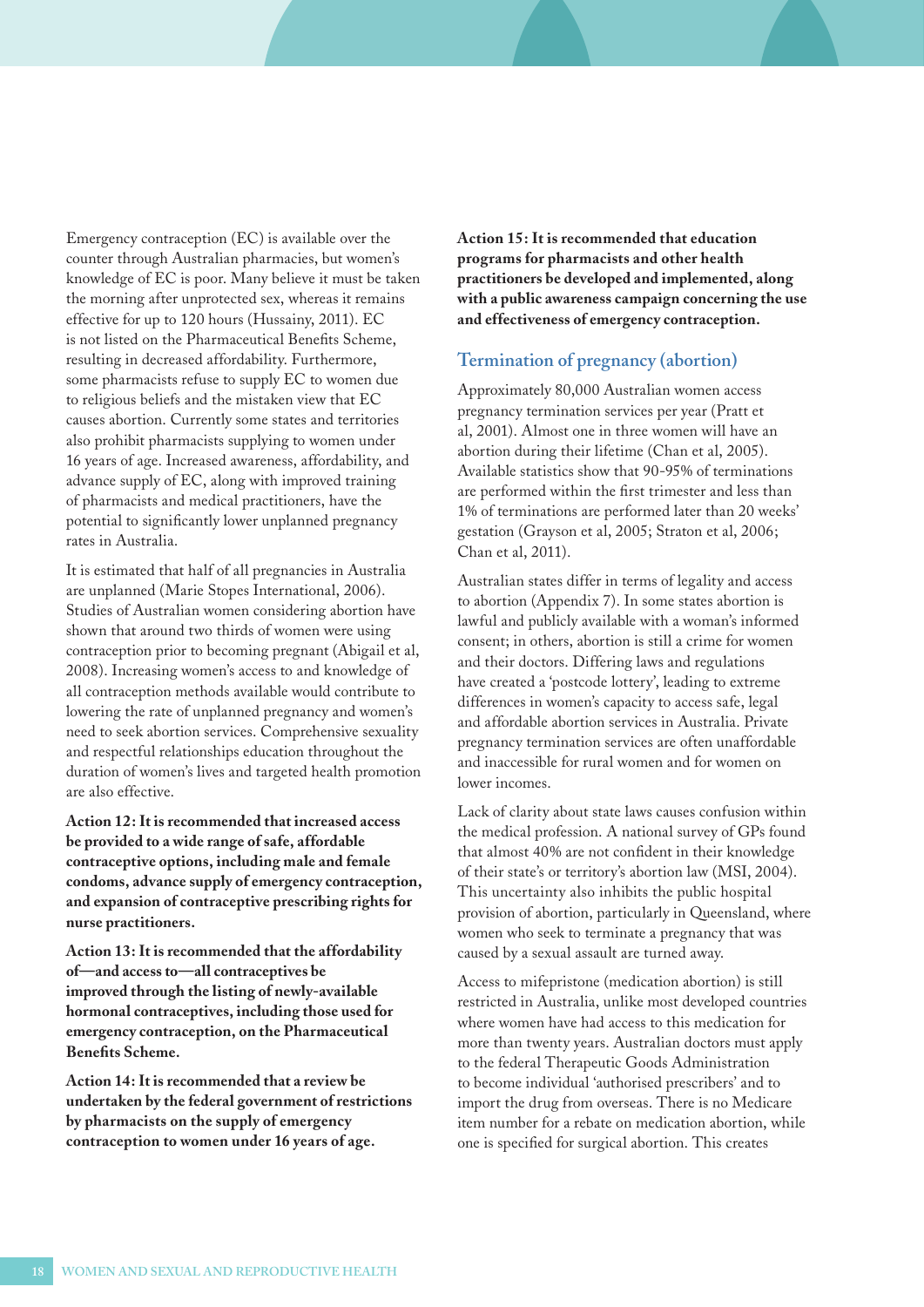<span id="page-18-0"></span>an artificially high price for a relatively inexpensive medication. Wider use of medication abortion would offer public hospitals greater opportunity and flexibility to provide early pregnancy termination services.

**Action 16: It is recommended that abortion be decriminalised through law reform in those States where abortion still forms part of the criminal code.** 

**Action 17: It is recommended that access to safe and legal abortion be provided to all Australian women through the public health system and through accessible licensed private providers.**

**Action 18: It is recommended that federal, state and territory governments address inequities in abortion service delivery to ensure women living in regional, rural and remote areas have timely access to affordable services.**

**Action 19: It is recommended that medication abortion as a readily available method for all women seeking early termination be made possible through federal government support of applications for the importation and distribution of mifepristone in Australia, including the listing of mifepristone on the Pharmaceutical Benefits Scheme.** 

#### **Infertility**

It is estimated that 9% of couples experience infertility (Wang et al, 2009). For heterosexual couples, problems with the woman's fertility are the sole cause of infertility in less than 50% of cases. Women experience infertility for a range of reasons, including polycystic ovarian syndrome, chlamydia, and endometriosis. Lifestyle factors such as smoking, alcohol intake, stress, and depression impact upon fertility for both men and women. Given this, doctors should work in a nonjudgemental and supportive way with women to develop an understanding regarding the link between these issues and infertility as part of the referral process for Assisted Reproductive Technology (ART) services.

The availability of ART services is mostly limited to capital cities; rural women therefore face far greater access issues. Some states retain laws which limit access to ART, making it illegal for single women or those in same sex relationships to pursue fertility treatment.

**Action 20: It is recommended that preventable infertility be reduced for both men and women through a broad public health campaign to improve awareness of the underlying and gendered risk factors, such as identifying and managing Polycystic Ovarian Syndrome and the prevention and treatment of Sexually Transmissible Infections that can cause infertility.** 

**Action 21: It is recommended that the federal government commission a report into the measures required to ensure equity in access to Assisted Reproductive Technology (ART), including some public hospital provision of ART services.** 

**Action 22: It is recommended that law reform be undertaken to remove discrimination in accessing fertility treatment in all states and territories.**

### **Key area for action: Facilitating women's health throughout pregnancy and birth**

Almost 300,000 Australian women give birth annually. While maternal mortality and morbidity rates are low and have improved, these gains are not shared equally across the population.

Maternal mortality rates are almost three times higher for Indigenous women than for non-Indigenous women (Sullivan et al, 2008). Women from non-English speaking backgrounds are also over-represented in maternal death statistics (MCWH, 2010). Both groups are less likely than the general population to access antenatal care in the first trimester of pregnancy (DoHA, 2009b; Alcala, 2006).

While the rate of teenage pregnancies has declined, numbers are higher in Australia than in many developed nations (Smith et al, 2003). Indigenous teenage women are five times more likely to give birth as non-Indigenous teenage women (DoHA, 2009b). Teenage pregnancy can lead to poorer health, financial insecurity and compromised educational outcomes for both mother and child (Burns et al, 2010).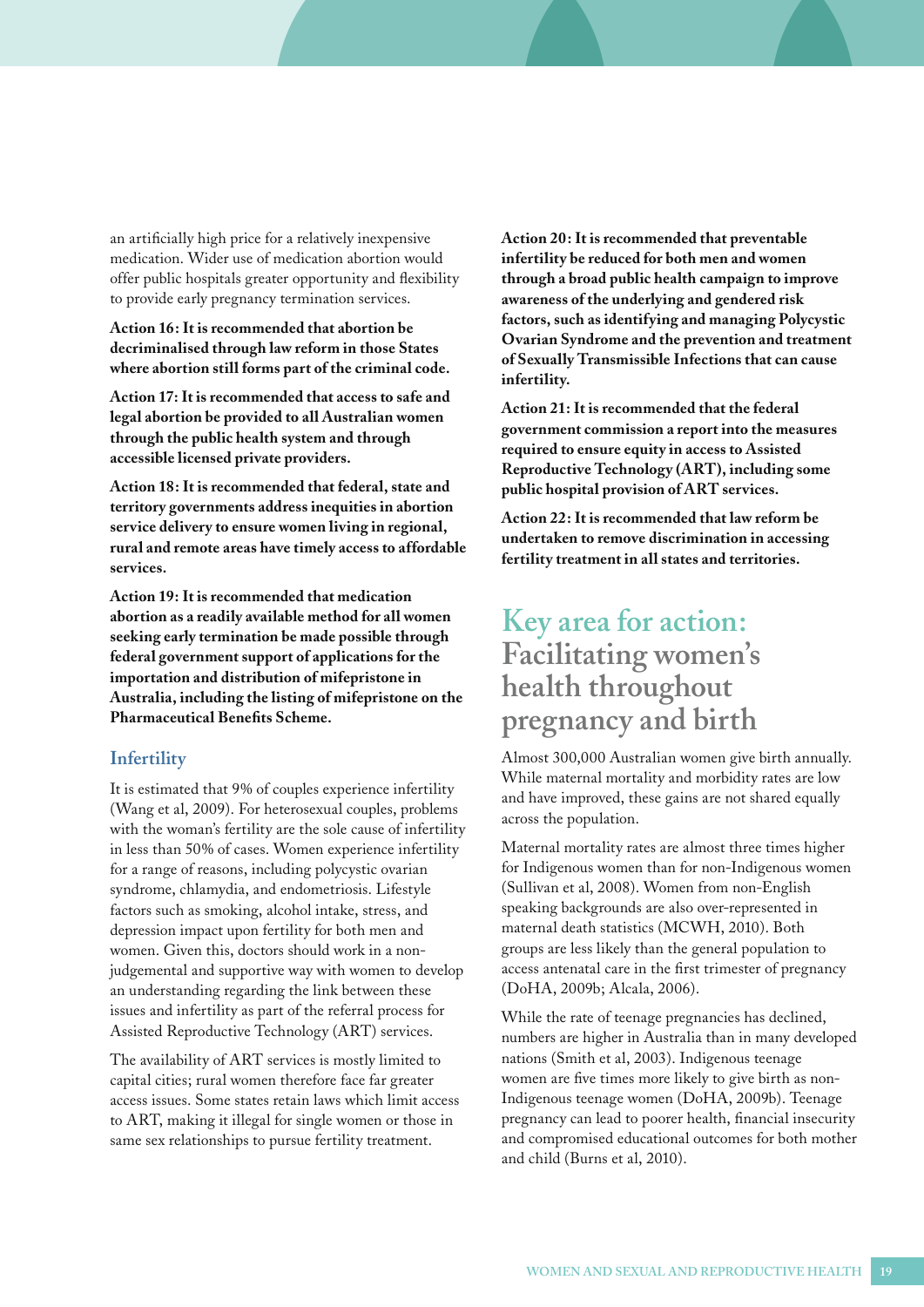#### <span id="page-19-0"></span>**Health care during pregnancy**

Recommended schedules for antenatal visits vary (Dowswell, 2010). Women's experiences of antenatal care include long waiting times for short consultations, conflicting information given by different health professionals, and a birth supervised by strangers. Rural and Indigenous women are highly likely to have these experiences, compounded by birthing far from home. Urban women may experience difficulty accessing birth centres and midwifery-led care, poorly designed hospital spaces, and care provided by a different team of health professionals for each stage of pregnancy (Hirst, 2008).

Women living in rural Australia are more likely to have difficulties accessing health services due to geographic isolation and lack of available services (Warner-Smith & Lee, 2003). The National Rural Women's Coalition reports a steady decrease in maternity care units in rural hospitals, and the Rural Doctors Association of Australia (RDAA) reported in 2006 that over 130 small rural maternity units had closed across Australia in the previous ten years (DoHA, 2009b, p. 23).

The Indigenous Perspectives Forum, held as part of the consultation process for the federal government's Maternity Services Review in 2009, stressed the need for culturally safe and community centred models of care in partnership with Indigenous communities. Submissions raised the importance of understanding the preference of Indigenous women to give birth in their own community (DOHA, 2009b). The Canadian Nunavik service (Wagner, 2007) and Congress Alukura (Appendix 4) are outstanding models of remote midwifery-led care that can be emulated to provide appropriate care in nations such as Australia.

Emergency obstetric care is required to maintain low levels of maternal and infant mortality. In Australia this will involve emergency treatment and retrieval over substantial distances, including ongoing support to maintain the high standard of perinatal evacuation by the Royal Flying Doctor Service (Akl, 2010). Strong collaboration between regionally based services, ambulatory services and tertiary facilities will be required for sensitive and effective care of women who must travel for medical treatment during pregnancy.

**Action 23: It is recommended that government funding be provided and policy developed to ensure that the health system provides continuity of care during pregnancy to all women, regardless of where they live. This would include the provision of accurate and timely information and care to women, delivered by skilled and collaborating professionals mindful of women's need to feel safe and in control. Women would receive antenatal care and be attended at birth by known health professionals with whom they have built a trusting relationship.** 

#### **Broader health interventions during pregnancy**

With directed and improved intervention, pregnancy is a point in a woman's life where she might have both more opportunity to engage with health providers and more incentive to improve her health than is currently the case. The effectiveness of an opportunistic health intervention will also depend upon her trust in the maternity carer, the ongoing continuity of her care, and the capacity of the maternity carer to support broad health interventions. Effective approaches use motivational strategies rather than tactics of shaming to support individual behavioural change.

Health promotion strategies targeted at individuals that have no connection with broader community initiatives are particularly ineffective (Jackson et al, 2005). It is clear that factors such as smoking, drug use, alcohol consumption, and poor nutrition have negative health impacts for everyone, not just pregnant women and their babies. Many conditions identified during pregnancy are pre-existing and in most cases continue after the pregnancy and birth; for example, gestational diabetes can be an indicator of risk of developing diabetes in later life. Addressing these underlying factors requires ongoing holistic action in relation to women's health, not only transitory intervention.

**Action 24: It is recommended that all public health messages regarding a 'healthy pregnancy and baby' be framed in a sensitive, non-judgemental way that is relevant to the social and economic circumstances of women's daily lives.**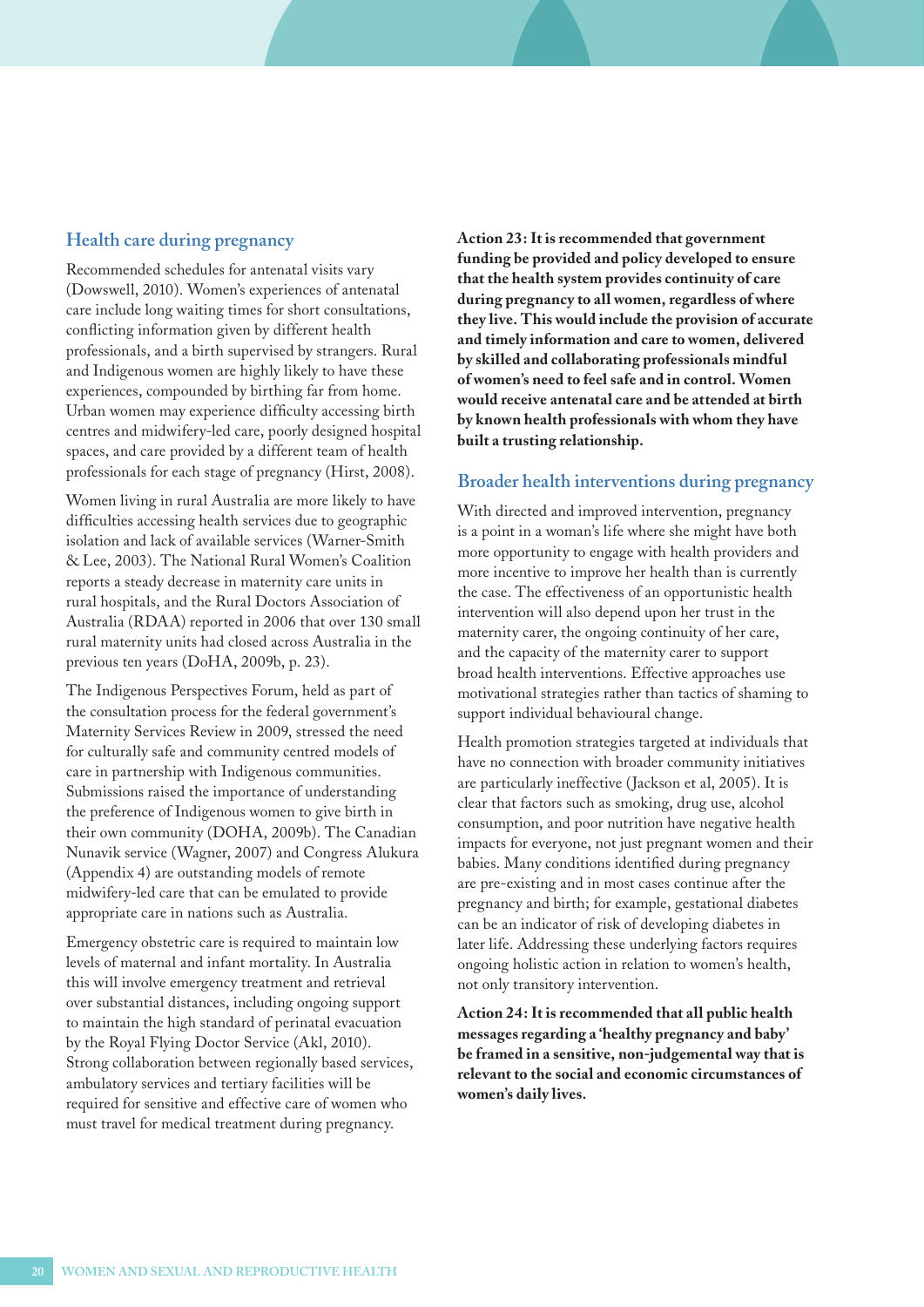<span id="page-20-0"></span>**Action 25: It is recommended that women's choices and beliefs regarding pregnancy are respected and supported through systemic change to the health system. Where quality of service delivery is ensured, this includes:**

- support for women's choices during pregnancy and **childbirth;**
- **•** facilitating birthing close to home, including **increased provision of midwifery based care models such as birth centres; and**
- timely and sensitive support for women **experiencing difficult labour, miscarriage or stillbirth.**

### **Key area for action: Expanding prevention and treatment of reproductive cancers and menstrual issues**

#### **Expanding prevention and treatment of reproductive cancers**

Reproductive cancers include breast cancer and gynaecological cancers: uterine (comprising 43% of gynaecological cancers diagnosed); ovarian (30%); cervical (17.5%); and vulval (8.5%) (Cancer Australia, 2011). Breast cancer is the second most common cause of cancer mortality behind lung cancer (AIHW, 2011). Cervical cancer is one of the most preventable and curable of all cancers (AIHW, 2002). Ovarian cancer is identified later than other forms and therefore has a higher mortality rate.

The general Australian female population is well informed about breast and cervical screening (Glasziou & Irwig, 1997). The National Cervical Screening Program reports that 3,652,181 women had Pap smears in 2007-08 (AIHW, 2010); the lifetime screening participation rate is estimated at 88% of the eligible population (Canfell et al, 2006).

However, a disproportionate number of deaths from reproductive cancers occur among women of minority groups (Thierry, 2000). Indigenous women are 2.4 times more likely than non-Indigenous women to develop cervical cancer and are less likely to survive (Shannon et al, 2011). A vulval cancer cluster has been identified in young Aboriginal women in remote Northern Territory communities (Condon, 2009).

Population research indicates that women with disabilities do not receive the same level of preventative care as the general female population (Cancer Institute NSW, 2004), and are under-represented in cancer screenings (Bridge-Wright, 2004).

For women from CALD backgrounds, language barriers and lack of access to culturally appropriate services can severely limit access to screening (Mullins, 2006). Women born in Asia show lower rates of Pap smear testing and higher rates of hospitalisation for cervical cancer (ABS, 2004).

Non-heterosexual women are less likely to have a regular doctor and access screening less frequently than heterosexual women. Cervical human papilloma virus (HPV) has been reported to occur in 21% of lesbians with no sexual contact with men, dispelling the widespread myth that lesbians do not contract HPV (McNair, 2003).

Women aged 60 to 69 are less likely to access screening services than younger women, for reasons ranging from embarrassment to being too busy or feeling 'too well' to need screening (Anderson, 2007).

Women in rural areas can face significant geographical barriers in accessing testing, reflected in poorer cancer outcomes for women in rural communities (Youl et al, 2011).

**Action 26: It is recommended that governments concentrate efforts to explore, fund, and implement innovative ways to increase the prevention, detection and treatment of reproductive cancer in communities of high risk women, in particular Aboriginal and Torres Strait Islander women.**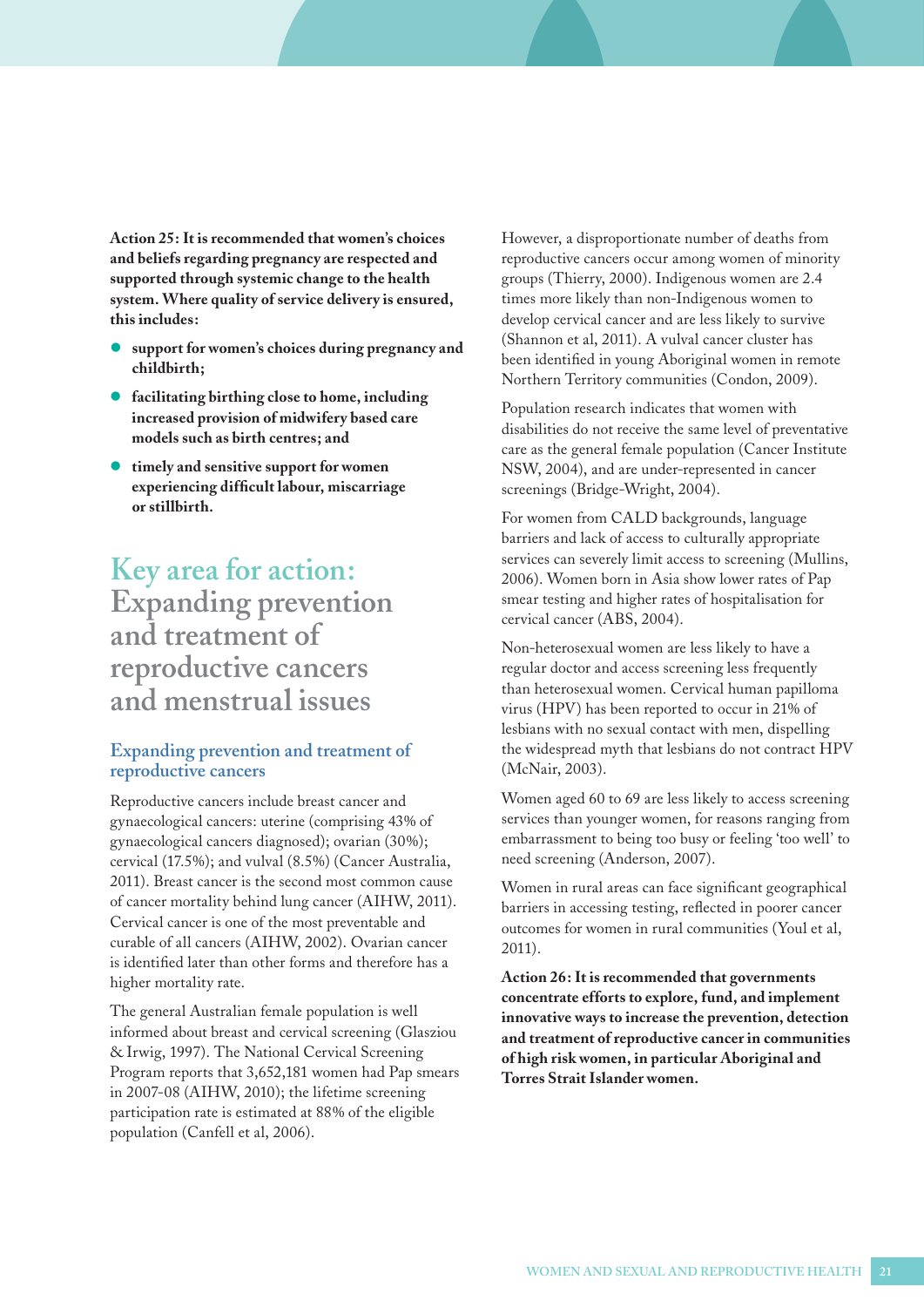<span id="page-21-0"></span>**Action 27: It is recommended that governments promote participation by all eligible women in recommended breast and gynaecological cancer screening programs, by consistently and adequately funding and promoting these programs. This should be accompanied by public education campaigns to encourage women's self-monitoring of bodily changes to promote early detection of cancer.**

#### **Prevention Issue: Expanding the HPV Vaccine Program for protection against cervical and vulval cancer**

Australia's National HPV vaccination program was introduced in 2007. If undertaken before the onset of sexual activity, it can protect women from the two viral strains that cause 75% of cervical cancers and also protect against vulval cancer. It is delivered to teenage girls, free of charge, in schools. Almost all Australian schools have chosen to participate in the program and over 6 million doses of the cervical cancer vaccine have been provided. However, research suggests that uptake of the vaccine is not optimal, with some parents and schools harbouring misgivings about the vaccine and its perceived impact of encouraging sexual activity (Agius et al, 2010).

**Action 28: It is recommended that research findings from the HPV vaccine implementation program be translated—via awareness campaigns targeted at parents, schools and health centres—to ensure that the uptake is optimal across all schools and youth settings, including among young women living in remote Australia and those disengaged from school.** 

#### **Expanding prevention and treatment of menstrual issues**

Menstruation is normal, individual, and diverse, changing across a woman's lifetime. This affects its meaning and management. Based on international estimates, the average age at menarche, or first period, is 12.5 years, and has not changed in the past 50 years (Steingraber, 2007). Menopause occurs at the average age of 51.

Menstrual health conditions include menopause transition, absence of periods, painful periods, heavy bleeding, bleeding between periods and premenstrual syndrome (PMS). These conditions can be influenced by a range of factors, including lifestyle changes, pregnancy, stress, or contraception. They may also be key indicators of other conditions. For example, heavy or painful bleeding and bleeding between periods may indicate fibroids, polyps, endometriosis, pelvic inflammatory disease, sexually transmitted infections, or gynaecological cancer (WHQW, 2011).

Endometriosis is estimated to affect up to one in eight Australian women (QENDO, 2011), but there are problems with timely diagnosis (Healy, Rogers & Farrell, 2009). Delays in diagnosing menstrual problems can be caused by several factors. Gaps in the evidence base mean that understanding of a 'normal' cycle differs greatly. This creates difficulties for both women and doctors in differentiating between short-term changes in bleeding and symptoms of more serious conditions (Harlow & Ehpross, 1995).

**Action 29: It is recommended that women's awareness and understanding of menstrual health be increased through a menstrual health awareness and education campaign in local health services, including the community health sector.** 

**Action 30: It is recommended that improvements be sought in health professionals' understanding of menstrual health issues and diagnosis rates through the establishment of menstrual health as a component of all nursing and medical education. These programs should focus on improving recognition of menstrual problems and addressing the sensitivity and taboo of menstruation for both women and health professionals.** 

When the Goods and Services Tax was introduced in 1996, it was with the aim of taxing non-essential items. Despite protests by the health sector and women's advocates, the GST was applied to sanitary products such as pads and tampons, resulting in increased costs for these items. AWHN opposes the view that these are luxury items and argues strongly for the removal of the GST on these products, to make them as affordable as possible for Australian women.

**Action 31: It is recommended that the federal government remove the GST on menstruation sanitary products to improve affordability.**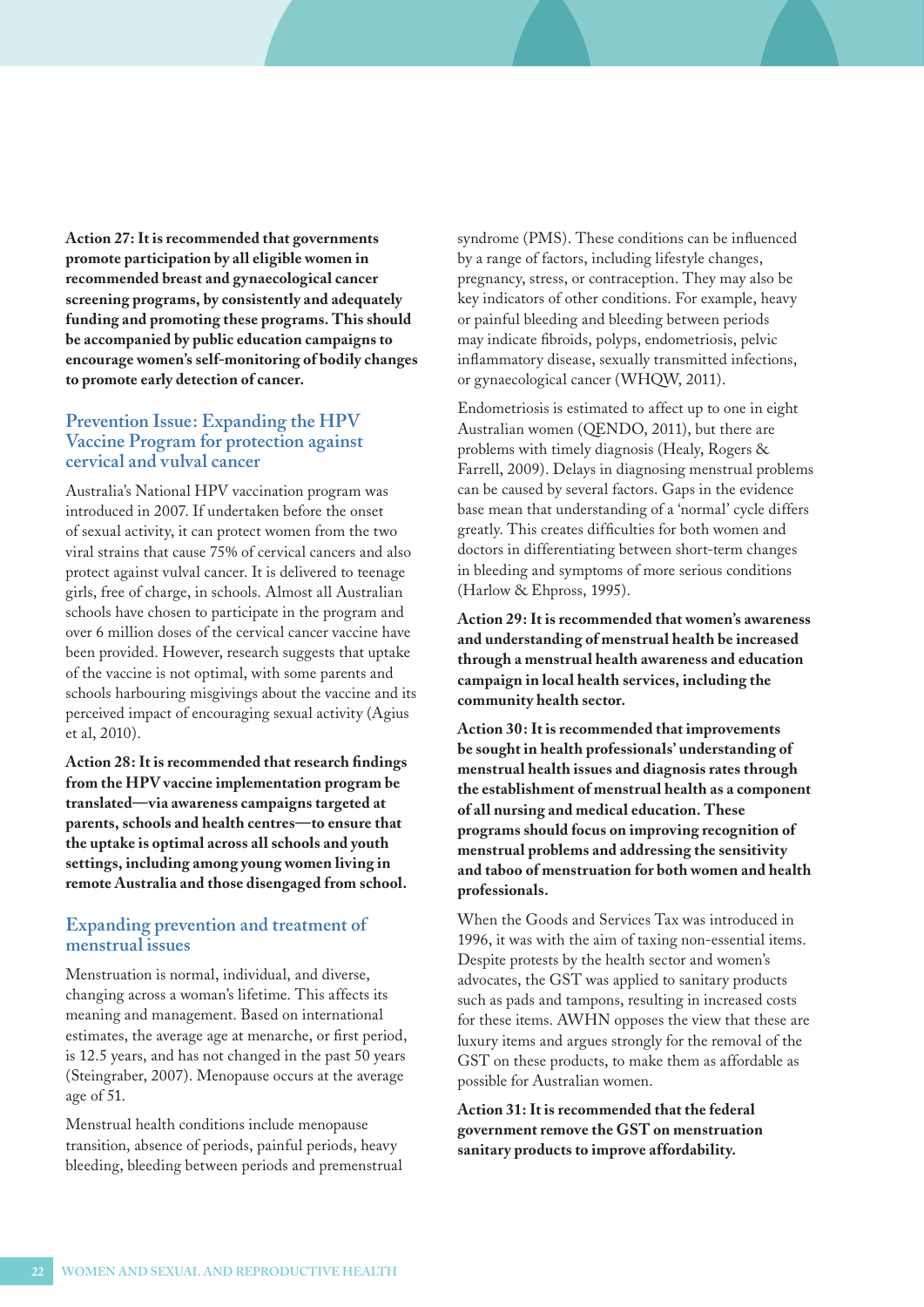### <span id="page-22-0"></span>**Key area for action: Improving prevention and treatment of sexually transmitted infections (STIs)**

STIs and Blood Borne Viruses (BBVs) include chlamydia, syphilis, gonorrhoea, hepatitis B, hepatitis C and HIV/AIDS. STI rates are increasing in Australia and "contribute to a significant level of ill health and long term complications, especially chronic pain and infertility" (O'Rourke, 2008, p. 9). Recent years have seen a spike in notifications of gonorrhoea, syphilis and chlamydia, particularly among young people, and a 43% increase in the number of new HIV diagnoses between 2001 and 2007 (FAHCSIA, 2008). The increased incidence of chlamydia is of particular concern, given that the disease can manifest with no symptoms and may cause infertility if untreated.

The annual report of the National Notifiable Diseases Surveillance System states:

*Chlamydial infection continued to be the most commonly notified disease in 2009. Since chlamydial infection became a nationally notifiable disease … the rate has increased in each consecutive year. In 2009, there were a total of 62,660 notifications … Between 2004 and 2009, chlamydial infection notification rates increased by 61% ... (NNDSS, 2011, p. 1).* 

Stancombe (2008, p. 5) found that "awareness of STIs is low and knowledge is poor or incomplete. More myths and misconceptions tend to prevail than fact," and that within the heterosexual community "safe sex is usually practiced as a pregnancy prevention mechanism rather than to protect oneself and one's partner from STIs." Young people's knowledge of STIs and HIV is improving; however some areas are generally poor, including knowledge of HPV and cervical cancer (Smith et al, 2009).

**Action 32: It is recommended that an STI prevention and treatment education campaign be implemented that increases awareness of the prevalence of STIs, their transmission, treatment, and protective** 

**behaviours. The campaign should include targeted approaches for 'at risk' groups, and incorporate the key message that anyone who is sexually active is at risk of STIs and should be screened regularly by a General Practitioner or specialised sexual health service. Confidentiality of services should also be emphasised.**

Rates of chlamydia are significantly higher among young females aged between 15 and 29 than for older women (UNSW, 2009). Young Aboriginal women are particularly at risk; they experience high rates of chlamydia and hepatitis C (BBV) in the 15-35 year age groups (AIHW, 2008).

Negotiating safe sex and contraceptive use can be difficult for young women (WHO, 2006) even when they can access contraception. Power differentials in relationships mean they are not always in a position to insist on condom use. Young women with poor body image or those in violent relationships are more at risk. Barriers to male condom use include men not wanting to wear a condom and not having condoms available.

**Action 33: It is recommended that federal and state governments conduct a targeted sexual health campaign for young women that involves them in its development and focuses on their right to negotiate safe sex, condom use, protection from chlamydia, and its link to infertility. The campaign would focus on high risk groups and incorporate grants for local programs, low-literacy resources and an interactive youth-friendly website and social marketing elements.** 

Female condoms are a barrier method of contraception entirely under women's control. If used correctly they provide protection for both partners against STIs and unplanned pregnancy. However, knowledge of the female condom is still limited in Australia (BHC, 2011). Female condoms are expensive—over \$3 each, compared to male condoms—under \$1 each, and are only available online or at selected sexual health clinics. Expanding knowledge of, and access to, female condoms should form an important part of any strategy aimed at lowering STI rates in Australia.

**Action 34: It is recommended that coordination of a male and female condom initiative is undertaken to increase the availability of free or low-cost condoms**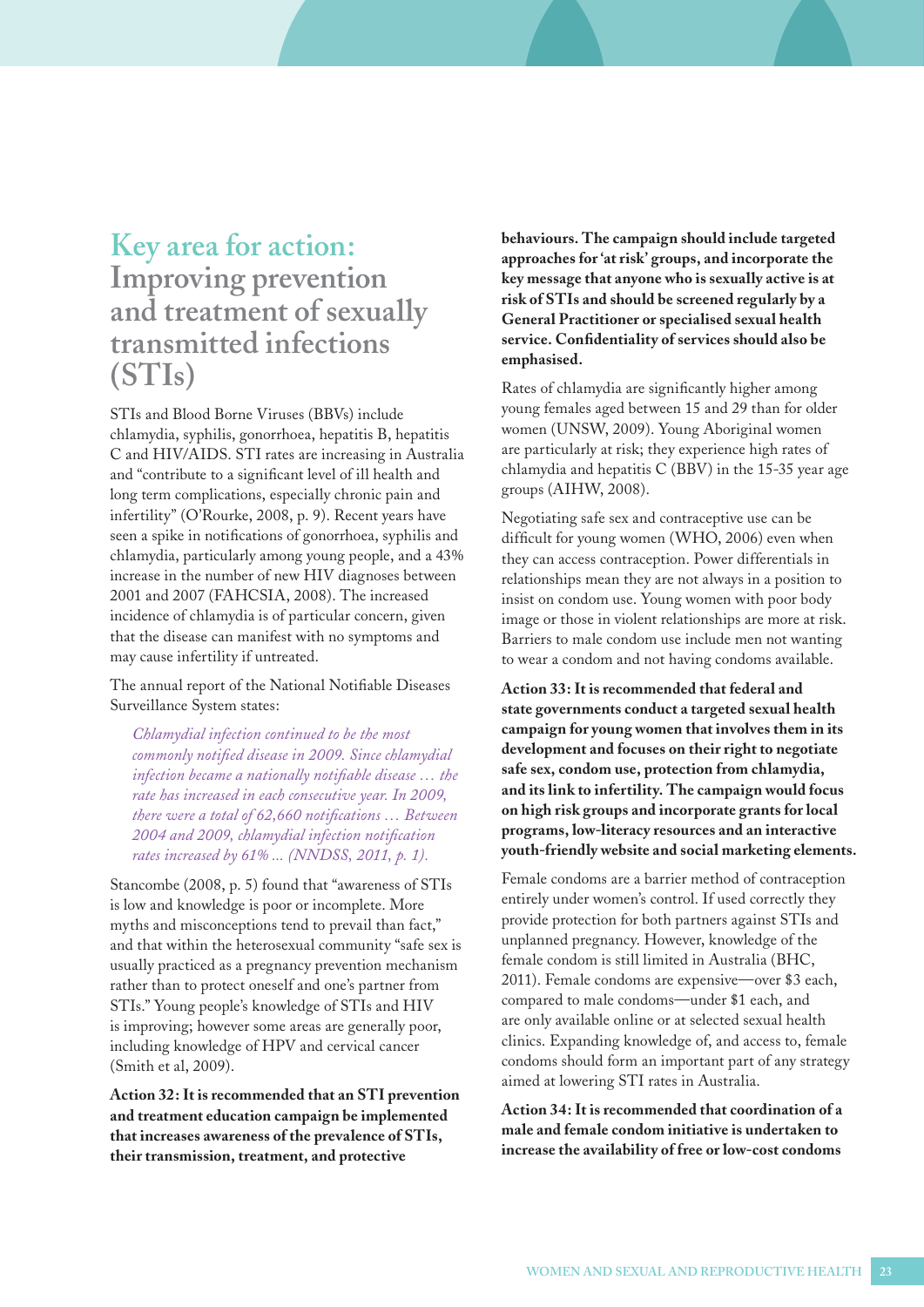<span id="page-23-0"></span>**and to normalise condom use. The initiative should include distribution programs and identify access points through youth services; women's health centres and services; family planning services; community health centres; women's health nurses; GPs; ATSI health centres; and school-based nurses.** 

### **Key area for action: Equipping the health workforce to better respond to women's health needs**

For all women to achieve and maintain good sexual and reproductive health, they must have access to—and be supported by—publicly funded and skilled health professionals. Services should be holistic, gender sensitive, evidence-based, and financially affordable. Women-specific services should be recognised as an essential part of health service delivery. Women's access to quality care is dependent upon ongoing investment in the workforce.

#### **Workforce development**

Data concerning availability of providers across the full range of services in sexual and reproductive health is difficult to obtain. Service provision can be compromised because of a shortage of skilled practitioners. For example, the lack of medical practitioners with training in surgical abortion provision is becoming acute in some states (*Abortion in Queensland*, 2008).

Lack of knowledge in sexual and reproductive health can directly impact on the level of care that health providers are able to offer to women. For example, women with disabilities who choose to parent often face barriers in seeking health care, including prejudice on the part of health care providers (Frohmader, 2009). Lack of provider knowledge leads to same sex attracted women being given inaccurate information about their need for pap smears and STI screening (National LGBT Health Alliance, 2009; Hyde, 2007). Women who have experienced Female Genital Mutilation [FGM] or sexual violence are also groups requiring improved sensitivity in their care.

**Action 35: It is recommended that in order to ensure optimal provision of services in the future, the Commonwealth Department of Health and Ageing and/or Health Workforce Australia conduct an analysis of the sexual and reproductive health workforce and recommend actions to rectify gaps.** 

**Action 36: It is recommended that national sexual and reproductive health accreditation standards for nurses and GPs are developed and implemented to ensure that Australian women have access to high quality care and health information which is evidence-based and non-discriminatory.** 

#### **Holistic care: not just treatment of disease**

The composition and location of the health workforce is a contributing factor to women's access to effective reproductive health care provision.

There is a need to increase the availability of female doctors, particularly those specialising in sexual and reproductive health. A recent report found that 57.3% of all women felt that a female doctor was important when choosing a health care provider (Le, 2011). The reluctance to obtain sexual and reproductive health care and information from a male medical professional is common, particularly in cases of sexual assault. Women's preference for treatment by women must be recognised.

While it is projected that women will comprise 42% of the medical workforce by 2025, women remain underrepresented among specialists, accounting for only onequarter of all specialists in 2009. Female practitioners do not generally work the extended hours undertaken by male practitioners and this affects their availability; female doctors' average weekly working hours in 2009 were 37.5, less than male doctors' 44.9 hours (Health Workforce Australia, 2012).

A concerted effort to increase the number of nurse practitioners specialising in sexual and reproductive health or women's health, and to expand the prescribing rights of nurse practitioners (particularly for contraceptives), could significantly increase access to appropriate health services, especially for rural women.

**Action 37: It is recommended that through effective use of the capacity of the Medicare Benefits Schedule and Pharmaceutical Benefits Scheme, a full range of sexual and reproductive health services are provided,**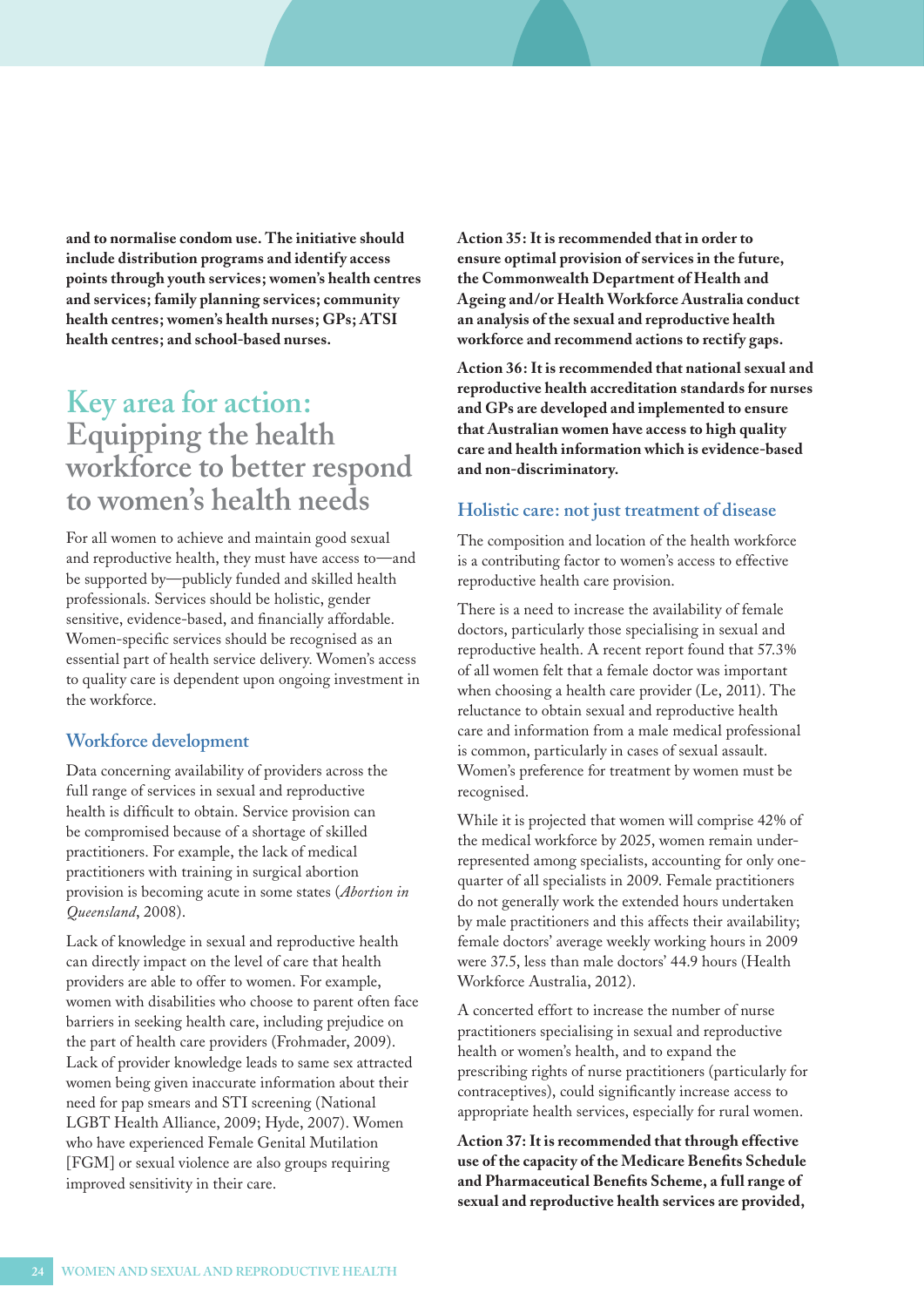<span id="page-24-0"></span>**including increased prescribing rights for nurse practitioners, 'well women' checks, and support services.** 

**Action 38: It is recommended that active encouragement and support be provided for women to become health practitioners in the sexual and reproductive health field via incentives and extra support, including specific targeting of women from diverse groups.** 

The distribution of medical professionals in rural Australia is a key barrier to overall health and wellbeing; access to trained sexual and reproductive health professionals in these areas is complicated due to issues relating to confidentiality and geography. A study into young rural women's sexual health found that over half believed they could not visit a doctor without everyone knowing, and that over a fifth did not trust a doctor to maintain their confidentiality (Hillier, 1999).

The gaps in adequate sexual and reproductive health services in rural areas are well documented and some have been outlined in this paper, particularly in regards to maternity and abortion services for rural women.

**Action 39: It is recommended that research be conducted into gaps in rural sexual and reproductive health service delivery and subsequently formulate appropriate policies.** 

**Action 40: It is recommended that the Department of Health and Ageing provide leadership in advocating for gender sensitive sexual and reproductive health services in local Health Networks, in Medicare Locals, and in population health plans.** 

#### **Consumer rights to evidence-based care**

Effective intervention into sexual and reproductive health needs to be evidence-based and unbiased. It should not be proscribed by stereotypes or by the personal moral values or religious beliefs of health service providers. Information and service provision on reproductive health, including contraception and abortion, is particularly sensitive to value judgements.

Women's access to reproductive health services is impacted by the role of faith-based organisations in training health professionals and providing health services. There are 21 public hospitals administered by Catholic Health Australia (CHA), whose Code of Ethical Standards restricts the provision of reproductive health care. The guidelines ban offering advice or information on hormonal or barrier methods of contraception, including for married couples or where a woman's life would be at risk from a further pregnancy. They prevent women who present following a sexual assault from being offered emergency contraception, or being referred to another service which may offer EC. The guidelines state that "Catholic facilities should not provide, or refer for, abortions" under any circumstances (CHA, 2001, p. 24). A report into the CHA guidelines found that the "practices of Catholic hospitals in Australia may lead to some violations that rise to the level of torture and cruel, inhuman or degrading treatment" (Poole, 2011, p. 2), despite Australia being a signatory to the international convention against such treatment (Appendix 1).

Many students obtain their qualifications through Catholic tertiary education institutions, such as Australian Catholic University and Notre Dame, institutions that receive government funding for student places in medicine, nursing and midwifery courses. The Australian Catholic University advertises itself as the largest provider of graduate nurses in Australia (ACU website, 2012). Both institutions provide anti-abortion information on campus and restrict teaching concerning pregnancy termination (Cowie, 2011).

**Action 41: It is recommended that all health facilities and health professionals be mandated to disclose to patients their policies, religious values or personal prejudices concerning sexual and reproductive health in instances in which they will impact on the options, types and extent of health treatment and care provided.** 

**Action 42: It is recommended that private health facilities that receive government funding to provide public reproductive and sexual health services be required to provide comprehensive contraceptive and all-options pregnancy information and services.** 

**Action 43: It is recommended that a mandatory requirement be instituted for private tertiary education institutions that provide undergraduate and graduate nursing and medical education programs, and which receive government funding for subsidised student places, to include the teaching of hormonal and barrier contraceptive methods and pregnancy termination procedures.**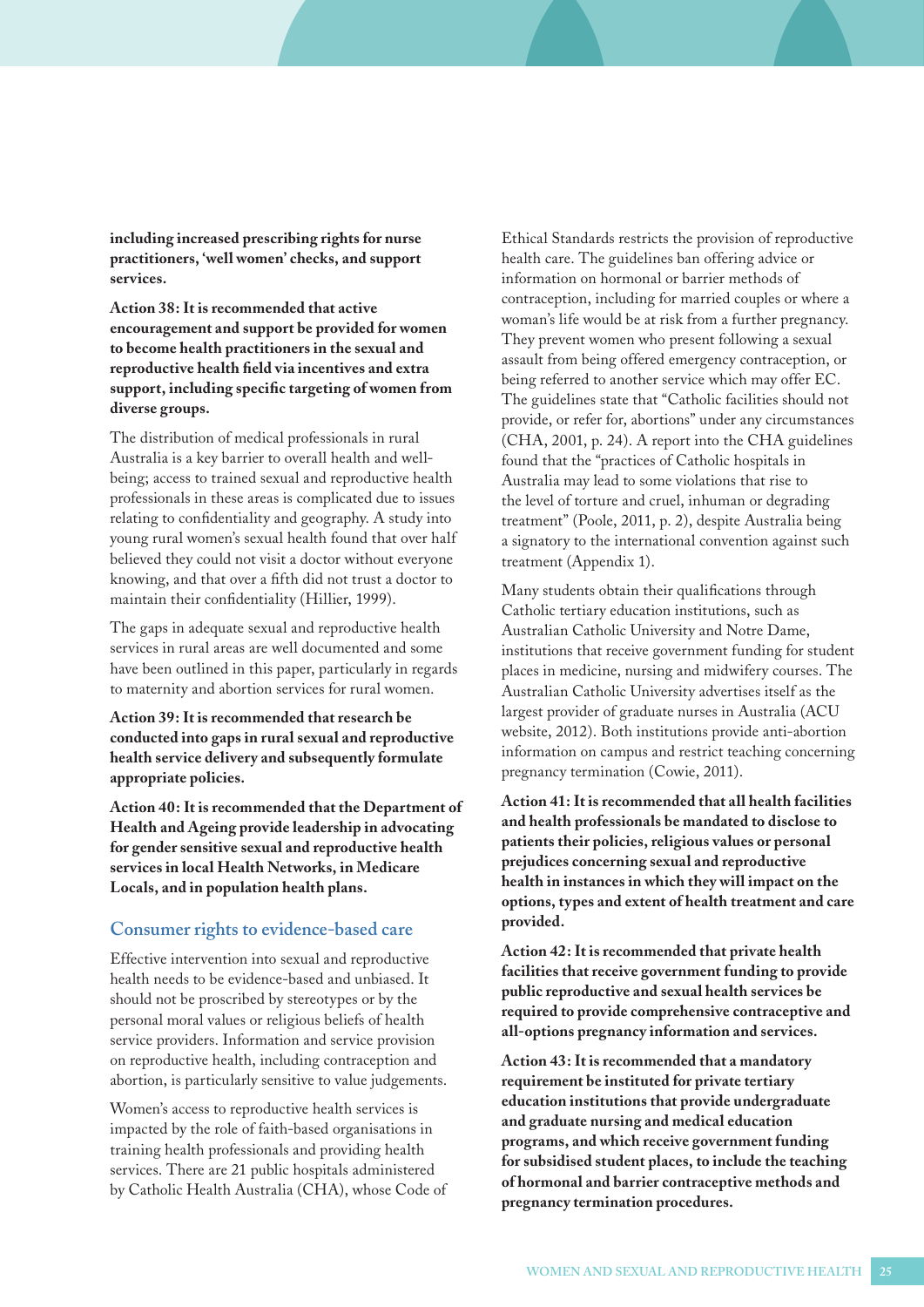# **APPENDICES**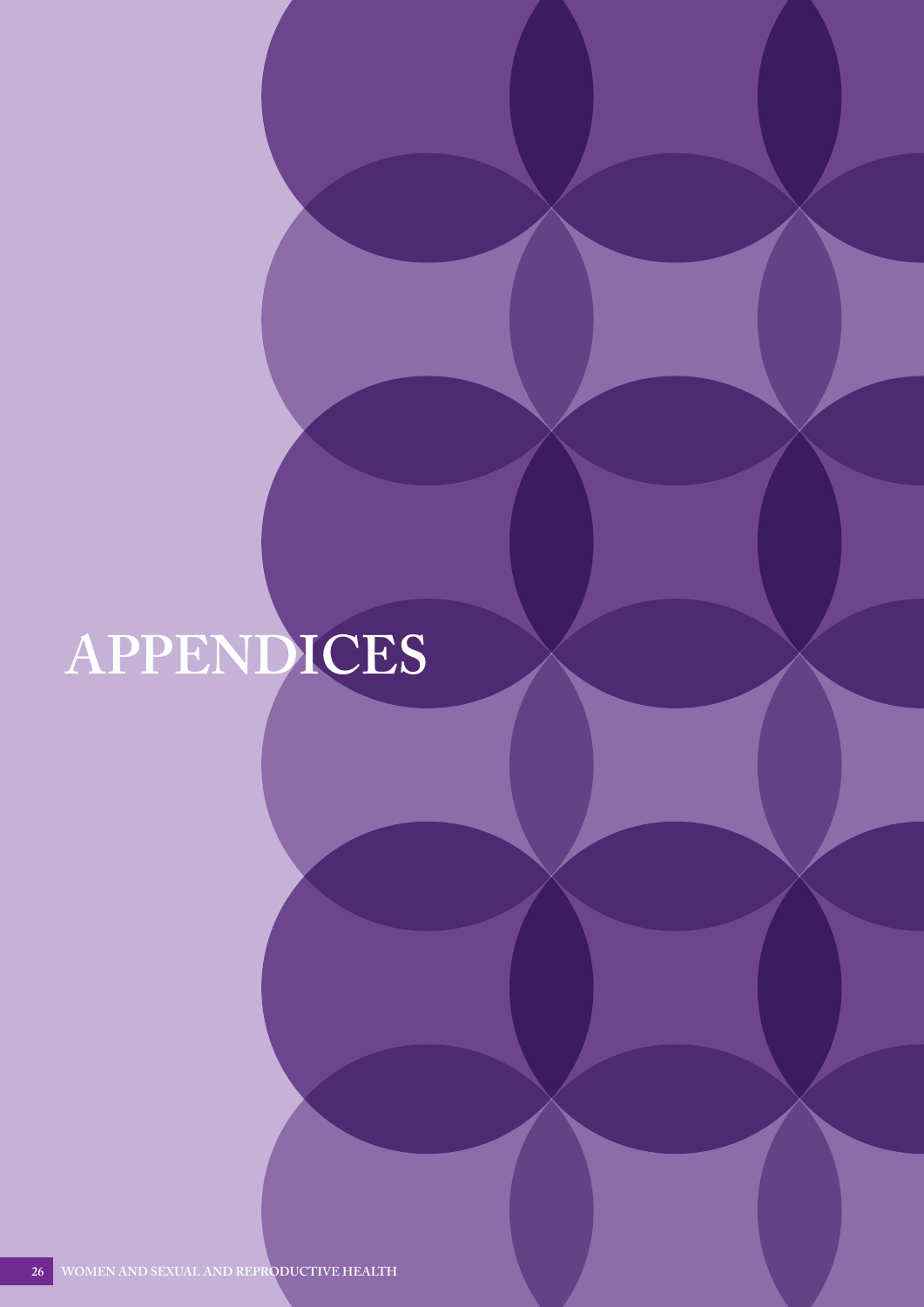### <span id="page-26-0"></span>**International human rights conventions Appendix 1**

#### **The right to health**

Australia is a signatory to the following human rights conventions with clauses relating to sexual and reproductive health, health more broadly, and human rights, including:

- **•** International Covenant on Civil and Political Rights
- **•** International Covenant on Economic, Social *and Cultural Rights*
- **•** Convention on the Political Rights of Women
- **•** International Convention on the Elimination of all *forms of Racial Discrimination*
- **•** Convention on the Elimination of all forms of *Discrimination Against Women\**
- **•** Convention against Torture and Other Cruel, Inhuman *and Degrading Treatment or Punishment*
- **•** Convention on the Rights of the Child
- z *Convention on the Rights of Persons with Disabilities.*

#### **The rights of women**

In addition, the United Nations' Fourth Conference on Women in 1995 recognised the human rights of women as integral to the achievement of health and well-being:

*The human rights of women include their right to have control over and decide freely and responsibly on matters related to their sexuality, including sexual and reproductive health, free of coercion, discrimination and violence. Equal relationships between men and women in matters of sexual relations and reproduction, including full respect for the integrity of the person, require mutual respect, consent and shared responsibility for sexual behaviour and its consequences (UN, 1995).* 

\* The Convention on the Elimination of all forms of Discrimination Against Women contains specific references to women's right to sexual and reproductive health. Article 12 of CEDAW bids all signatories to take all appropriate measures to eliminate discrimination against women in the field of health care in order to ensure, on a basis of equality of men and women, access to health care services, including those related to family planning."

Article 16 of CEDAW refers to "matters relating to marriage and family relations". Rights enshrined in Article 16 include: the right to freely choose a spouse and only enter into marriage if "free and full consent" is given; and the right to decide "the number and spacing of their children and to have access to the information, education and means to enable them to exercise these rights".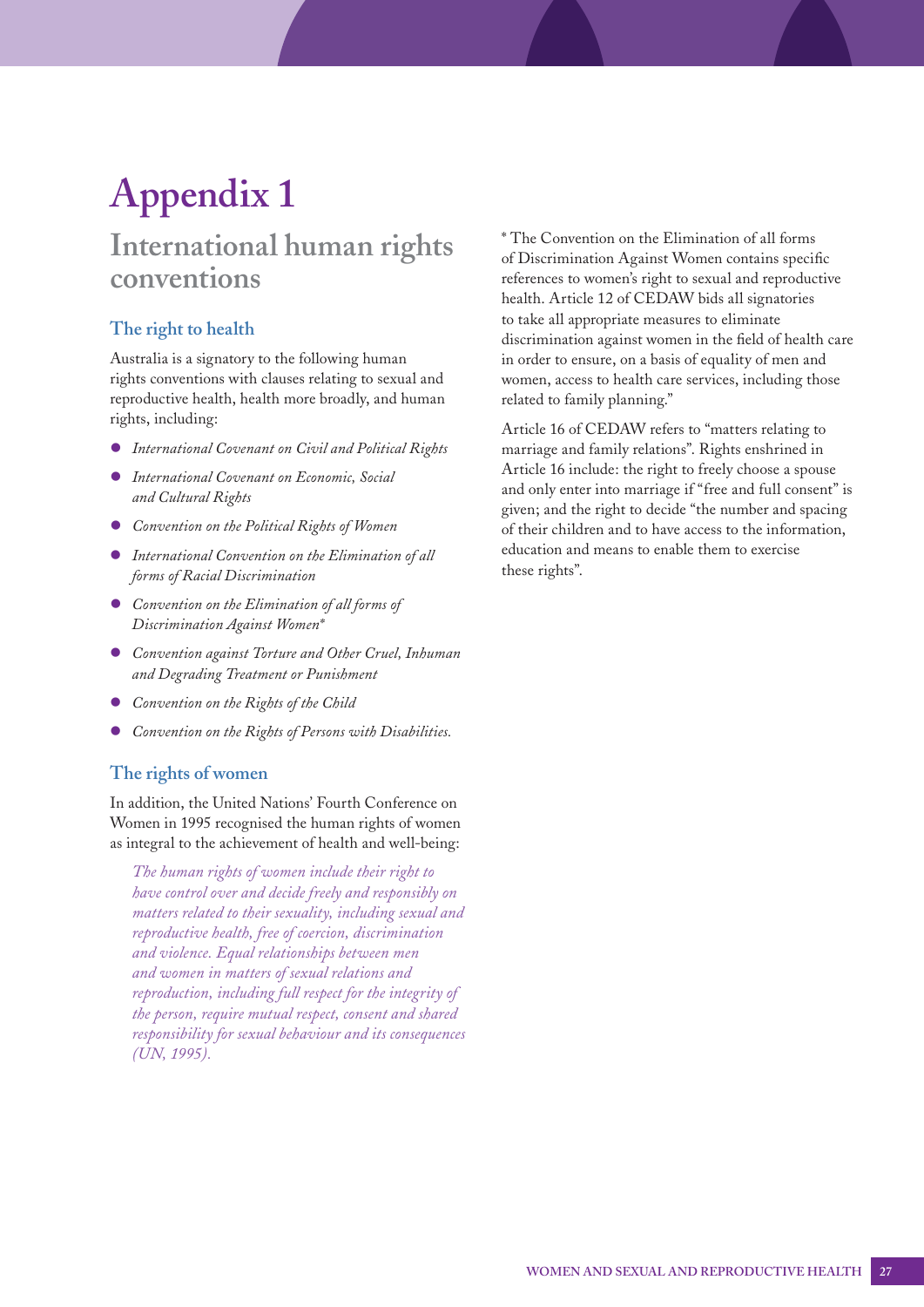## <span id="page-27-0"></span>**Appendix 2**

### **Principles underpinning effective action on sexual and reproductive health**

#### **1. Health action requires respect for the reproductive rights and sexual rights of Australian women.**

Respect recognises the woman as the expert in her own life. Each woman has the right to self-determination, to privacy, to consent to sex, and to be given full information about her options to make the best decision possible in the context of her own life. Her reproductive and sexual rights are enshrined in international treaties and law which must be upheld Australia-wide.

#### **2. Services must be accessible, responsive and accountable to their clients.**

Women must be engaged at all levels within the health system as leaders, providers, consumers, and carers. Services that women enter should feel safe; this will involve dedicated women's spaces, community controlled and responsive mainstream health services. Women must be involved in every stage of the design and implementation of services. Services must communicate openly and effectively with clients, including supporting languages other than English. Services should be provided locally wherever possible.

#### **3. Diversity must be acknowledged and supported in health policy and service provision.**

For too long, women have been subjected to the 'one size fits all' approach. Health interventions that have been researched and tested on men are applied to women, and extrapolated to all women regardless of ethnicity, socioeconomic status or age. Women are not a homogeneous group. Health disparities between groups of women are significant; the challenges for some women are far greater than for others. All health interactions require cultural competence, including active listening to the patient's perception of their health, careful exploration of differences in understanding, and recommendations for care sensitive to the patient's individual circumstances.

#### **4. Sexual and reproductive health initiatives must address the social determinants of health.**

Good health cannot be achieved through action just within the health portfolio. Poverty, housing, geography, transport, culture, race, age and education are major contributors to health. All sectors must consider the health impact of their policies. If we were serious about improving population health, examination of health implications would be mandatory in all sectors and between all sectors and levels. Only collaborative action has the capacity to reduce the burden of disease upon individuals and upon the public health system.

#### **5. Strategies must build and enhance the capacity of communities.**

While the workforce can be strengthened through skills development and incentives, one key strategy is the empowerment of workers, communities and individuals to act to improve their health. Issues of privacy and confidentiality can have a significant impact on sexual and reproductive health, and an understanding of this and sensitivity towards women's needs are required, including, for example, the need for service delivery provided by female practitioners, and the inclusion of 'safe spaces' when developing infrastructure and programs.

#### **6. All sectors must work together to achieve high-quality sexual and reproductive health outcomes.**

A collaborative approach is required to advance women's health. Between levels of government we need more commitment, information sharing, and consistency of approach. Between government and the community sector, we require more understanding, respect, and open communication. Between specialists and generalists, we need clear communication and transfer of health care records. Between women and men, we need to place more value upon 'women's work', in both the private and public spheres, and on the women's experience and input.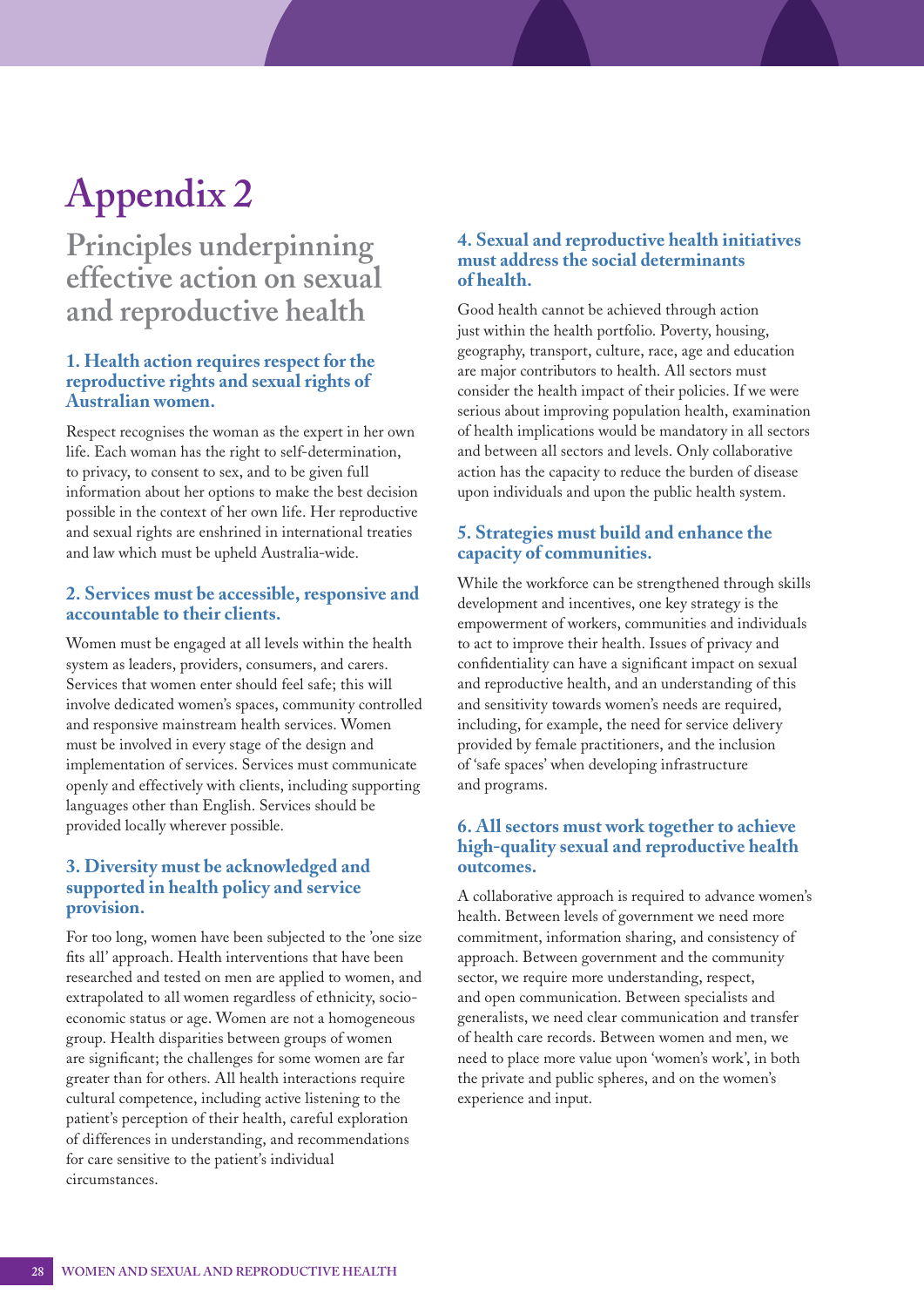#### <span id="page-28-0"></span>**7. Effective approaches to sexual and reproductive health must consider the whole person, including their social, emotional, physical and spiritual dimensions.**

Health involves social, emotional, physical and spiritual dimensions. Women's experience of sexual and reproductive life can include feelings of love, pleasure and achievement, but also shame, embarrassment and anxiety. Policies must consider more than the prevention and treatment of disease.

#### **8. Interventions must be based on evidence, and be safe and effective.**

Women need detailed and accurate information that is directly relevant to their individual circumstances and their family responsibilities. Health providers should be obligated to provide services beyond scripted answers and rushed referrals. This requires a health workforce committed to gender equity, to continuous improvement of its knowledge base, and to providing services based on evidence, rather than on personal values.

## **Appendix 3**

### **The current sexual and reproductive health policy environment**

At state, territory and federal levels, a range of policies exist that deal with particular sexual and reproductive health issues.

Federally, these policies and strategies include:

- National Women's Health Policy 2010 (NWHP)
- National Maternity Services Plan 2010-2015
- National Plan to Reduce Violence Against Women and Their Children
- The First National Hepatitis B Strategy
- **•** The Second National Sexually Transmissible Infections (STI) Strategy
- **•** The Third National Hepatitis C Virus (HCV) Strategy
- **•** The Third National Aboriginal and Torres Strait Islander Blood Borne Viruses and STI Strategy
- The Sixth National HIV Strategy
- National Blood-borne Virus and STI Surveillance and Monitoring Plan: 2010–2013
- Provision of a Medicare item number for pregnancy counselling by GPs and allied health professionals
- National Pregnancy, Baby and Birth Helpline

Policies and strategies at state and territory level differ greatly across the country. Some states, including Victoria and South Australia, have specific Women's Health Plans in place, while most do not. Most states and territories have some level of STI prevention strategies in place, but target populations may differ. Strategies in relation to violence prevention also vary across state and territory lines, and not all priorities align with the National Strategy to Reduce Violence Against Women and their Children.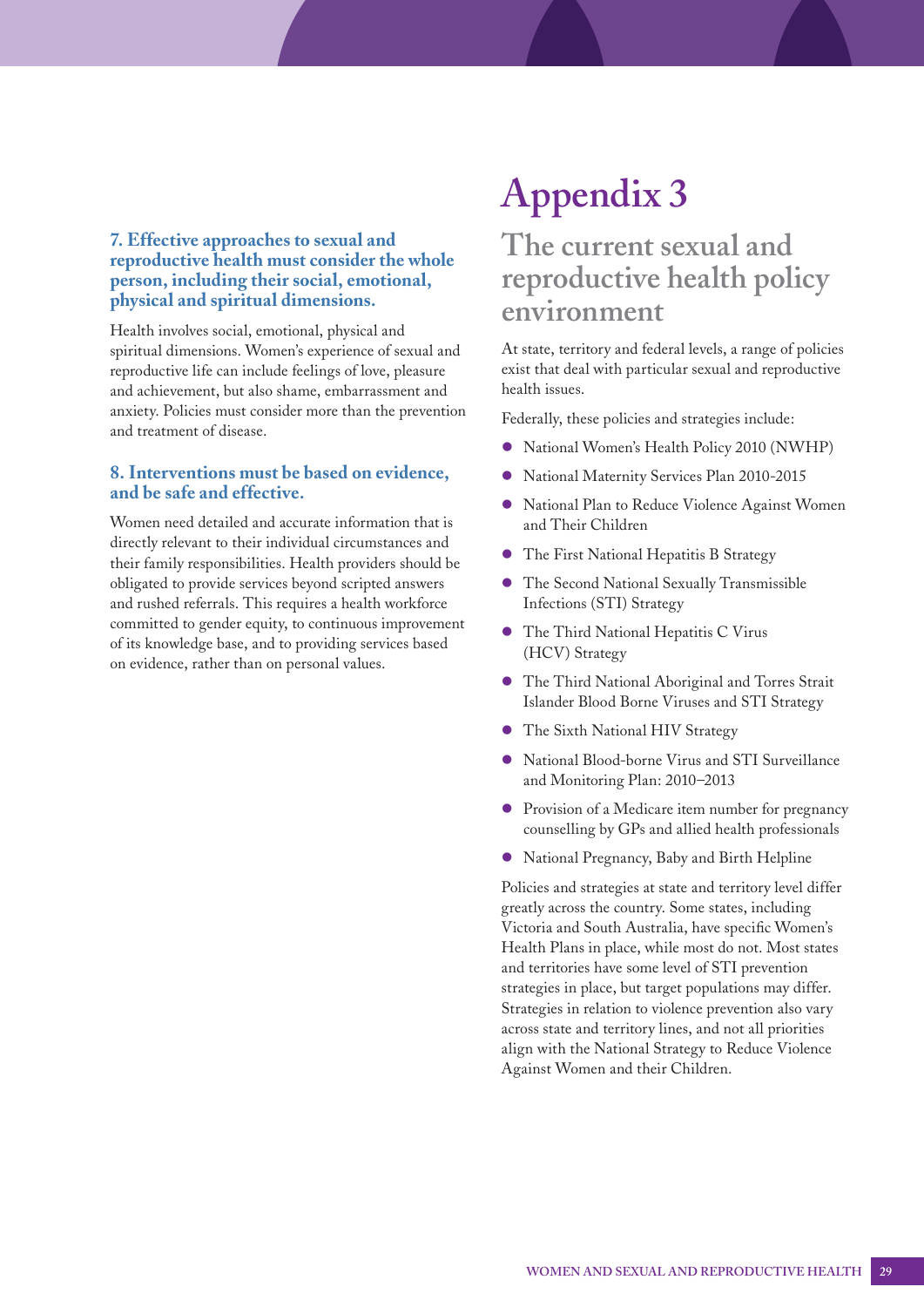## <span id="page-29-0"></span>**Appendix 4**

### **The current sexual and reproductive health program environment: Successful programs**

Programs such as these are a useful guide to effective service models, and common features contribute to their success.

#### **Pregnancy Advisory Centre, Adelaide**

PAC is funded by the South Australian Government, providing women across the state with pregnancy testing, pregnancy counselling, termination, contraceptive supply, sexual health services and emergency contraception. Counselling and abortion services are free, provided by qualified professionals in an integrated setting.

#### **Congress Alukura Maternity Service and Women's Health Clinic, Alice Springs**

Alukura is run in conjunction with the Central Australian Aboriginal Congress. It provides culturally appropriate antenatal and birthing care, home visits from birth until the child is two years old, contraceptive supply, sexual health services, mammograms, cervical screening, and well women's checks. Sexual health education is also provided to young women aged 12 to 20 in schools, youth organisations, town camps and remote communities.

#### **Multicultural Centre for Women's Health, Melbourne**

MCWH provides multilingual health education for women from immigrant and refugee communities, specialising in sexual and reproductive health promotion. Programs include professional development for workers in the health and community sectors to build their capacity to respond to the sexual and reproductive health needs of immigrant and refugee women.

#### **'Is Your Period Making You See Red?' campaign, Queensland**

Women's Health Queensland Wide is a state-wide health promotion and education service. In 2009 it conducted an eight-week menstrual awareness campaign, encouraging women to seek help for painful menstruation or any period concerns. The campaign included bathroom advertising in shopping centres around Brisbane and the distribution of 90,000 contact cards. During the campaign, their Health Information Line underwent a 41% increase in calls regarding period-related concerns, and an 11% rise in calls across all issues (WHQW, 2012).

#### **Community Midwifery Western Australia**

CMWA offers team midwifery services to women with low risk pregnancies within 50 km of Perth CBD. About 250 births are supported each year. Support includes arrangements for a backup obstetrician and hospital care if required. This community based notfor-profit organisation also offers group antenatal and postnatal classes.

#### **Women's Health Centres across Australia, such as the Leichhardt Women's Community Health Centre, Sydney**

The Leichhardt Women's Community Health Centre was established in 1974 and, like all women's centres, targets the most disadvantaged women in the local community. The centre's programs comprise sexual and reproductive health services, including HIV/AIDS awareness for women, pregnancy counselling, and Pap smears provided by regular clinics.

#### **Family planning organisations**

A combination of state, territory and federal government funding supports a national network of state/ territory-based family planning organisations. These organisations provide low-cost clinical services and broader community education and health promotion activities aimed at improving sexual and reproductive health. Clinical services include contraceptive advice and provision, pregnancy testing, STI screenings and referrals, while broader health promotion includes evidence-based sexuality education and professional development training for health professionals.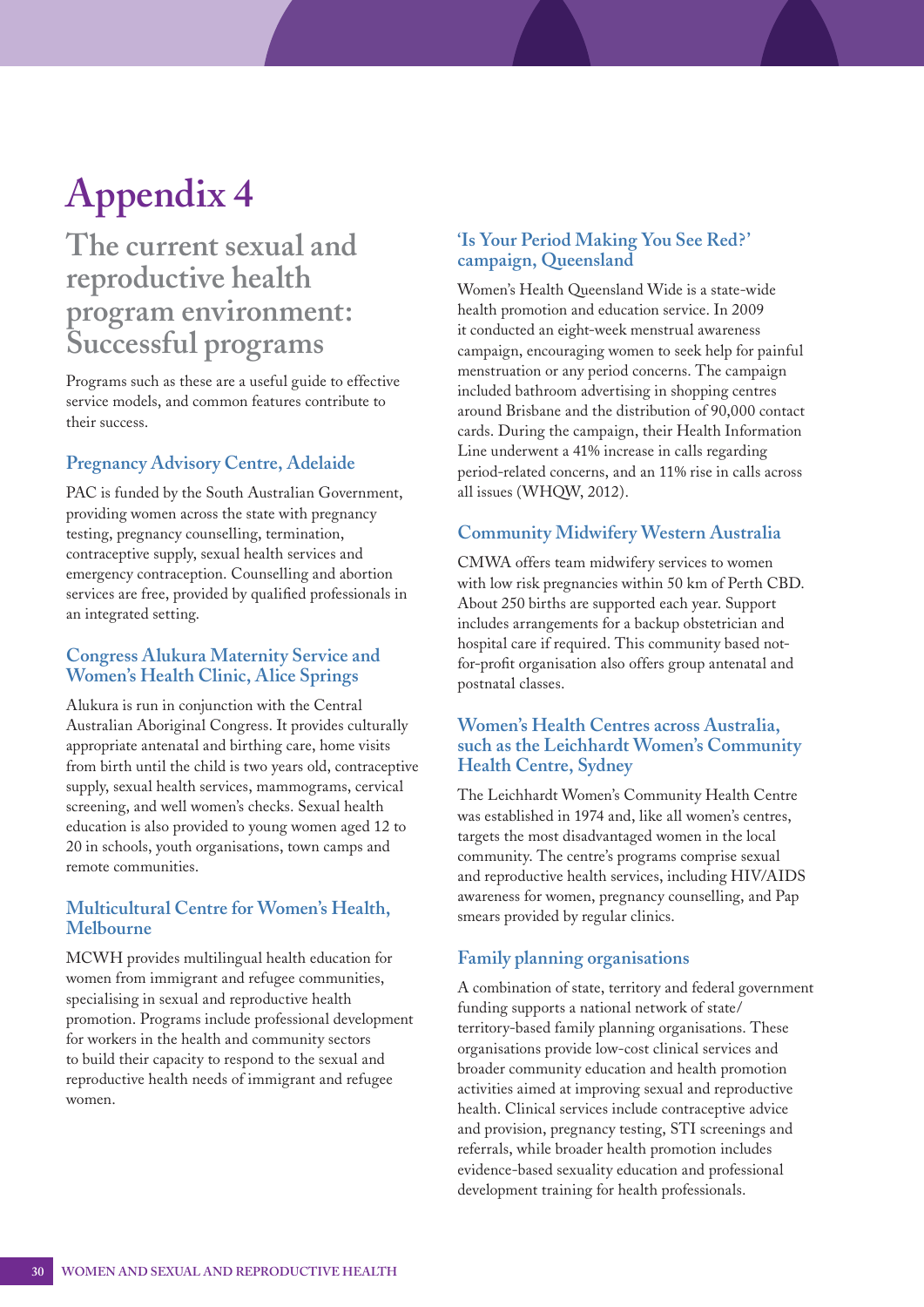## <span id="page-30-0"></span>**Appendix 5**

### **Safety of abortion: The evidence**

The World Health Organisation (2003b) reports that in developed countries such as Australia, where abortions are performed by highly qualified health care professionals in very hygienic conditions, a pregnancy termination is one of the safest medical procedures, and complications are rare.

Anti-choice counselling services and lobby groups distort research and often make false claims regarding abortion. The three assertions most often used in misinformation campaigns are that an abortion will affect a woman's future fertility, that it causes breast cancer, and that there are long-lasting psychological impacts of abortion (VLRC, 2008).

#### **Infertility**

The Royal Australian and New Zealand College of Obstetricians and Gynaecologists (RANZCOG, 2005) states that serious complications after abortions are rare, and that mortality and serious morbidity occur less commonly with abortions than with pregnancies carried to term. While minor surgery or the administration of medication does carry some risks, neither surgical nor medication abortion should have any adverse effect on future fertility.

The Royal College of Obstetricians and Gynaecologists in the UK identifies that there are no proven associations between induced abortion and subsequent ectopic pregnancy, placenta praevia or infertility, a view supported by RANZCOG, which states that "women who have an uncomplicated termination are not at an increased risk of being infertile in the future" (2005, p. 26).

#### **Breast cancer**

Around the world, reproductive health and anti-cancer organisations have rejected any association between abortion and an increased risk of breast cancer. This rejection is based on reliable scientific investigation, documented in reputable medical publications, and has been endorsed by the World Health Organisation (WHO, 2000).

One publication in the Lancet medical journal (Beral et al, 2004) analysed 53 studies involving 83,000 women with breast cancer from 16 countries, and found that spontaneous or induced abortion does not increase the risk of breast cancer.

In 2003 the National Cancer Institute in the United States examined in great detail the research on abortion and breast cancer, finding that abortion or miscarriage "does not increase a woman's subsequent risk of developing breast cancer" (NCI, 2011).

The Australian Cancer Council (2011) does not recognise induced or spontaneous abortion as a risk for breast cancer, nor does the National Breast and Ovarian Cancer Centre (2009).

#### **Long-term emotional trauma or mental ill-health**

The American Psychological Association's Taskforce on Mental Health and Abortion reviewed 20 years of research and studies into the psychological effects of abortion and released its final report in 2008. It found no difference in the psychological effect of terminating an unplanned pregnancy and carrying that pregnancy to term (APA, 2008).

Reviews of studies into the issue have found a number of consistent trends:

- The legal and voluntary termination of a pregnancy rarely causes immediate or long-lasting negative psychological consequences in healthy women (APA, 2008);
- Greater partner or parental support improves the psychological outcomes for the woman, and having an abortion results in few negative outcomes to the relationship (Bonevski & Adams, 2001); and
- $\bullet$  Some studies have reported positive psychological outcomes for women, such as feelings of relief (Bonevski & Adams, 2001).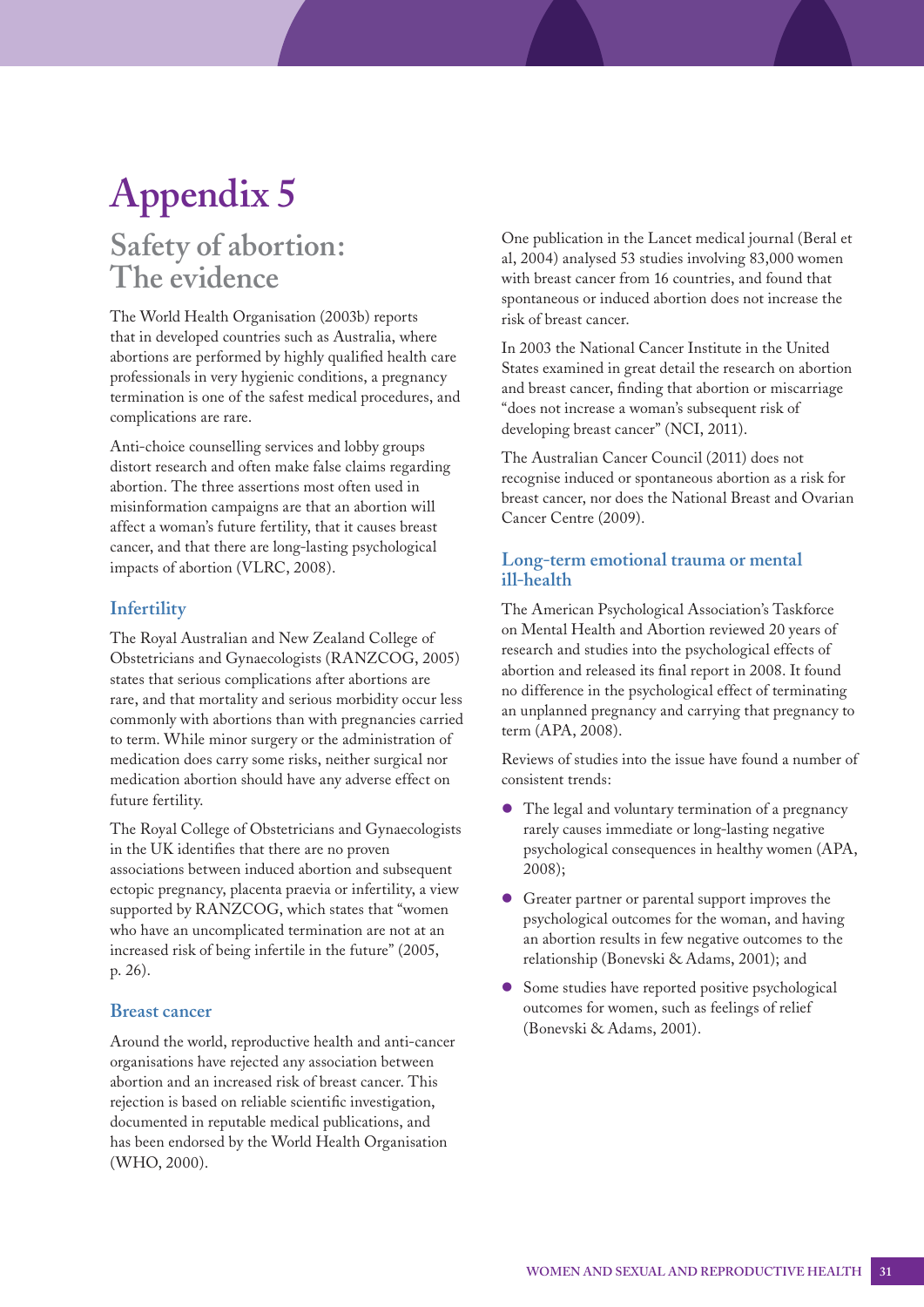In 2005, the Royal Australian and New Zealand College of Obstetricians and Gynaecologists (RANZCOG) reviewed the evidence concerning the psychological impact of abortion and concluded that:

Psychological studies suggest:

- $\bullet$  there is mainly improvement in psychological well-being in the short term after termination of pregnancy;
- $\bullet$  there are rarely immediate or lasting negative consequences (RANZCOG, 2005 p. 4).

Risk factors for adverse psychological effects are consistently identified as:

- $\bullet$  perceptions of stigma, need for secrecy, and/or low levels of anticipated social support for the abortion decision;
- $\bullet$  a prior history of mental health problems; and
- $\bullet$  characteristics of the pregnancy, including the extent to which the woman wanted and felt committed to it (APA, 2008).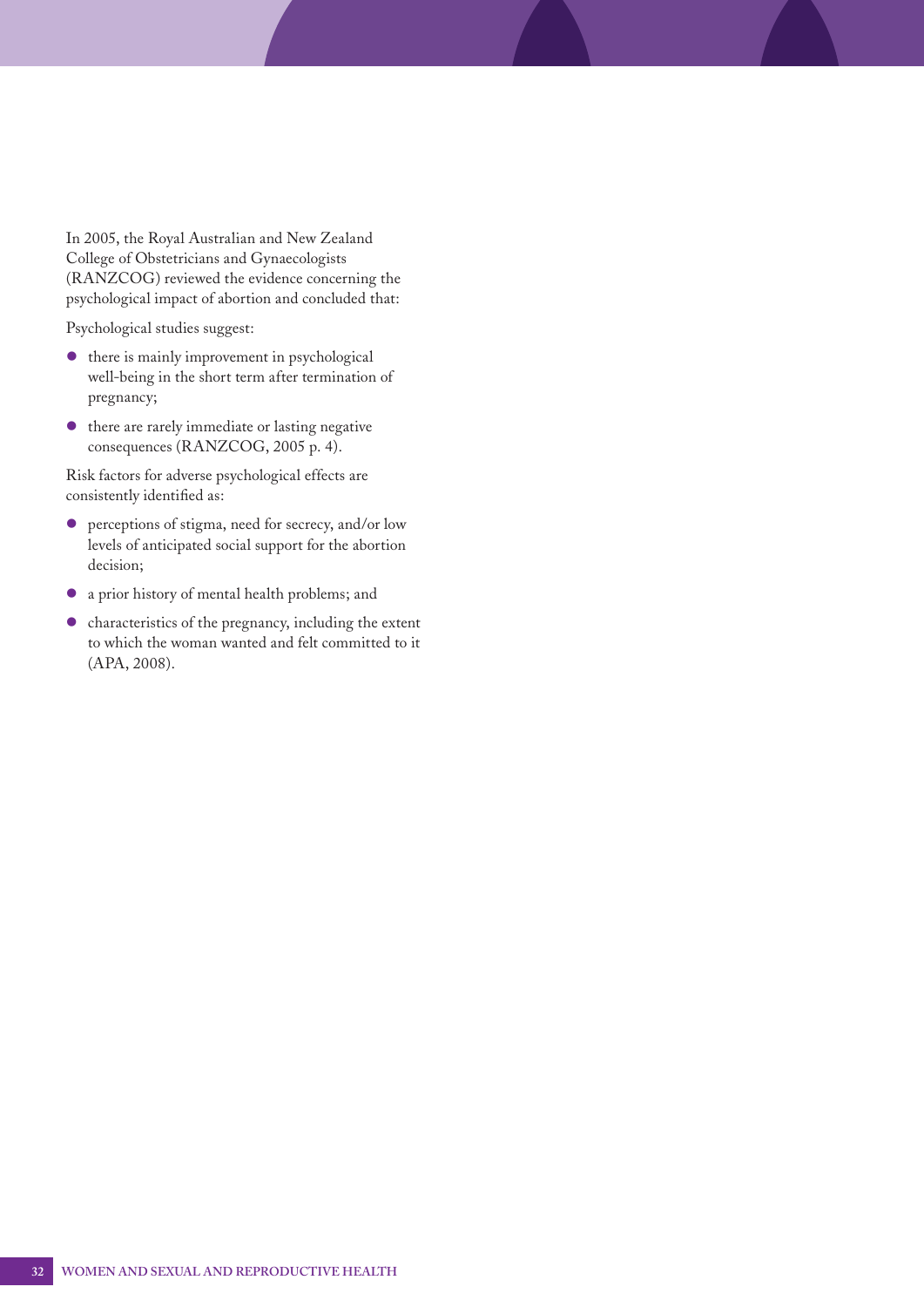## <span id="page-32-0"></span>**Appendix 6**

### **Guide to internet searching for health and well-being information**

Reprinted with permission from the Women's Centre for Health Matters Inc., Canberra, ACT.

Accessed online 1 June 2012 <[www.wchm.org.au](http://www.wchm.org.au)>.

WCHM ASSURED can help you to access more credible and reliable health and well-being information on the Internet, but it is important that you always consult a health professional rather than using webbased information for diagnosis or treatment of health issues.

WCHM ASSURED is designed to be used as a checklist. Each letter of the ASSURED acronym stands for a step in assessing the quality of health and wellbeing information found on the Internet. Each step for you to follow is outlined in detail below.

#### **A – Author and funding bodies**

- Are the author and funding bodies named and are they reputable, i.e., government or recognised notfor-profit organisations?
- Are their contact details available?
- Are their objectives for creating the website clear?
- $\bullet$  Does the site have a policy for content assessment?
- $\bullet$  Does the site state clearly its terms of use?

#### **S – Seal of approval**

- $\bullet$  Has the website been approved by a reputable source, i.e., government or recognised not-for-profit organisations?
- $\bullet$  Does the website have the HONcode seal of approval?
- $\bullet$  Has the site been peer reviewed and quality assessed by health professionals and experts?

#### **S – Safe**

 $\bullet$  Does the website respect your privacy? For example, if you are asked to enter personal details, does the website acknowledge how it intends to use these?

z If you are asked to pay a fee to use the website, does it tell you why?

#### **U – Up-to-date**

- z How current is the website? For example, a website published ten years ago is probably not as up-to-date as one published in more recent times.
- $\bullet$  When was the site last updated? A good website will provide details about when it was last updated.

#### **R – Representative**

- $\bullet$  Who is the website aimed at, e.g., the elderly, children, men or women?
- $\bullet$  Is it appropriate and relevant for you?
- Is the site easy to use and understand?

#### **E – Explains and justifies symptoms, causes, prevention and treatment options**

- $\bullet$  If the website contains information about specific health issues, are the symptoms, causes and preventative measures it lists based on reputable research and sources?
- **•** If the website contains information about treatment options, are the risks and benefits of each option explained clearly, and is this based on reputable research and sources?
- $\bullet$  Does the website have a bias for a particular treatment or product; if so, does it explain why?
- Is advertising separate, or incorporated into this section?
- $\bullet$  Be cautious of sites that push treatments and products that seem 'too good to be true' (World Health Organization, 2009).

#### **D – Discuss and discern**

- $\bullet$  Does the website encourage discussion with relevant health professionals and acknowledge that it should not be a replacement for their advice and treatment?
- Don't be afraid to be a discerning cyberskeptic (Women's Health Canada, 2007) and compare the information provided by multiple sites.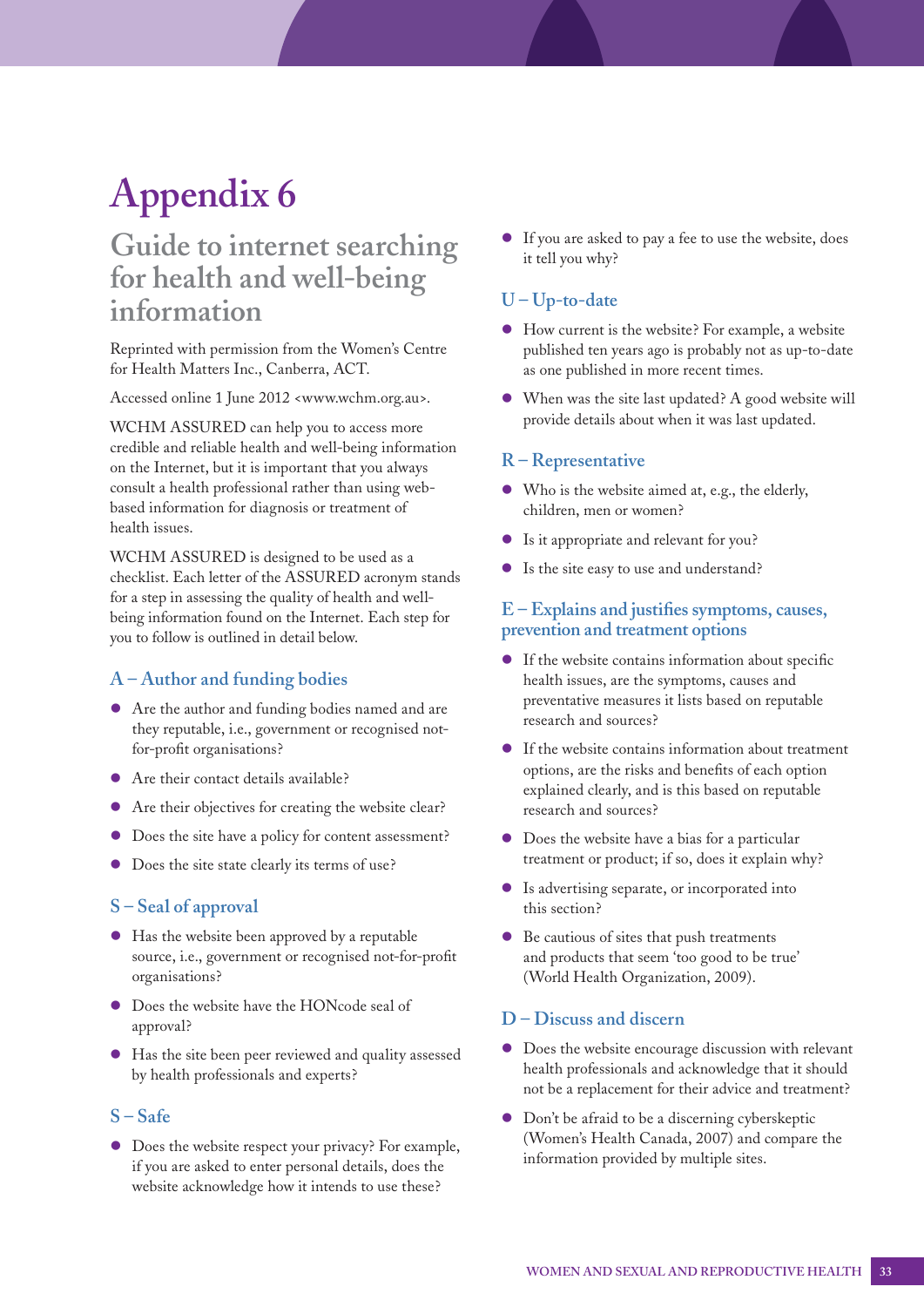## <span id="page-33-0"></span>**Appendix 7**

### **Australian abortion law and practice**

Reprinted with permission from Children by Choice, Brisbane, [www.childrenbychoice.org.au/.](http://www.childrenbychoice.org.au/)

#### **Summary**

| State/<br>Territory | <b>Abortion law</b>                                                                                                                                                                                                       |
|---------------------|---------------------------------------------------------------------------------------------------------------------------------------------------------------------------------------------------------------------------|
| <b>ACT</b>          | Legal, must be provided by medical<br>doctor.                                                                                                                                                                             |
| <b>VIC</b>          | Legal to 24 weeks' gestation. Legal<br>post 24 weeks' gestation with two<br>doctors' approval.                                                                                                                            |
| NSW &<br>QLD        | Abortion a crime for women and<br>doctors. Legal when doctor believes<br>a woman's physical and/or mental<br>health is in serious danger. In<br>NSW social, economic and medical<br>factors may be taken into account.    |
| SA & TAS            | Legal if two doctors agree that a<br>woman's physical and/or mental<br>health is endangered by pregnancy,<br>or for serious fetal abnormality.<br>Counselling compulsory in<br>Tasmania. Unlawful abortion is a<br>crime. |
| <b>WA</b>           | Legal up to 20 weeks' gestation;<br>some restrictions, particularly for<br>women under 16. Very restricted<br>after 20 weeks.                                                                                             |
| NT                  | Legal to 14 weeks' gestation if 2<br>doctors agree that woman's physical<br>and/or mental health endangered<br>by pregnancy, or for serious fetal<br>abnormality. Up to 23 weeks in an<br>emergency.                      |

### **Queensland**

#### **Legislation:** *Criminal Code 1899* **(Qld), sections 224, 225 and 226.**

**Section 224**. *Any person who, with intent to procure the miscarriage of a woman, whether she is or is not with child, unlawfully administers to her or causes her to take any poison or other noxious thing, or uses any force of any kind, or uses any other means whatever, is guilty of a crime, and is liable to imprisonment for 14 years.*

**Section 225**. *Any woman who, with intent to procure her own miscarriage, whether she is or is not with child, unlawfully administers to herself any poison or other noxious thing, or uses any force of any kind, or uses any other means whatever, or permits any such thing or means to be administered or used to her, is guilty of a crime, and is liable to imprisonment for 7 years.*

**Section 226**. Section 282 of the Criminal Code attempts to define a lawful medical procedure and, while not relating specifically to abortion, would be used as a defence for doctors were they to be charged with unlawful abortion.

#### **Case law:** *R v Bayliss and Cullen, R v Leach and Brennan*

*R v Bayliss and Cullen***:** A doctor and an anaesthetist from Brisbane's Greenslopes clinic were charged with providing unlawful abortion in 1985, following police raids on the clinic. They were both acquitted when the case came to trial in early 1986. Due to the ruling by Justice Maguire in the case, an abortion is considered lawful in Queensland if carried out to prevent serious danger to the woman's physical and mental health from the continuance of the pregnancy. Unlike the 1971 NSW ruling by Justice Levine, economic and social issues are not able to be considered when determining legality.

*R v Leach and Brennan***:** The only other court case in recent times regarding Queensland's abortion law was that involving a couple in Cairns who were tried and acquitted of procuring an abortion in 2010. The result has increased uncertainty over the legality of abortion for both women and doctors.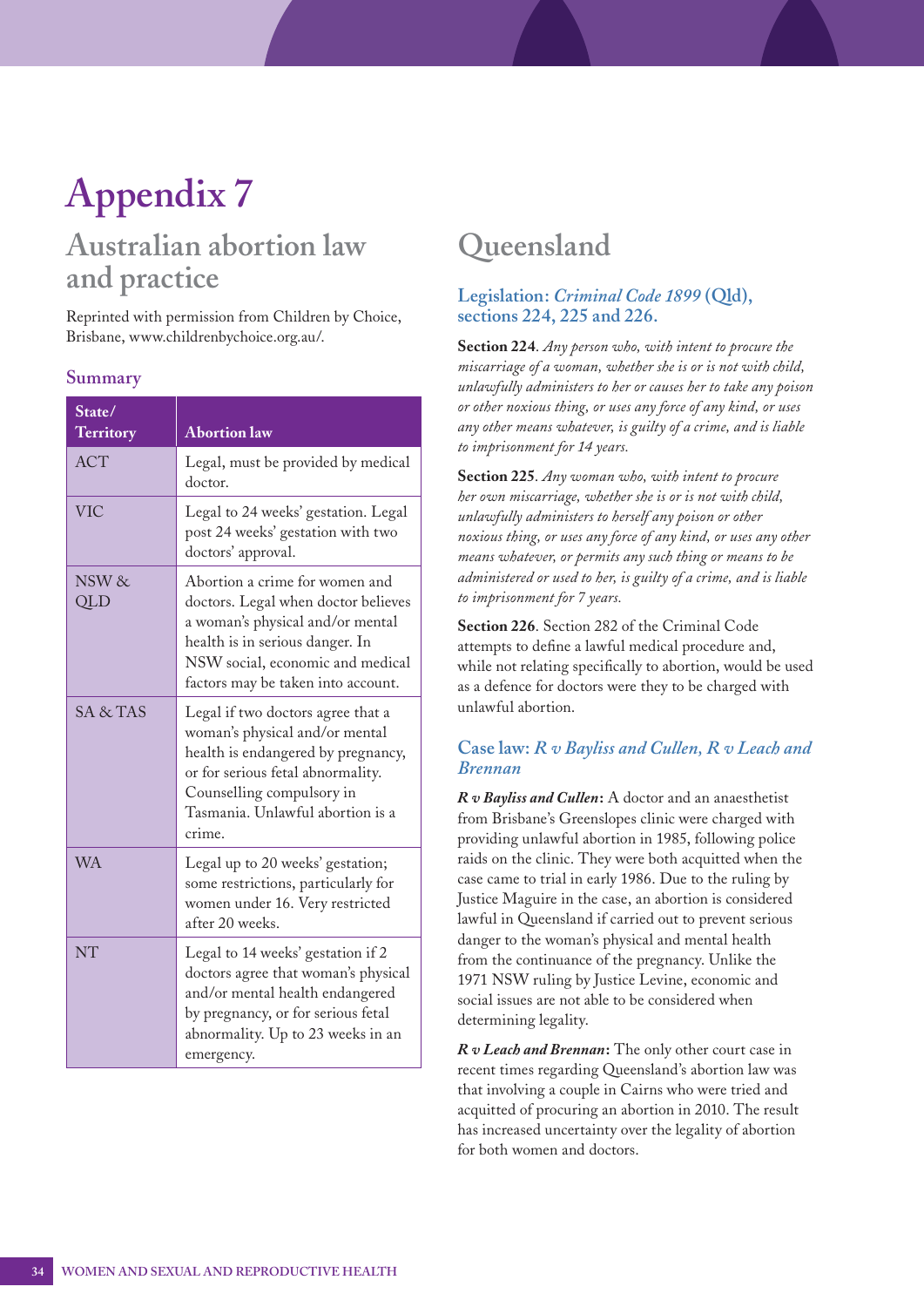#### **Legislative Amendments: Changes to s282 of the** *Criminal Code* **(Qld)**

As stated above, section 282 of the Code does not relate specifically to abortion, but is the defence on which doctors would rely, were they charged over providing abortion services. The old text of s282 is as follows:

*A person is not criminally responsible for performing in good faith and with reasonable care and skill a surgical operation upon any person for the patient's benefit, or upon an unborn child for the preservation of the mother's life, if the performance of the operation is reasonable, having regard to the patient's state at the time and to all circumstances of the case.*

Doctors' concerns were that 'surgical operation' was specified, and that medical abortion could not accurately be defined as a surgical operation.

To resolve this issue, the Government amended s282 of the Code in September 2009 to allow for the provision of medication. The revised section now reads:

*A person is not criminally responsible for performing or providing, in good faith and with reasonable care and skill a surgical operation on or medical treatment of:*

*a) a person or unborn child for the patient's benefit; or*

*b) a person or unborn child to preserve the mother's life;*

*if performing the operation or providing the medical treatment is reasonable, having regard to the patient's state at the time and to all circumstances of the case.*

### **New South Wales**

In NSW, abortion is generally regarded as lawful if performed to prevent serious danger to the woman's mental and physical health, which includes economic and social pressures.

#### **Legislation:** *Crimes Act 1900* **(NSW), sections 82, 83, 84.**

**Section 82.** *Whosoever, being a woman with child, unlawfully administers to herself any drug or noxious thing; or unlawfully uses any instrument to procure her miscarriage, shall be liable to penal servitude for ten years.*

**Section 83.** *Whosoever unlawfully administers to, or causes to be taken by, any woman, whether with child or not, any drug or noxious thing; or unlawfully uses any instrument or other means, with intent in such cases to procure her miscarriage, shall be liable to penal servitude for ten years.*

**Section 84.** *Whosoever unlawfully supplies or procures any drug or noxious thing, or any instrument or thing whatsoever, knowing that the same is intended to be unlawfully used with intent to procure the miscarriage of any woman whether with child or not, shall be liable to penal servitude for life.*

*The Crimes Act* (NSW) specifies that abortion is a crime only if it is performed unlawfully. However, it does not define when an abortion would be considered lawful or unlawful.

#### **Case law:** *R v Wald, CES v Superclinics*

Justice Levine established a legal precedent on the definition of lawful in his ruling on the case of R v Wald in 1971. He allowed that an abortion should be considered to be lawful if the doctor honestly believed on reasonable grounds that "the operation was necessary to preserve the woman involved from serious danger to her life or physical or mental health which the continuance of the pregnancy would entail" and that in regard to mental health the doctor may take into account "the effects of economic or social stress that may be pertaining to the time" (Drabsch, 2005, p. 20). Levine also specified that two doctors' opinions are not necessary and that the abortion does not have to be performed in a public hospital.

The Levine judgment has been affirmed in other NSW court cases, and expanded by the Kirby decision in *CES v Superclinics* to include a threat to the woman's health that may occur following birth if the pregnancy continues.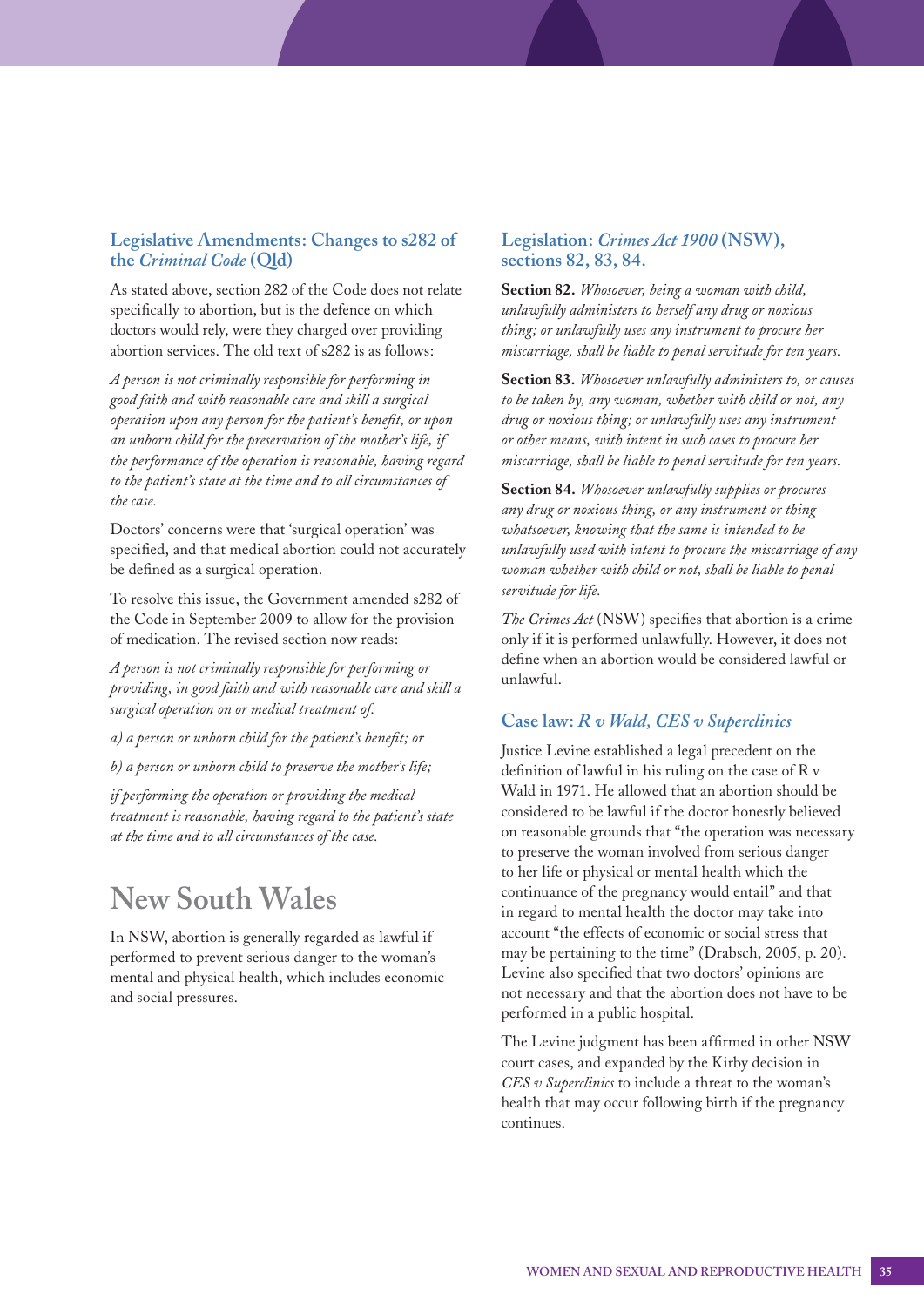### **Australian Capital Territory**

There are no laws making specific reference to abortion within the Crimes Act (ACT).

#### **Legislation:** *The Medical Practitioners (Maternal Health) Amendment Act 2002* **(ACT)**

- $\bullet$  Only a registered medical practitioner may carry out abortion (maximum penalty: 5 years imprisonment).
- $\bullet$  Abortion is to be carried out in a medical facility (maximum penalty: 50 penalty points, 6 months' imprisonment or both).
- $\bullet$  Ministerial approval is required for abortions to be performed at the medical facility.
- No person is required to carry out or assist in carrying out an abortion.

### **Victoria**

#### **Legislation:** *Abortion Law Reform Act 2008* **(Vic).**

The Abortion Law Reform Act 2008 allows for the provision of abortion on request by a qualified medical practitioner, nurse or pharmacist if a woman is less than 24 weeks pregnant; after 24 weeks, for an abortion to be lawfully performed a second practitioner must agree that the termination is in the patient's best interest. Abortion by an unqualified person remains a crime.

### **South Australia**

South Australia was the first Australian state to liberalise access to abortion through legislation. Abortion is legally available under some circumstances in South Australia, although restrictions remain and there are still penalties prescribed by law for unlawful abortion.

#### **Legislation:** *Criminal Law Consolidation Act 1935* **(SA), (amended 1969), sections 81(1), 81(2) and 82.**

Section 82 (A) outlines the circumstances in which a lawful abortion may be obtained. For an abortion to be legal, it must be carried out within 28 weeks of conception in a prescribed hospital by a legally qualified medical practitioner, provided he or she is of the opinion, formed in good faith, that either the 'maternal health' ground or the 'fetal disability' ground is satisfied.

The 'maternal health' ground permits abortion if more risk to the pregnant woman's life, or to her physical or mental health (taking into account her actual or reasonably foreseeable environment), would be posed by continuing rather than terminating the pregnancy. The 'fetal disability' ground permits abortion if there is a substantial risk that the child would be seriously physically or mentally handicapped.

A second qualified medical practitioner must share the medical practitioner's opinion that either of these grounds is satisfied.

The wording of the 'maternal health' ground suggests a liberality of access to abortion in early pregnancy. A conscience clause enables medical practitioners to elect not to participate in an abortion.

The pregnant woman must have been resident in South Australia for at least two months before the abortion.

### **Tasmania**

Laws relating to abortion are contained within the Tasmanian Criminal Code. The sections relating to abortion were amended in December 2001.

#### **Legislation:** *Criminal Code Act 1924* **(Tas), sections 134, 135, 164 and 165.**

Under sections 134 and 135, women and doctors are liable for criminal charges for unlawful abortion.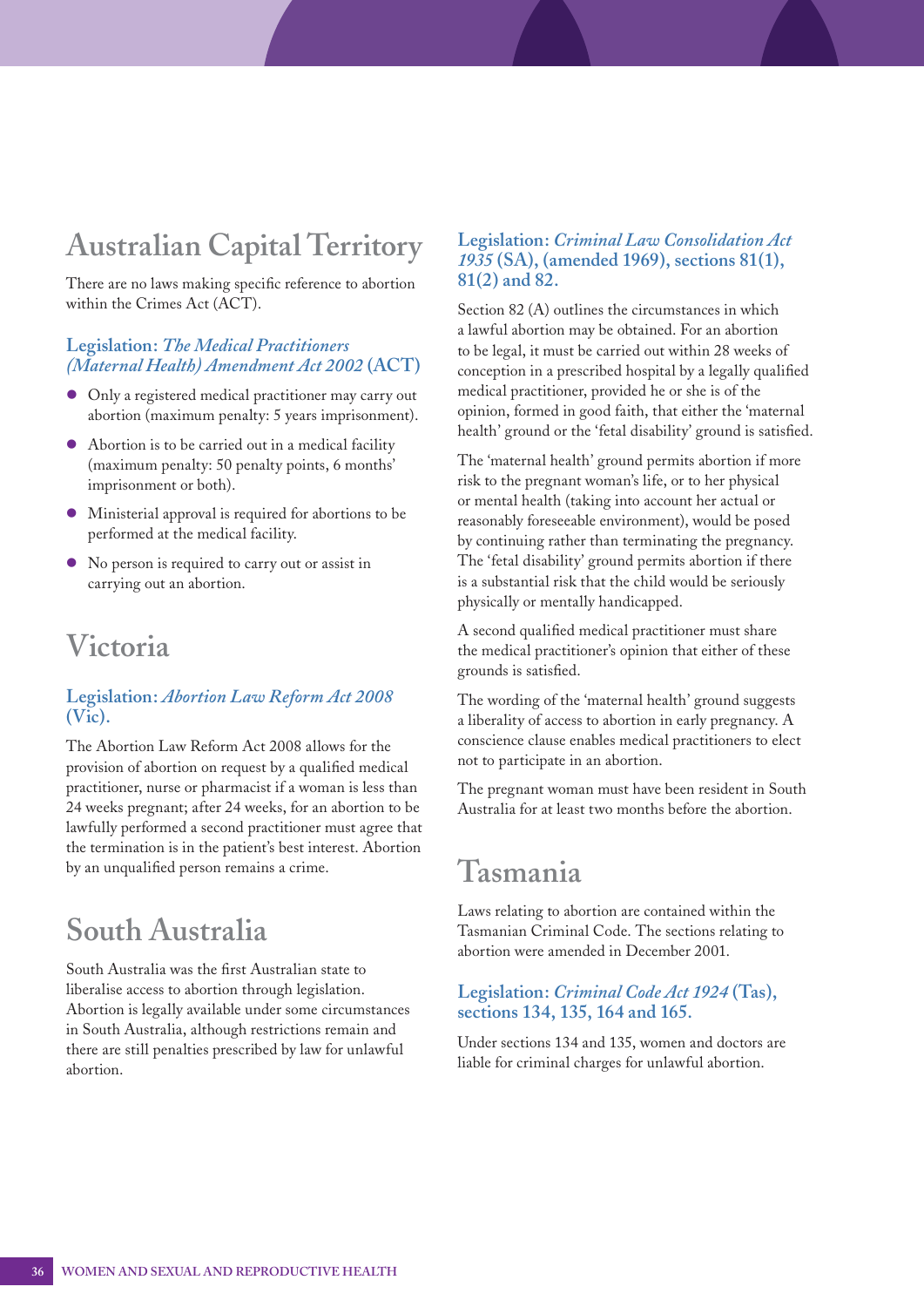Section 164 defines a lawful abortion as one where:

- 1. two registered medical practitioners have certified, in writing, that the continuation of the pregnancy would involve greater risk of injury to the physical or mental health of the pregnant woman than if the pregnancy were terminated; and
- 2. the woman has given informed consent, unless it is impracticable for her to do so.

The act further stipulates that 'informed consent' means consent given by a woman where:

- 1. a registered medical practitioner has provided her with counselling about the medical risk of termination of pregnancy and of carrying a pregnancy to term; and
- 2. a registered medical practitioner has referred her to counselling about other matters relating to termination of pregnancy and carrying a pregnancy to term;

Further conditions contained in the legislation include that:

- $\bullet$  one of the medical practitioners must be an obstetrics and gynaecology specialist;
- $\bullet$  the termination must be performed by a registered medical practitioner;
- $\bullet$  no person is under a duty to participate in abortion, referring for abortion, or providing counselling for abortion. This clause is invalid if an abortion is medically necessary as a matter of immediacy to save a pregnant woman's life or to prevent serious immediate injury.

### **Western Australia**

In Western Australia, provisions relating to abortion are found in the Criminal Code 1913 (WA), and the *Health Act*.

Abortion is legal if performed before 20 weeks gestation, with further limitations for women under 16 years of age.

#### **Legislation:** *Acts Amendment (Abortion) Act 1998* **(WA), section 119;** *Health Act 1911* **(WA), sections 334 and 335.**

The *Acts Amendment (Abortion) Act 1998* repealed four sections of the Criminal Code and enacted a new section 199, as well as placing regulations in the *Health Act*.

*Criminal Code* s199 stipulates:

- $\bullet$  abortion must be performed by a medical practitioner in good faith and with reasonable care and skill;
- $\bullet$  abortion must be justified under section 334 of the *Health Act 1911* (WA);
- $\bullet$  where an abortion is unlawfully performed by a medical practitioner, he or she is liable to a fine of \$50,000; and
- where an abortion is unlawfully performed by someone other than a medical practitioner, the penalty is a maximum of five years' imprisonment.

The offence of 'unlawful' abortion may only be committed by the persons involved in performing the abortion. The patient herself is not subject to any legal sanction in Western Australia.

Section 259 is a defence for unlawful abortion:

*A person is not criminally responsible for administering, in good faith and with reasonable care and skill, surgical or medical treatment:*

- 1. *to another person for that other person's benefit; or*
- 2. *to an unborn child for the preservation of the mother's life, if the administration of the treatment is reasonable, having regards to the patient's state at the time and to all the circumstances of the case.*

The *Acts (Abortion) Amendment Act 1998* (WA) specifies that the performance of abortion is justified, under Section 334 (3), in circumstances in which:

- 1. *the woman concerned has given informed consent; or*
- 2. *the woman concerned will suffer serious personal, family or social consequences if the abortion is not performed; or*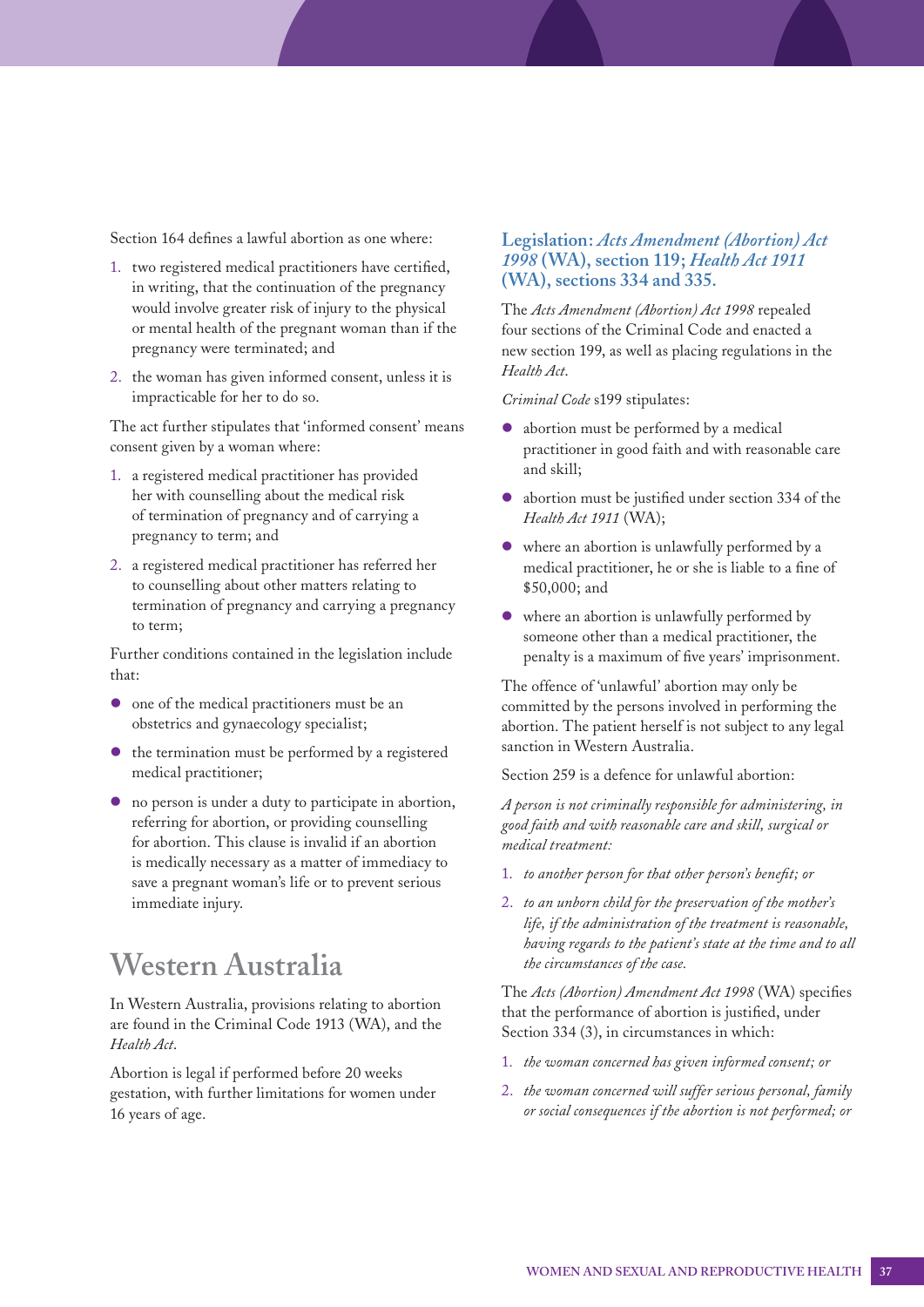- 3. *serious danger to the physical or mental health of the woman concerned will result if the abortion is not performed; or*
- 4. *the pregnancy of the woman concerned is causing serious danger to her physical or mental health.*

Informed consent is defined under the WA legislation as provision by a medical practitioner other than that performing or assisting with the abortion of counselling to the woman concerning medical risk of continuing the pregnancy, and offering the opportunity of referral for counselling prior to and following a pregnancy termination or carrying a pregnancy to term.

After 20 weeks of pregnancy, two medical practitioners from a panel of six appointed by the Minister have to agree that the mother or unborn baby has a severe medical condition. These abortions can only be performed at a facility approved by the Minister.

No person, hospital, health institution, or other institution or service is under a duty, whether by contract or by statutory or other legal requirement, to participate in the performance of an abortion.

A parental notification clause requires that women under 16 years of age need to have one parent informed, and be given the opportunity to participate in counselling before an abortion can be performed. However, young women may apply to the Children's Court for an order to proceed with an abortion if it is not considered suitable to involve her parent(s).

Section 335 of the *Health Act* was amended to ensure that data would be collected on abortion procedures, and further to ensure patients' identities cannot be ascertained from that data.

### **Northern Territory**

Services for termination of pregnancy are legally available in the Northern Territory for up to 14 weeks' gestation if either the 'maternal health ground' or the 'fetal disability ground' is satisfied.

#### **Legislation:** *Medical Services Act 1982* **(NT).**

The Northern Territory's Medical Services Act (section 11) states that abortion is lawful:

- 1. prior to 14 weeks' gestation, when performed in a hospital by an obstetrician or gynaecologist, where that practitioner and another practitioner are both of the opinion that:
	- i) the continuance of the pregnancy would involve greater risk to a woman's life or greater risk of injury to her physical or mental health than if the pregnancy were terminated; or
	- ii) there is a substantial risk that, if the pregnancy were not terminated and the child were to be born, the child would have or suffer from such physical or mental abnormalities as to be seriously handicapped;
- 2. prior to 23 weeks' gestation, when a medical practitioner is of the opinion that termination of the pregnancy is immediately necessary to prevent grave injury to a woman's physical or mental health; or
- 3. at any stage of a pregnancy if the treatment is given in good faith for the purpose only of preserving her life.

The Act also stipulates that any person with a conscientious objection to abortion is not under a duty to assist in the operation or disposal of an aborted foetus; that a medical practitioner has a duty to obtain the consent of the person undergoing the abortion operation, which must be undertaken with professional care and in accordance with the law; and that where a patient is under 16 years old, consent must be obtained from "each person having authority in law … to give the consent." (s11(5)(b)).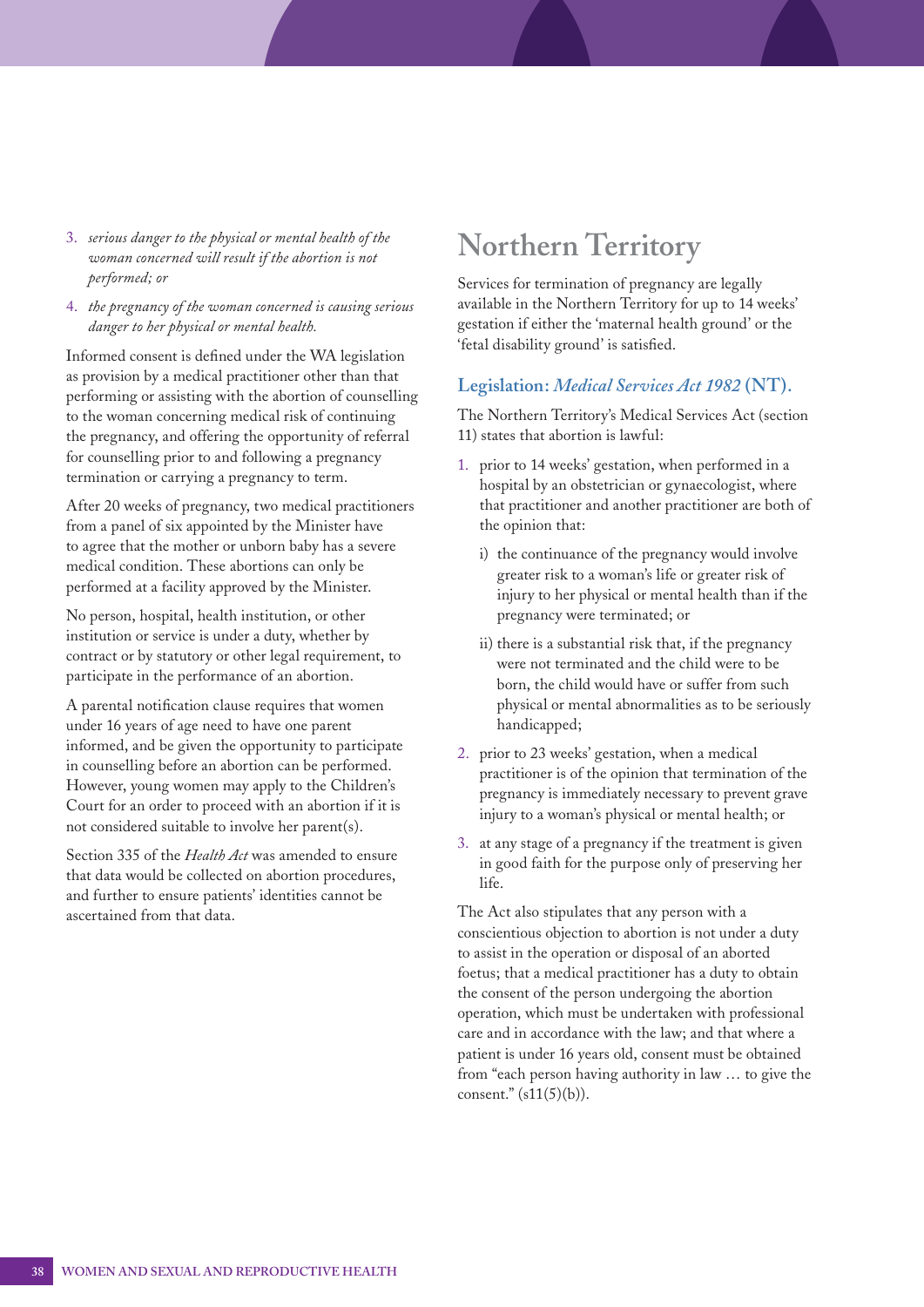# <span id="page-38-0"></span>**REFERENCES**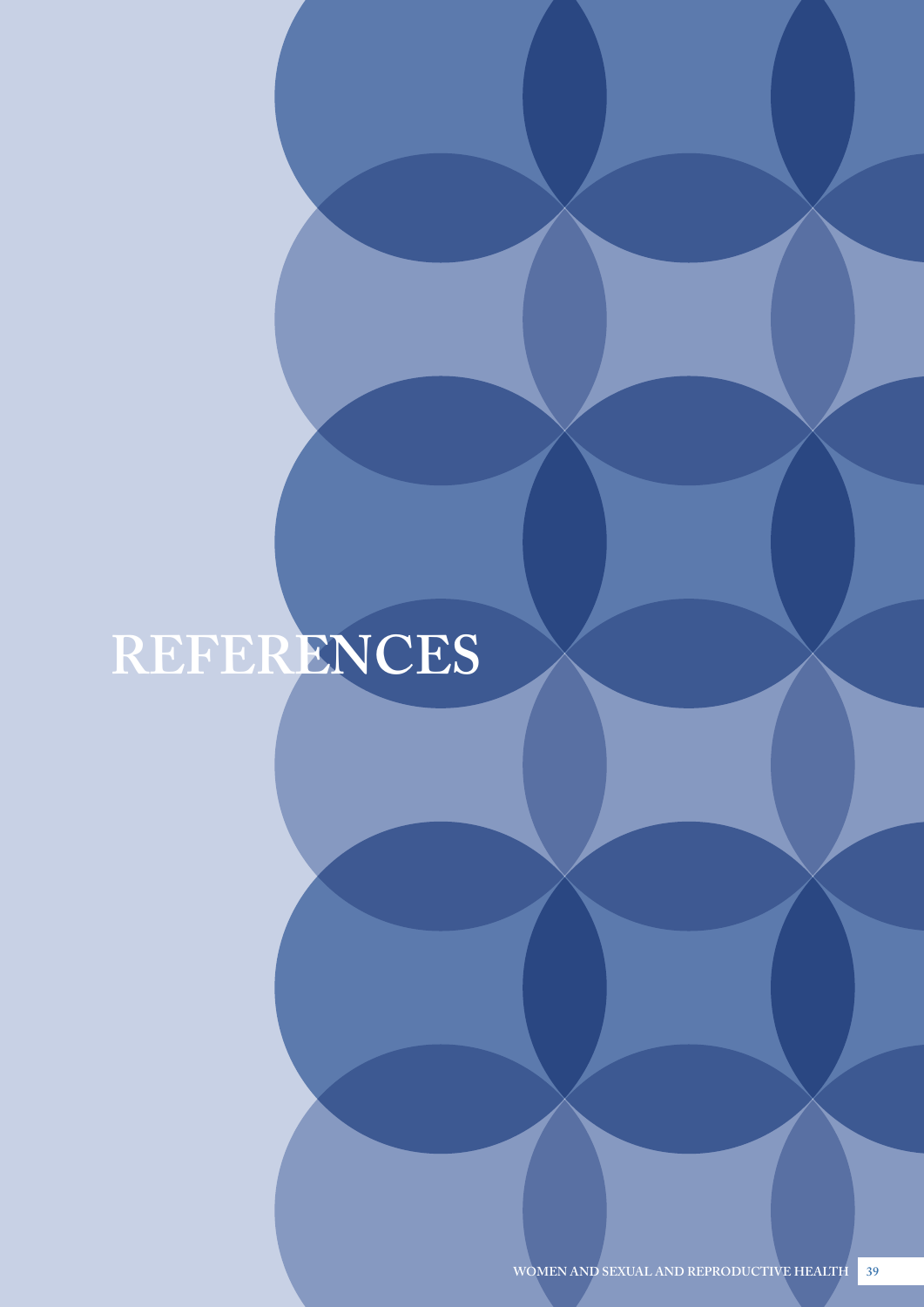Abigail W, Power C & Belan I (2008) 'Changing patterns in women seeking terminations of pregnancy: A trend analysis of data from one service provider 1996–2006' in *Australia and New Zealand Journal of Public Health* (Volume 32, Number 3) pp. 230–7(8).

*Abortion in Queensland: full conference report and recommendations*. Proceedings from Abortion in Queensland conference, 17 October 2008. Family Planning Queensland, Children by Choice and James Cook University, Brisbane.

*Abortion Law Reform Act 2008* (Vic), Victorian Legislation and Parliamentary Documents, Victorian Government. Available: [<www.legislation.vic.gov.au/Domino/Web\\_Notes/.../08-58a.](http://www.legislation.vic.gov.au/Domino/Web_Notes/.../08-58a.pdf) [pdf](http://www.legislation.vic.gov.au/Domino/Web_Notes/.../08-58a.pdf)>, accessed 6 August 2012.

Access Economics (2006) *The Economic Costs of Obesity.* Report by Access Economics prepared for Diabetes Australia, Canberra. Available: <[http://www.scribd.com/doc/2317521/](http://www.scribd.com/doc/2317521/The-Economic-Costs-of-Obesity-Diabetes-Australia-2006) [The-Economic-Costs-of-Obesity-Diabetes-Australia-2006](http://www.scribd.com/doc/2317521/The-Economic-Costs-of-Obesity-Diabetes-Australia-2006)>, accessed April 2012.

*Acts Amendment (Abortion) Act 1998* (WA), Government of Western Australia, Department of Health, Publications and reports: "Abortion". Available: [<http://www.health.wa.gov.](http://www.health.wa.gov.au/publications/subject_index/a/abortion.cfm) [au/publications/subject\\_index/a/abortion.cfm](http://www.health.wa.gov.au/publications/subject_index/a/abortion.cfm)>, accessed 5 August 2012.

Agius PA, Pitts MK, Smith AMA & Mitchell A (2010) 'Human papillomavirus and cervical cancer: Gardasil® vaccination status and knowledge amongst a nationally representative sample of Australian secondary school students' in *Vaccine* 28 (2010) pp. 4416–22.

Akl N (2010) *The Outcome of Aeromedical Transfer of Women in Preterm Labour in Western Australia.* BMedSc (Hons) research project, University of Western Australia, Perth. Available: [<http://www.aeromedaustralasia.org/img.](http://www.aeromedaustralasia.org/img.ashx?f=f&p=perth_2011%2FAKL+Natalie+_Read-Only_.pdf) [shx?f=f&p=perth\\_2011%2FAKL+Natalie+\\_Read-Only\\_.](http://www.aeromedaustralasia.org/img.ashx?f=f&p=perth_2011%2FAKL+Natalie+_Read-Only_.pdf) [pdf](http://www.aeromedaustralasia.org/img.ashx?f=f&p=perth_2011%2FAKL+Natalie+_Read-Only_.pdf)>, accessed 12 May 2012.

Alcala M, 2006 'A Passage to Hope: Women and International Migration' in *UNFPA State of the World Population 2006*. United Nations Population Fund, New York.

American Psychological Association, Task Force on Mental Health and Abortion (2008) *Report of the Task Force on Mental Health and Abortion*. American Psychological Association, Washington. [<http://www.apa.org/pi/wpo/mental-health](http://www.apa.org/pi/wpo/mental-health-abortion-report.pdf)[abortion-report.pdf>](http://www.apa.org/pi/wpo/mental-health-abortion-report.pdf), accessed 22 February 2010.

Amnesty International (2007) 'Protecting the rights of women: Kate Gilmore speaks' in *Human Rights Defender*  (August 2007). Amnesty International Australia, Sydney.

Anderson J (2007) *Literature review of cervical screening barriers for older women: Brief report.* Centre for Behavioural Research in Cancer, Cancer Control Research Institute, The Cancer Council Victoria, Melbourne.

ARROW [Asian-Pacific Resource & Research Centre for Women] and the World Diabetes Foundation (2012) *Diabetes: A Missing Link to Achieving Sexual and Reproductive Health in the Asia-Pacific Region.* Kuala Lumpur, Malaysia.

Attorney General's Department NSW (2003) *'You shouldn't have to hide to be safe': A Report on Homophobic Hostilities and Violence Against Gay Men and Lesbians in NSW.* New South Wales Government, Sydney.

Australian Bureau of Statistics (2004) *Australian Social Trends 2004* (*ABS cat no 4102.0).* Australian Bureau of Statistics, Canberra.

Australian Bureau of Statistics (2005) *Personal Safety Survey* (*ABS cat no 4906.0)*. Australian Bureau of Statistics, Canberra.

Australian Bureau of Statistics (2007) 'Women's Experience of Partner Violence' in *Australian Social Trends 2007 (ABS cat no. 4102.0).* Australian Bureau of Statistics, Canberra.

Australian Bureau of Statistics (2011) *Births, Australia 2010* (*ABS cat no 3301.0).* Australian Bureau of Statistics, Canberra.

Australian Catholic University (2012) *Bachelor of Nursing*. Website course information. Available: [<http://www.acu.](http://www.acu.edu.au/courses/health/nursing/undergraduate/bachelor_of_nursing/) [edu.au/courses/health/nursing/undergraduate/bachelor\\_of\\_](http://www.acu.edu.au/courses/health/nursing/undergraduate/bachelor_of_nursing/) [nursing/](http://www.acu.edu.au/courses/health/nursing/undergraduate/bachelor_of_nursing/)>, accessed 22 May 2012.

Australian Institute of Health and Welfare (2002) *Cervical Screening in Australia 1998–1999* (*AIHW cat no. CAN 11)*. Australian Institute of Health and Welfare, Canberra.

Australian Institute of Health and Welfare (2008) *Aboriginal and Torres Strait Islander health performance framework, 2008 report: detailed analyses (AIHW cat no IHW 22).* Australian Institute of Health and Welfare, Canberra.

Australian Institute of Health and Welfare (2010) *Cervical screening in Australia 2007–2008 (AIHW cat no. CAN 50)*. Australian Institute of Health and Welfare, Canberra.

Australian Institute of Health and Welfare (2011) *Young Australians: their health and wellbeing 2011*. (*cat no PHE 140).* Australian Institute of Health and Welfare, Canberra.

Australian Law Reform Commission (2010) *Sexual assault and family violence.* Australian Law Reform Commission, Canberra. Available: [<www.alrc.gov.au/publications](http://www.alrc.gov.au/publications)>, accessed 12 June 2011.

Australian Medical Association (2009) *Position Statement: Body image and health*. Australian Medical Association, Canberra. Available: <http://ama.com.au/node/4584>, accessed 22 April 2012.

Barber E (2004) *Positioning sexuality education research on the Gold Coast of Queensland.* Master of Public Health Candidate, University of Queensland. Paper presented at the Australian Association for Research in Education Conference 2004, Melbourne.

Barrett C (2008) *My People: A Project Exploring the Experiences of Gay, Lesbian, Bisexual, Transgender and Intersex Seniors in Aged-Care Services.* Matrix Guild, Victoria.

BBC Health (2011) *Menstrual problems fact sheet*. BBC Health, London.

Beral V, Bull D, Doll R, Peto R & Reeves G (2004) 'Breast cancer and abortion: collaborative reanalysis of data from 53 epidemiological studies, including 83,000 women with breast cancer from 16 countries' *Lancet* (2004; 363): 1007–16.

Better Health Channel (2011) *Contraception: condoms for women.* Better Health Channel, Government of Victoria. Available: <[http://www.betterhealth.vic.gov.au/bhcv2/](http://www.betterhealth.vic.gov.au/bhcv2/bhcarticles.nsf/pages/Contraception_condoms_for_women?open) [bhcarticles.nsf/pages/Contraception\\_condoms\\_for\\_](http://www.betterhealth.vic.gov.au/bhcv2/bhcarticles.nsf/pages/Contraception_condoms_for_women?open) [women?open>](http://www.betterhealth.vic.gov.au/bhcv2/bhcarticles.nsf/pages/Contraception_condoms_for_women?open), accessed 22 April 2012.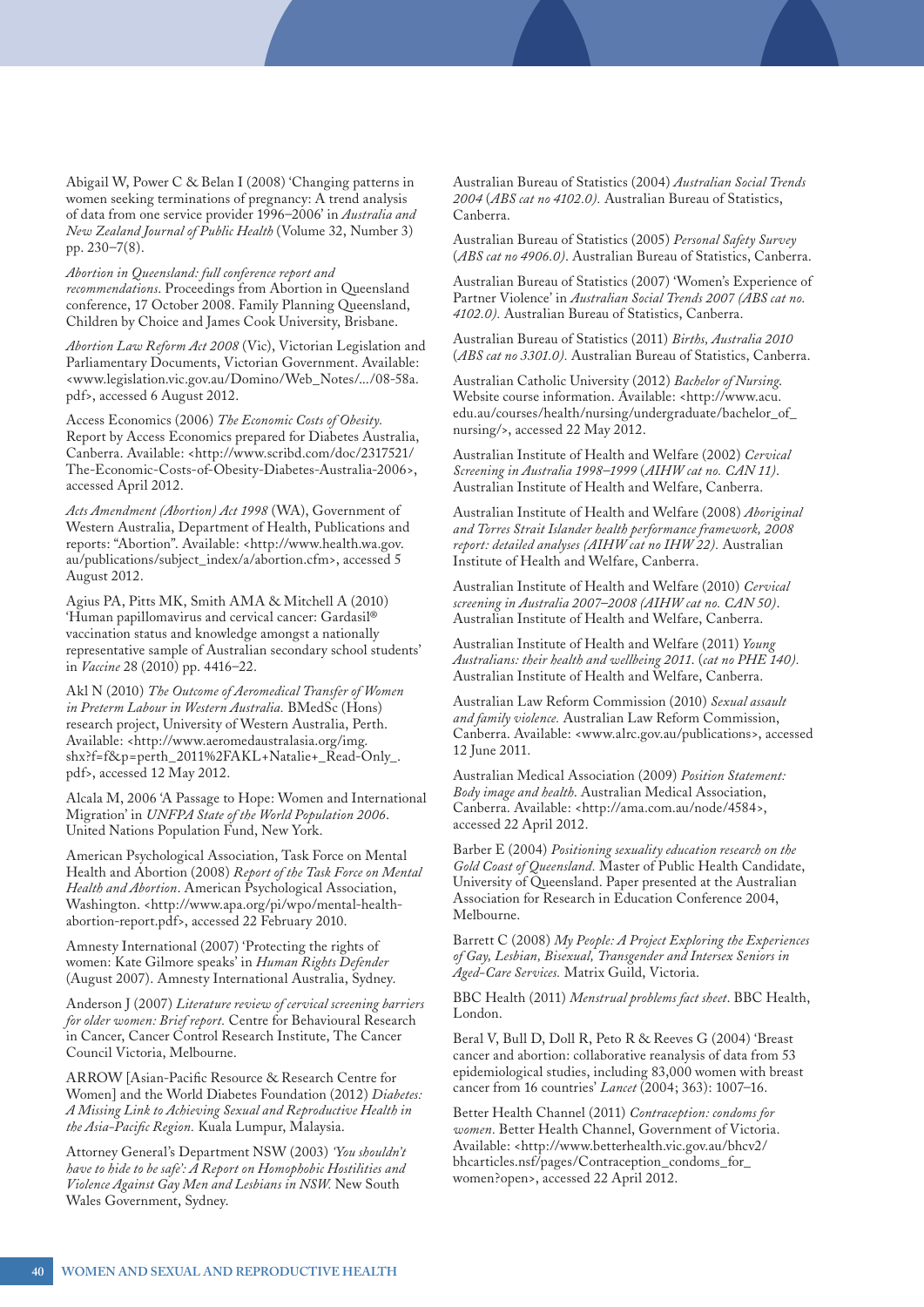Bonevski B & Adams J (2001) *Psychological Effects of Termination of Pregnancy: A summary of the literature 1970– 2000.* Newcastle Institute of Public Health, Newcastle.

Boonstra H (2009) 'Advocates call for a new approach after the era of 'abstinence-only' sex education' in *Guttmacher Policy Review* (Winter 2009, Volume 12, Number 1). Available: [<http://www.guttmacher.org/pubs/gpr/12/1/gpr120106.](http://www.guttmacher.org/pubs/gpr/12/1/gpr120106.html) [html>](http://www.guttmacher.org/pubs/gpr/12/1/gpr120106.html), accessed 22 May 2012.

Bridge-Wright J (2004) 'Waiting to be Included - Breast and Cervical Cancer Screening: where are the Women with Disabilities?' Paper presented to Inaugural Conference on Social Aspects of Disease, Disability and Disablement; Melbourne, 1 July 2004.

Bridgett M, Robinson J (1999) 'Sex workers and sexual assault: the hidden crime'. Paper presented at the Restoration for Victims of Crime Conference convened by the Australian Institute of Criminology in conjunction with Victims Referral and Assistance Service; Melbourne, September 1999.

BHIVA [British HIV Association], British Association for HIV & Sexual Health, Brook, FPA, Faculty of Reproductive & Sexual Health, Medical Foundation for AIDS & Sexual Health, National AIDS Trust, & Terrence Higgins Trust (2010) *The case for including sexual and reproductive health and HIV as a central part of the Public Health White Paper*. British HIV Association, London. Available: <[http://www.bhiva.org/](http://www.bhiva.org/PublicHealthWhitePaper.aspx) [PublicHealthWhitePaper.aspx](http://www.bhiva.org/PublicHealthWhitePaper.aspx)>, accessed 22 April 2012.

Burns J, Maling CM, Thomson N (2010) *Review of Indigenous female health, 2010*. Australian Indigenous Health*InfoNet*, Perth.

Cadilhac DA, Magnus A, Cumming T, Sheppard L, Pearce D, Carter R (2009) *The health and economic benefits of reducing disease risk factors.* VicHealth, Government of Victoria, Melbourne.

Calcutt C & Marsh K (2011) *Abortion law and practice in Australia*. Children by Choice, Brisbane. Available: <[http://](http://www.childrenbychoice.org.au/info-a-resources/facts-and-figures/australian-abortion-law-and-practice) [www.childrenbychoice.org.au/info-a-resources/facts-and](http://www.childrenbychoice.org.au/info-a-resources/facts-and-figures/australian-abortion-law-and-practice)[figures/australian-abortion-law-and-practice>](http://www.childrenbychoice.org.au/info-a-resources/facts-and-figures/australian-abortion-law-and-practice), accessed 22 April 2012.

Campinha-Bacote J (2003) 'Many Faces: Addressing Diversity in Health Care' in *Online Journal of Issues in Nursing* (Vol. 8 No. 1) Manuscript 2.

Cancer Australia and the Royal Australian College of Obstetricians and Gynaecologists (2011) *National Gynaecological Cancers Service Delivery and Resource Framework.* Cancer Australia, Sydney.

Cancer Council Australia (2006) *Position statement: Combined oral contraceptives and cancer risk.* Cancer Council Australia, Sydney.

Cancer Council Australia (2011) *Fact Sheet: Breast cancer*. Cancer Council Australia, Sydney. Available: <[http://www.](http://www.cancer.org.au/aboutcancer/cancertypes/breastcancer.htm) [cancer.org.au/aboutcancer/cancertypes/breastcancer.htm>](http://www.cancer.org.au/aboutcancer/cancertypes/breastcancer.htm), accessed 22 April 2012.

Cancer Institute NSW (2004) *Preventative Women's Health Care for Women with Disabilities—Guidelines for General Practitioners*. Background and Literature Review. NSW Cervical Screening Program, Cancer Institute NSW, Sydney. Canfell K, Sitas F & Beral V (2006) 'Cervical cancer in Australia and the United Kingdom: comparison of screening policy and uptake, and cancer incidence and mortality' in *Medical Journal of Australia* (MJA 185(9)), Sydney.

Carnovale A & Carr E (2010) *It goes with the Territory! ACT women's views about health and wellbeing information*. Women's Centre for Health Matters Inc, Canberra.

Carroll J & McCarthy F (2010) 'Geekdom for grrrls health: Australian undergraduate experiences developing and promoting women's health in cyberspace'. Paper presented to the International Conference of Education, Research and Innovation: Madrid, 17 November 2010.

Catholic Health Australia (2001) *Code of Ethical Standards for Catholic Health and Aged Care Services in Australia.* Catholic Health Australia, Canberra. Available: <[http://www.cha.org.](http://www.cha.org.au/site.php?id=223) [au/site.php?id=223](http://www.cha.org.au/site.php?id=223)>, accessed 22 February 2012.

*CES v Superclinics Australia Pty Ltd* [1995] 38 NSWLR 47.

Chan A & Sage L (2005) 'Estimating Australia's abortion rate 1985–2003' in *Medical Journal of Australia* 2005; 182 (9): 447–52.

Chan A, Scott J, Nguyen A-M & Sage L (2009) *Pregnancy Outcome in South Australia 2008*. Pregnancy Outcome Unit, SA Health, Government of South Australia, Adelaide.

Chan A, Scheil W, Scott J, Nguyen A-M & Sage L (2011) *Pregnancy Outcome in South Australia 2009* Pregnancy Outcome Unit, SA Health, Government of South Australia, Adelaide.

Children by Choice (2012) *Transparency in advertising for pregnancy counselling.* Children by Choice, Brisbane. Available: <[http://www.childrenbychoice.org.au/working-for-change/](http://www.childrenbychoice.org.au/working-for-change/anti-choice-pregnancy-counselling) [anti-choice-pregnancy-counselling>](http://www.childrenbychoice.org.au/working-for-change/anti-choice-pregnancy-counselling), accessed 22 April 2012.

Condon JR, Rumbold AR, Thorn JC, O'Brien MM, Davy MJ, Zardawi I (2009) 'A cluster of vulvar cancer and vulvar intraepithelial neoplasia in young Australian indigenouswomen' in *Cancer Causes Control* 2009 Feb; 20(1):  $67 - 74.$ 

*Convention against Torture and Other Cruel, Inhuman or Degrading Treatment or Punishment : resolution / adopted by the General Assembly.* UN General Assembly, 10 December 1984, A/RES/39/46. Available: <[http://www.unhcr.org/](http://www.unhcr.org/refworld/docid/3b00f2224.html) [refworld/docid/3b00f2224.html>](http://www.unhcr.org/refworld/docid/3b00f2224.html), accessed 5 August 2012.

*Convention on the Elimination of all forms of Discrimination Against Women*. Office of the United Nations High Commissioner for Human Rights, United Nations, Geneva. Adopted 1979. Available: <[http://www2.ohchr.org/english/](http://www2.ohchr.org/english/law/cedaw.htm) [law/cedaw.htm](http://www2.ohchr.org/english/law/cedaw.htm)>, accessed 22 November 2011.

*Convention on the Political Rights of Women*. UN General Assembly, 20 December 1952. Available: <[http://www.unhcr.](http://www.unhcr.org/refworld/docid/3ae6b3b08.html) [org/refworld/docid/3ae6b3b08.html>](http://www.unhcr.org/refworld/docid/3ae6b3b08.html), accessed 5 August 2012.

*Convention on the Rights of the Child*. UN General Assembly, 20 November 1989, United Nations, Treaty Series, vol. 1577, p. 3. Available: [<http://www.unhcr.org/refworld/docid/3ae6b38f0.](http://www.unhcr.org/refworld/docid/3ae6b38f0.html) [html](http://www.unhcr.org/refworld/docid/3ae6b38f0.html)>, accessed 5 August 2012.

*Convention on the Rights of Persons with Disabilities : resolution / adopted by the General Assembly*. UN General Assembly, 24 January 2007, A/RES/61/106. Available: <[http://www.unhcr.](http://www.unhcr.org/refworld/docid/45f973632.html) [org/refworld/docid/45f973632.html>](http://www.unhcr.org/refworld/docid/45f973632.html), accessed 5 August 2012.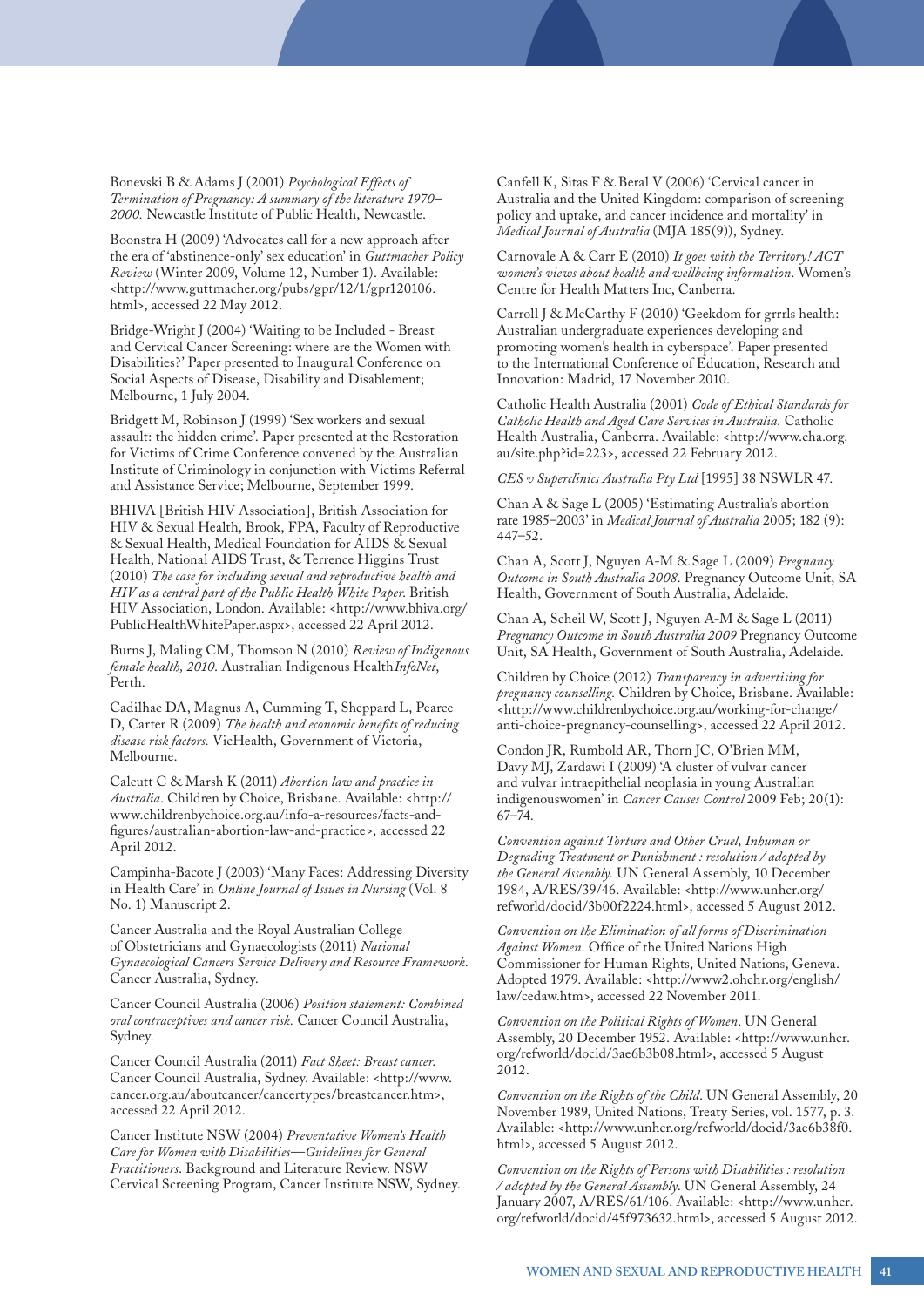Cowie T (2011) 'Students say Australian Catholic University supports anti-abortion group' in *Crikey*, 17 April 2011. Available: [<http://www.crikey.com.au/2011/04/07/acu](http://www.crikey.com.au/2011/04/07/acu-emails-endorsing-anti-abortion-group-students/)[emails-endorsing-anti-abortion-group-students/](http://www.crikey.com.au/2011/04/07/acu-emails-endorsing-anti-abortion-group-students/)>, accessed 5 August 2012.

Crabbe M, Corlett D (2010) 'Eroticising Inequality' in *Domestic Violence Resource Centre Victoria Quarterly*, Spring 2010 Edition 3.

*Criminal Code Act 1924* (Tas), Australasian Legal Information Institute, AustLII Databases. Available: <[http://www.austlii.](http://www.austlii.edu.au/au/legis/tas/consol_act/cca1924115.txt) [edu.au/au/legis/tas/consol\\_act/cca1924115.txt](http://www.austlii.edu.au/au/legis/tas/consol_act/cca1924115.txt)>, accessed 6 August 2012.

*Criminal Code Act Compilation Act 1913* (WA), Western Australian Legislation, Government of Western Australia, Department of Premier and Cabinet, State Law Publisher. Available: [<http://www.slp.wa.gov.au/legislation/statutes.nsf/](http://www.slp.wa.gov.au/legislation/statutes.nsf/main_mrtitle_218_homepage.html) [main\\_mrtitle\\_218\\_homepage.html>](http://www.slp.wa.gov.au/legislation/statutes.nsf/main_mrtitle_218_homepage.html), accessed 6 August 2012.

*Criminal Law Consolidation Act 1935* (SA), Australasian Legal Information Institute, AustLII Databases. Available: <[http://](http://www.austlii.edu.au/cgi-bin/download.cgi/au/legis/sa/consol_act/clca1935262) [www.austlii.edu.au/cgi-bin/download.cgi/au/legis/sa/consol\\_](http://www.austlii.edu.au/cgi-bin/download.cgi/au/legis/sa/consol_act/clca1935262) [act/clca1935262](http://www.austlii.edu.au/cgi-bin/download.cgi/au/legis/sa/consol_act/clca1935262)>. accessed 6 August 2012.

Crofts, T. and Summerfield T (2006) 'The Licensing of Sex Work in Australia and New Zealand' in *Murdoch University Electronic Journal of Law* 2006 269–87.

Dart J & Gallois C (2010) 'Community desires for an online health information strategy' in *Australian Health Review* 2010: 34(4) 467–76.

De Costa C (2011) 'Outdated Queensland abortion law: let the Law Reform Commission Act' in *Crikey.* Available: <[www.](http://www.crikey.com.au) [crikey.com.au](http://www.crikey.com.au)>, accessed 18 December 2011.

Department of Families, Housing, Community Services and Indigenous Affairs (2008) *Australia's combined sixth and seventh report on the implementation of the Convention on the Elimination of All Forms of Discrimination Against Women.* Prepared by the Office for Women, Department of Families, Housing, Community Services and Indigenous Affairs, Commonwealth Government, Canberra.

Department of Families, Housing, Community Services and Indigenous Affairs (2009) *National Plan to Reduce Violence Against Women and Their Children.* Office for Women, Department of Families, Housing, Community Services and Indigenous Affairs, Commonwealth Government, Canberra.

Department of Health and Ageing (2009a) *Development of a New National Women's Health Policy Consultation Discussion Paper 2009.* Department of Health and Ageing, Commonwealth Government, Canberra.

Department of Health and Ageing (2009b) *Improving maternity services in Australia: Report of the Maternity Services Review.* Department of Health and Ageing, Commonwealth Government, Canberra.

Department of Health and Ageing (2010) *National Women's Health Policy.* Department of Health and Ageing, Commonwealth Government, Canberra.

Department of Health and Ageing (2010b) *Second National Sexually Transmissible Infections Strategy, 2010*. Department of Health and Ageing, Commonwealth Government, Canberra.

Department of Human Services (2006) *Women's health: everyone's business – Victorian Women's Health and Wellbeing Strategy Phase Two 2006–2010.* Department of Human Services, Victorian Government, Melbourne. Available: <<http://www.health.vic.gov.au/vwhp/publications>>, accessed 22 April 2010.

Dines, Gail (2010) *Pornland: How porn has hijacked our sexuality*. Spinifex Press, North Melbourne.

Dowsell T, Carroli G, Duley L, Gates S, Gulmezoglu AM, Khan-Neelofur D, Piaggio GGP (2010) *Alternative versus standard packages of antenatal care for low-risk pregnancy (Review).* The Cochrane Collaboration, John Wiley & Sons Ltd.

Drabsch T (2005) *Abortion and the law in New South Wales*. Briefing paper 9/05, New South Wales Parliamentary Library Research Service, Government of New South Wales, Sydney. Available: [<http://www.](http://www.parliament.nsw.gov.au/prod/parlment/publications.nsf/0/4b0ec8db3b4a730dca2570610021aa58/$FILE/Abortion%20&%20index.pdf) [parliament.nsw.gov.au/prod/parlment/publications.](http://www.parliament.nsw.gov.au/prod/parlment/publications.nsf/0/4b0ec8db3b4a730dca2570610021aa58/$FILE/Abortion%20&%20index.pdf) [nsf/0/4b0ec8db3b4a730dca2570610021aa58/\\$FILE/](http://www.parliament.nsw.gov.au/prod/parlment/publications.nsf/0/4b0ec8db3b4a730dca2570610021aa58/$FILE/Abortion%20&%20index.pdf) [Abortion%20&%20index.pdf](http://www.parliament.nsw.gov.au/prod/parlment/publications.nsf/0/4b0ec8db3b4a730dca2570610021aa58/$FILE/Abortion%20&%20index.pdf)>, accessed 22 April 2012.

Eisenberg M, Neumark-Sztainer D, Lust K (2005) 'Weight-Related Issues and High-Risk Sexual Behaviors Among College Students' in *Journal of American College Health* (54 (2)) pp. 95–101, Maryland.

Esler D, Ooi C, Merritt T (2008) 'Sexual health care for sex workers' in *Australian Family Physician* vol 37, No.7, 2008.

Family Planning Association of Western Australia (2007) *Position Paper: Reproductive Health and Reproductive Technology.* Family Planning Association of Western Australia, Perth. Available: <http://fpwa.org.au/resources/ ps\_reproductivehealth\_0807.pdf>, accessed 22 April 2012.

Flood, M (2010) 'Young men using pornography' in Boyle,K (ed) *Everyday pornography.* Routledge, United Kingdom.

Fredericks B, Adams K, & Angus S (2010) *National Aboriginal and Torres Strait Islander Women's Health Strategy*. Australian Women's Health Network Talking Circle, Australian Women's Health Network, Melbourne.

Frohmader C (2009) *Parenting issues for women with disabilities in Australia – a policy paper for Women With Disabilities Australia*. Women With Disabilities Australia, Hobart.

Frohmader C (2011) *Assessing the situation of women with disabilities in Australia – a human rights approach.* Women with Disabilities Australia, Hobart.

Glasziou P & Irwig L (1997) 'Mammographic screening in Australia: Where are we, and where should we be going?' in *Medical Journal of Australia* (167): 516–17.

Grant J, Hicks N, Taylor, A, Chittleborough C, Phillips P, and the North West Adelaide Health Study Team (2009) 'Gender-specific epidemiology of diabetes: a representative cross-sectional study' in *International Journal for Equity in Health* 2009, 8: 6.

Grayson N, Hargreaves J & Sullivan EA (2005) *Use of routinely collected national data sets for reporting on induced abortion in Australia* (Cat no PER 30). National Perinatal Statistics Unit, Australian Institute of Health and Welfare, Sydney.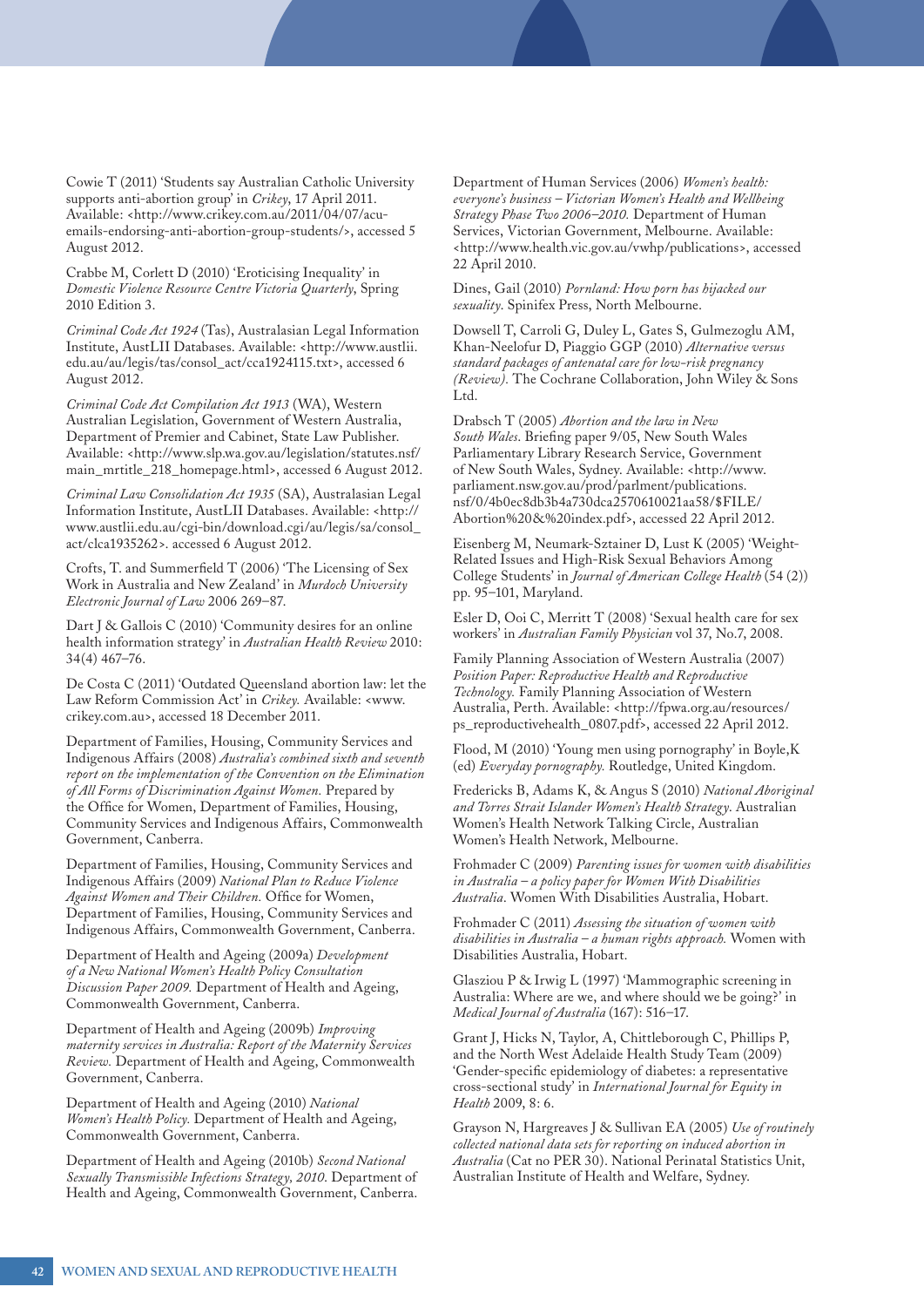Guy R, Patton G, Kaldor J (2012) 'Internet pornography and adolescent health: Early findings on effects of online pornography on adolescents show associations with risky behaviour' in *Medical Journal of Australia* (MJA 196 (9)) pp. 546–7.

Harlow SD & Ephross SA (1995) *Epidemiology of menstruation and its relevance to women's health.* Department of Epidemiology, School of Public Health, University of Michigan, USA.

*Health Act 1911* (WA)*: An Act to consolidate and amend the law relating to public health*, Australasian Legal Information Institute, AustLII Databases. Available: <[http://www.](http://www.austlii.edu.au/cgi-bin/download.cgi/au/legis/wa/consol_act/ha191169) [austlii.edu.au/cgi-bin/download.cgi/au/legis/wa/consol\\_act/](http://www.austlii.edu.au/cgi-bin/download.cgi/au/legis/wa/consol_act/ha191169) [ha191169](http://www.austlii.edu.au/cgi-bin/download.cgi/au/legis/wa/consol_act/ha191169)>, accessed 5 August 2012.

Health Workforce Australia (2012) *Australia's Heath Workforce Series—Doctors in focus.* Health Workforce Australia, Adelaide.

Healy D, Rogers P & Farrell E (2009) 'Endometriosis and infertility' in *Medical Observer* (October 2009).

Hillier L & Harrison L (1999) 'The girls in our town: Sex, love, relationships, and rural life' in *Challenging rural practice: human services in Australia*. Deakin University Press, Geelong.

Hillier L, Jones T, Monagle M, Overton N, Gahan L, Blackman J & Mitchell A (2010) *Writing themselves in 3: the third national study on the sexual health and wellbeing of same sex attracted and gender questioning young people*. Australian Research Centre in Sex, Health and Society: La Trobe University, Melbourne.

Hirst C (2005) *Re-Birthing: Report of the review of maternity services in Queensland.* Report prepared for Queensland Health, Government of Queensland, Brisbane. Available: [<http://www.health.qld.gov.au/publications/corporate/](http://www.health.qld.gov.au/publications/corporate/maternity_report2005/MaternityReview_FullDoc.pdf) [maternity\\_report2005/MaternityReview\\_FullDoc.pdf](http://www.health.qld.gov.au/publications/corporate/maternity_report2005/MaternityReview_FullDoc.pdf)>, accessed 22 April 2012.

Howe K & Salthouse S (2004) 'Access to Health Services for People with Disabilities'. In Women With Disabilities Australia (ed) *Human Rights and Equal Opportunity Commission National Summit*, Sydney.

Hussainy S, Stewart K, Chapman C, Taft A, Amir L, Hobbs M, Shelley J, Smith A (2011) 'Provision of the emergency contraceptive pill without prescription: attitudes and practices of pharmacists in Australia' in *Contraception* 2011 Feb: 83(2):  $159 - 66$ .

Hyde, Z, Comfort, J, Brown, G, McManus, A & Howat, P (2007) *The Health and Well-Being of Lesbian and Bisexual Women in Western Australia.* WA Centre for Health Promotion Research, Curtin University of Technology, Perth, Western Australia.

*International Convention on the Elimination of All Forms of Racial Discrimination*. UN General Assembly, 21 December 1965, United Nations, Treaty Series, vol. 660, p. 195. Available: <[http://www.unhcr.org/refworld/docid/3ae6b3940.](http://www.unhcr.org/refworld/docid/3ae6b3940.html) [html>](http://www.unhcr.org/refworld/docid/3ae6b3940.html), accessed 5 August 2012.

*International Covenant on Civil and Political Rights*. UN General Assembly, 16 December 1966, United Nations, Treaty Series, vol. 999, p. 171. Available: <[http://www.unhcr.org/](http://www.unhcr.org/refworld/docid/3ae6b3aa0.html) [refworld/docid/3ae6b3aa0.html>](http://www.unhcr.org/refworld/docid/3ae6b3aa0.html), accessed 5 August 2012.

*International Covenant on Economic, Social and Cultural Rights*. Office of the United Nations High Commissioner for Human Rights, United Nations, Geneva. Adopted 1966. Available: <[http://www2.ohchr.org/english/law/cescr.htm>](http://www2.ohchr.org/english/law/cescr.htm), accessed 22 November 2011,

Jackson S, Perkins F, Khandor E, Cordwell L, Hamman S, Buasai S (2006) 'Integrated health promotion strategies: a contribution to tackling current and future health challenges' in *Health Promotion International* 2006 21 Suppl1, 75–83.

Kang M, Skinner R & Foran T (2007) 'Sex, contraception and health' in *Australian Family Physician* (36(8)): 594–600.

Le LH (2011) '*I want treatment…with respect': Reporting women's perception of health services.* Equality Rights Alliance, Canberra.

Lievore D (2003) *Non-reporting and hidden recording of sexual assault: An international review*. Office of the Status of Women, Department of the Prime Minister and Cabinet, Commonwealth Government, Canberra.

Loxton D & Lucke J (2009) *Reproductive health: Findings from the Australian Longitudinal Studyon Women's Health.* Final report prepared for the Australian Government Department of Health and Ageing; University of Newcastle and University of Queensland.

McCormack F (2010) 'The National Plan to Reduce Violence against Women and their Children' in *Parity*. Council to Homeless Persons, Melbourne.

McNair RP (2003) 'Lesbian health inequalities: a cultural minority issue for health professionals' in *Medical Journal of Australia* (2003; 178 (12)): 643–5.

Macaluso M, Wright-Schnapp T, Chandra A,Johnson R, Satterwhite C, Pulver A, Berman S,Wang R, Farr S, and Pollack L (2008) *A Public Health Focus on Infertility Prevention, Detection and Management.* Centres for Disease Control and Prevention, Atlanta, Georgia. Available: [<http://www.cdc.](http://www.cdc.gov/reproductivehealth/Infertility/Whitepaper-PG1.htm) [gov/reproductivehealth/Infertility/Whitepaper-PG1.htm>](http://www.cdc.gov/reproductivehealth/Infertility/Whitepaper-PG1.htm), accessed 22 April 2012.

Marie Stopes International Australia (2004) *General Practitioners: Attitudes to Abortion.* Marie Stopes International Australia and Quantum Research, Melbourne.

Marie Stopes International Australia (2006) *What women want when faced with an unplanned pregnancy.* Web Survey, commissioned by Marie Stopes International, Melbourne.

Marie Stopes International Australia (2008) *Sex: Telling it like it is – a parent and teen insight.* Marie Stopes International Australia and Quantum Research, Melbourne. Available: <[http://www.mariestopes.org.au/images/stories/resource](http://www.mariestopes.org.au/images/stories/resource-files/Sex-telling-it-like-it-is-Oct-08.pdf)[files/Sex-telling-it-like-it-is-Oct-08.pdf>](http://www.mariestopes.org.au/images/stories/resource-files/Sex-telling-it-like-it-is-Oct-08.pdf), accessed 6 August 2012.

Marmot M & Wilkinson R (eds) (2006) *Social Determinants of Health*. Oxford University Press, Melbourne.

*Medical Practitioners (Maternal Health) Amendment Act 2002*  (ACT) (repealed), a.c.t. legislation register, ACT Government. Available: [<http://www.legislation.act.gov.au/a/2002-26/](http://www.legislation.act.gov.au/a/2002-26/default.asp) [default.asp](http://www.legislation.act.gov.au/a/2002-26/default.asp)>. accessed 6 August 2012.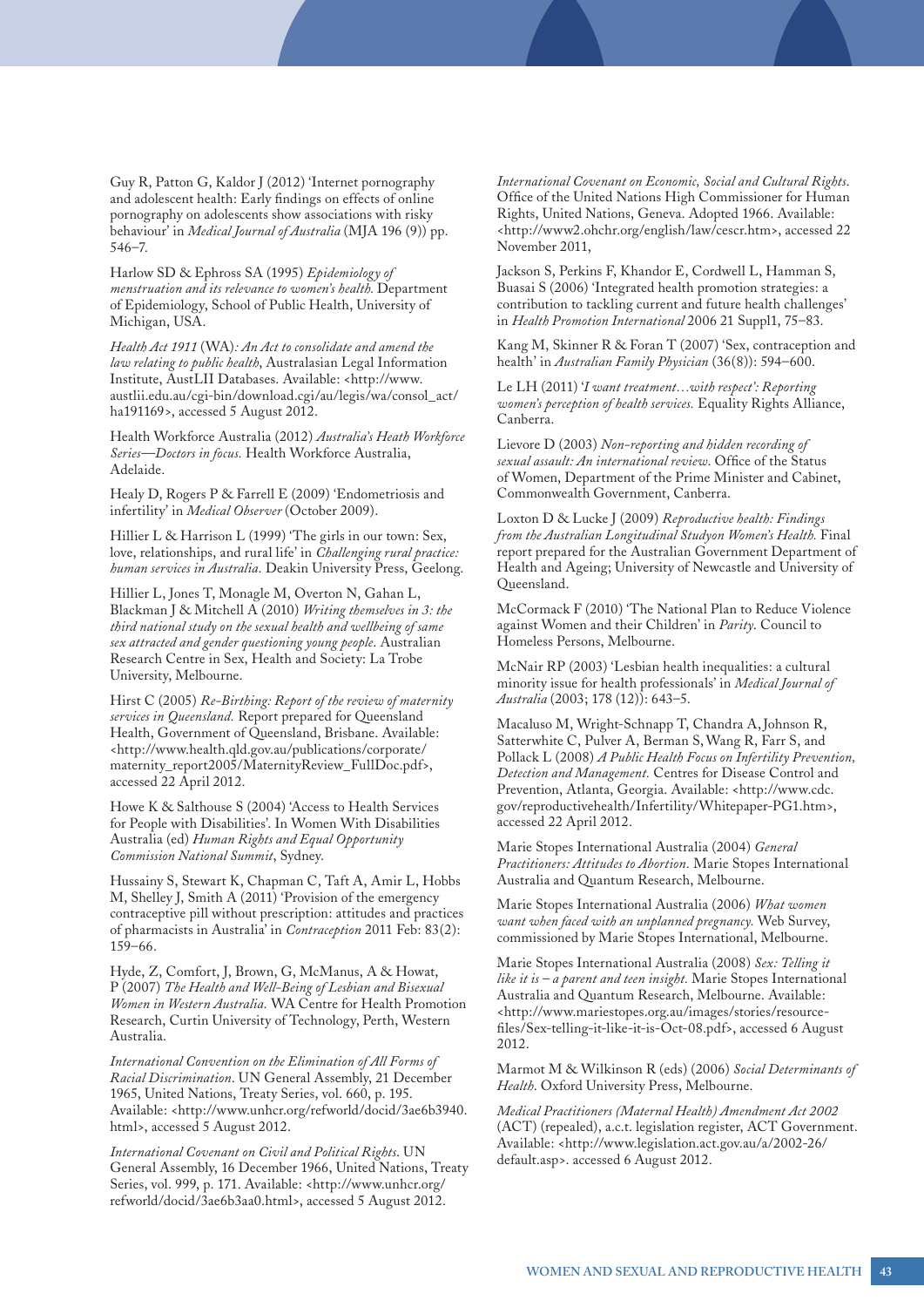*Medical Services Act 1982* (NT)*, as in force at 21 September 2011*, Northern Territory Consolidated Acts. Available: <[http://](http://www.austlii.edu.au/au/legis/nt/consol_act/) [www.austlii.edu.au/au/legis/nt/consol\\_act/>](http://www.austlii.edu.au/au/legis/nt/consol_act/). [<http://www.](http://www.austlii.edu.au/cgi-bin/download.cgi/au/legis/nt/consol_act/msa153) [austlii.edu.au/cgi-bin/download.cgi/au/legis/nt/consol\\_act/](http://www.austlii.edu.au/cgi-bin/download.cgi/au/legis/nt/consol_act/msa153) [msa153>](http://www.austlii.edu.au/cgi-bin/download.cgi/au/legis/nt/consol_act/msa153), accessed 5 August 2012.

Meikle H (ed) (2008) *Minymaku Kutju Tjukurpa – Women's Business Manual*. Congress Alukura and Nganampa Health Council, Alice Springs.

Mendle J, Turkheimer E & Emery RE (2006) 'Detrimental psychological outcomes associated with early pubertal timing in adolescent girls' in *Developmental Review* (27), 151–217.

Mullins R (2006) *Evaluation of the impact of PapScreen's campaign on Culturally and Linguistically Diverse (CALD) women*. PapScreen Victoria, Department of Health, Government of Victoria, Melbourne.

Multicultural Centre for Women's Health (2010). *Sexual and Reproductive Health Data Report 2010.* Multicultural Centre for Women's Health, Melbourne. Available: <[http://www.](http://www.mcwh.com.au/downloads/2010/Dec10/SRH_Data_Report_FINAL_161210.pdf) [mcwh.com.au/downloads/2010/Dec10/SRH\\_Data\\_Report\\_](http://www.mcwh.com.au/downloads/2010/Dec10/SRH_Data_Report_FINAL_161210.pdf) [FINAL\\_161210.pdf](http://www.mcwh.com.au/downloads/2010/Dec10/SRH_Data_Report_FINAL_161210.pdf)>, accessed 22 April 2012.

Murdolo A (2009) Paper presented at *Prevention is the Cure: Unpacking the Health Realities for Immigrant and Refugee Women In Australia* Symposium, 28 October 2009. Multicultural Centre for Women's Health, Melbourne.

National Breast and Ovarian Cancer Centre (2009) *Breast cancer risk factors: a review of the evidence.* National Breast and Ovarian Cancer Centre, Surry Hills, NSW. Available: <[http://](http://www.nbocc.org.au/) [www.nbocc.org.au/>](http://www.nbocc.org.au/), accessed 22 October 2011.

National Cancer Institute (2010) *Abortion, Miscarriage and Breast Cancer Risk*. National Cancer Institute, Maryland, US. Available: [<http://www.cancer.gov/cancertopics/factsheet/](http://www.cancer.gov/cancertopics/factsheet/risk/abortion-miscarriage) [risk/abortion-miscarriage](http://www.cancer.gov/cancertopics/factsheet/risk/abortion-miscarriage)>, accessed April 2012.

National Crime Prevention (2001) *Young people and domestic violence: National research on young people's attitudes and experiences of domestic violence.* Crime Prevention Branch, Department of Attorney General, Commonwealth Government, Canberra.

National LGBT Health Alliance (2009) *Submission to the National Women's Health Policy Consultation: A response to the Department of Health and Ageing Development of a new NationalWomen's Health Policy Consultation Discussion Paper.*  National LGBT Health Alliance, Sydney.

National Notifiable Diseases Surveillance System (2011) 'Australia's notifiable diseases status, 2009: Annual report of the National Notifiable Diseases Surveillance System— Sexually transmissable diseases' in *Communicable Diseases Intelligence (Volume 35 No 2).* Department of Health and Ageing, Commonwealth Government, Canberra. Available: [<http://www.health.gov.au/internet/main/publishing.nsf/](http://www.health.gov.au/internet/main/publishing.nsf/content/cda-cdi3502a8.htm) [content/cda-cdi3502a8.htm](http://www.health.gov.au/internet/main/publishing.nsf/content/cda-cdi3502a8.htm)>, accessed 22 April 2012.

National Public Health Partnerships (1999) *Guidelines for Improving National Public Health Strategies Development and Coordination.* National Public Health Partnerships, Melbourne. Available: [<http://www.nphp.gov.au/publications/](http://www.nphp.gov.au/publications/strategies/stratguidelines.pdf) [strategies/stratguidelines.pdf>](http://www.nphp.gov.au/publications/strategies/stratguidelines.pdf), accessed 22 April 2012.

National Rural Health Alliance (2010) *Fact sheet 25: Rural* 

*Maternity Services*. National Rural Health Alliance, Deakin West, ACT. Available: [<http://www.nrwc.com.au/news/what](http://www.nrwc.com.au/news/what-rural-women-want/)[rural-women-want/>](http://www.nrwc.com.au/news/what-rural-women-want/), accessed 22 February 2012.

National Rural Women's Coalition (2010) *What Rural Women Want*. National Rural Women's Coalition, Kyneton, Victoria. Available: <[http://www.nrwc.com.au/news/what-rural](http://www.nrwc.com.au/news/what-rural-women-want/)[women-want/](http://www.nrwc.com.au/news/what-rural-women-want/)>, accessed 22 February 2012.

O'Rourke, K (2008) *Time for a national sexual and reproductive health strategy for Australia, Background Paper.* Public Health Association of Australia Women's Health Special Interest Group, Sexual Health and Family Planning Association of Australia, Australian Reproductive Health Alliance.

Parliamentary Assembly of the Council of Europe (2008) *Resolution 1607 (2008): Access to safe and legal abortion in Europe*. Parliamentary Assembly of the Council of Europe, Strasbourg. Available: <http://assembly.coe.int/main. asp?Link=/documents/adoptedtext/ta08/eres1607.htm>, accessed April 2012.

Poljski C (2011) *On Your Own: Sexual and reproductive health of female international students in Australia.* Multicultural Centre for Women's Health, Melbourne.

Poole M (2011) *Catholic Healthcare Australia Guidelines as Torture, and Cruel, Inhuman or Degrading Treatment: a Human Rights Inquiry*. Canberra.

Posner RB (2006) 'Early menarche: A review of research on trends in timing, racial differences, etiology and psychosocial consequences' in *Sex Roles* (54) 315–22.

Pratt A, Biggs A & Buckmaster L (2001) *How many abortions are there in Australia? A discussion of abortion statistics, their limitations, and options for improved statistical collection.* Social Policy Section, Parliament of Australia Parliamentary Library, Canberra.

Public Health Association of Australia Women's Health Special Interest Group (2005) *Abortion in Australia: Public Health Perspectives (3rd edition).* Available: <[http://www.](http://www.phaa.net.au/documents/phaa_abortion_kit.pdf) [phaa.net.au/documents/phaa\\_abortion\\_kit.pdf](http://www.phaa.net.au/documents/phaa_abortion_kit.pdf)>, accessed 22 October 2011.

QENDO [Endometriosis Association (Qld) Inc] (2011). Available: <<http://www.qendo.org.au/>>, accessed 20 May 2012

*R v Wald* (1971) 3 NSW DCR 25.

Royal Australian and New Zealand College of Obstetricians and Gynaecologists (2005) *Termination of Pregnancy: A resource for health professionals*. Available: [<http://www.ranzcog.edu.](http://www.ranzcog.edu.au/publications/womens-health-publications/termination-of-pregnancy-booklet.html) [au/publications/womens-health-publications/termination-of](http://www.ranzcog.edu.au/publications/womens-health-publications/termination-of-pregnancy-booklet.html)[pregnancy-booklet.html](http://www.ranzcog.edu.au/publications/womens-health-publications/termination-of-pregnancy-booklet.html)>, accessed 20 April 2012.

Rosenthal D, Rowe H, Mallett S, Hardiman A & Kirkman M (2008) *Understanding Women's Experiences of Unplanned Pregnancy and Abortion, Final Report*. Key Centre for Women's Health in Society, Melbourne School of Population Health, University of Melbourne.

SA Health (2011) *Health in All Policies: The South Australian approach*. SA Health, Government of South Australia, Adelaide. Available: <[http://www.sahealth.sa.gov.au/wps/](http://www.sahealth.sa.gov.au/wps/wcm/connect/Public+Content/SA+Health+Internet/Health+reform/Health+in+All+Policies) [wcm/connect/Public+Content/SA+Health+Internet/](http://www.sahealth.sa.gov.au/wps/wcm/connect/Public+Content/SA+Health+Internet/Health+reform/Health+in+All+Policies) [Health+reform/Health+in+All+Policies](http://www.sahealth.sa.gov.au/wps/wcm/connect/Public+Content/SA+Health+Internet/Health+reform/Health+in+All+Policies)>, accessed 22 April 2012.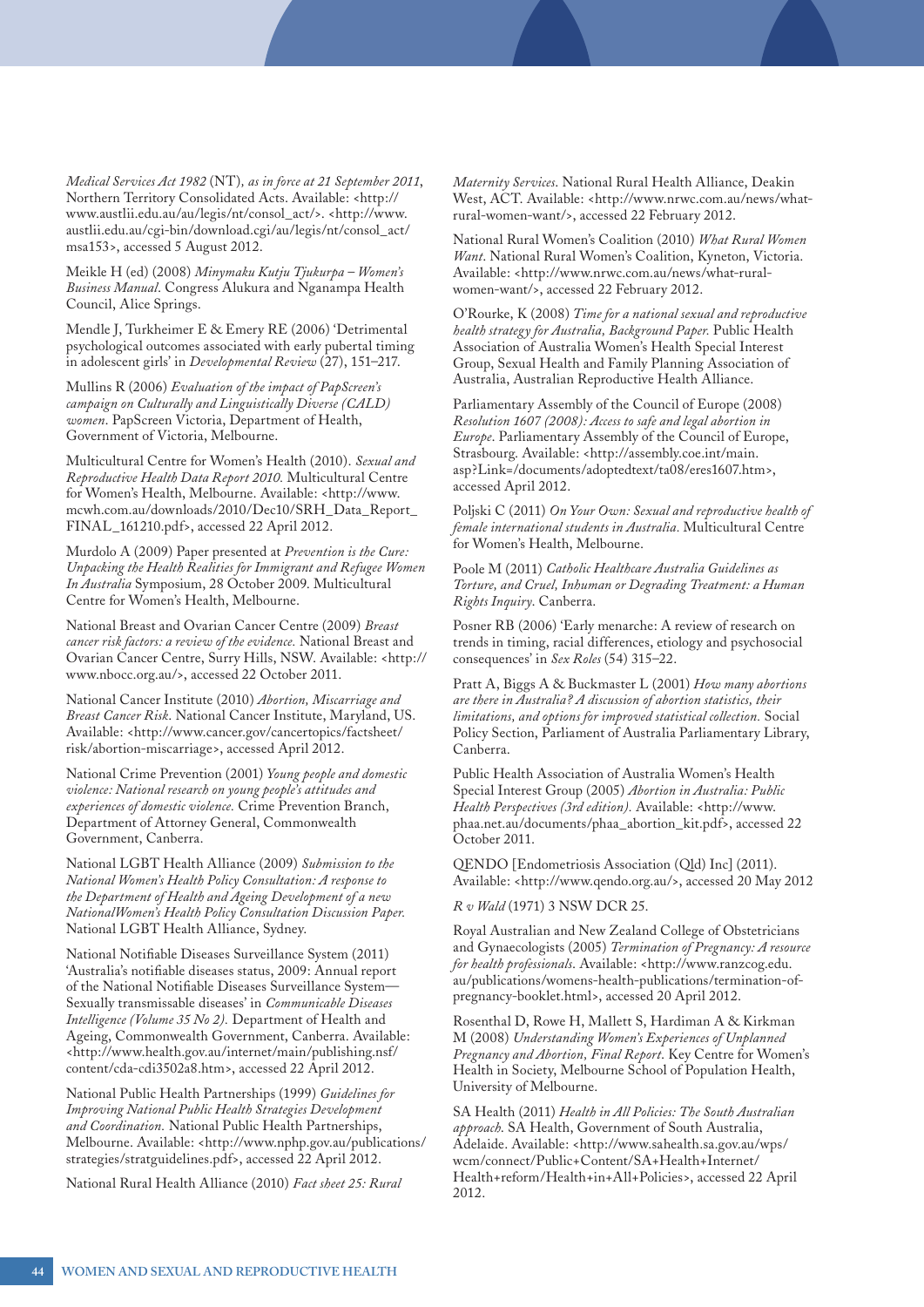Sexual Health Information, Networking and Education South Australia (ShineSA) (2008) *Sexual health and wellbeing of Aboriginal people and communities.* Sexual Health Information, Networking and Education South Australia, Adelaide. Available: <[www.shinesa.org.au](http://www.shinesa.org.au)>, accessed 22 April 2012.

Sexuality Information and Education Council of the United States (SIECUS) (2007) *What The Research Says About Comprehensive Sex Education.* Available: [<http://www.siecus.](http://www.siecus.org/_data/global/images/research_says.pdf) [org/\\_data/global/images/research\\_says.pdf](http://www.siecus.org/_data/global/images/research_says.pdf)>, accessed 22 April 2010.

Shannon GD, Franco OH, Powles J, Leng Y & Pashayan N (2011) 'Cervical cancer in Indigenous women: the case of Australia' in *Maturitas* (70(3)): 234–45.

Singh S, Darroch JE, Vlassof M and Nadeau J (2003) *Adding It Up: The Benefits of Investing in Sexual and Reproductive Health Care.* Alan Guttmacher Institute, New York.

Sillence E, Briggs P, Harris PR, Fishwick L (2007) 'How do patients evaluate and make use of online health information?' in *Social Science& Medicine* 2007 May; 64(9): 1853–62.

Smith A, Rissel C, Richters J, Grulich A (2003) *Australian Study of Health and Relationships*. Australian Research Centre in Sex, Health and Society, La Trobe University, Melbourne.

Smith A, Agius P, Mitchell A, Barrett C, Pitts M (2009) *Secondary Students and Sexual Health 2008 (Monograph Series No. 70).* Australian Research Centre in Sex, Health & Society, La Trobe University, Melbourne.

Stancombe Research & Planning (2008) *Formative Research for the National Sexually Transmitted Infections (including HIV / AIDS) Prevention Program.* Report prepared for Department of Health and Ageing, Commonwealth Government, Canberra.

Steingraber S (2007) *The falling age of puberty in U.S. girls: What we know, what we need to know*. San Francisco, California.

Straton J, Godman K, Gee V, & Hu Q (2006) *Induced abortion in Western Australia 1999–2005*. Report of the WA Abortion Notification System. Department of Health, Government of Western Australia, Perth.

Sullivan E, Hall B, King J (2008) *Maternal deaths in Australia 2003–2005 (Cat no PER 42).* Australian Institute of Health and Welfare, Canberra.

Thierry JM (2000) 'Increasing breast and cervical cancer screening among women with disabilities' in *Journal of Women's Health & Gender-Based Medicine* (9(1)) 9–12.

Tobin L (1997) 'Being Sex Positive: Promoting Young People's Sexual Health' in *Health Promotion Atlantic* (Volume 3 Number 3). <<http://www.lunco.cfsh.info/pdf/Being-Sex-Positive.pdf>>, accessed 22 April 2012.

Trussell J (2007) *The cost of unintended pregnancy in the United States.* Office of Population Research, Princeton University, Princeton.

United Nations Fourth Conference on Women (1995) *Beijing Conference & Platform for Action.* United Nations, Beijing. Available: <[http://www.un.org/womenwatch/daw/beijing/](http://www.un.org/womenwatch/daw/beijing/pdf/Beijing%20full%20report%20E.pdf) [pdf/Beijing%20full%20report%20E.pdf>](http://www.un.org/womenwatch/daw/beijing/pdf/Beijing%20full%20report%20E.pdf), accessed 6 August 2012.

United Nations (2011) *Right of everyone to the enjoyment of the highest attainable standard of physical and mental health*. Report prepared by Anand Grover, Special Rapporteur of the Human Rights Council, United Nations, New York.

University of New South Wales (2009) *Annual surveillance report: HIV/AIDS, viral hepatitis and sexually transmissible infections in Australia.* National Centre in HIV Epidemiology and Clinical Research, University of New South Wales, Sydney.

van der Sterren, A. & Goreen Narrkwarren Ngrn-toura Project Team (2010) *Goreen Narrkwarren Ngrn-toura—Healthy Family Air: A Literature Review to Inform the VACCHO Smoking amongst Pregnant Aboriginal Women Research Project*, Victorian Aboriginal Community Controlled Health Organisation, Melbourne.

Victorian Law Reform Commission (2008) *Law of Abortion: Final Report.* Victorian Law Reform Commission, Melbourne. Available: [<http://www.lawreform.vic.gov.au>](http://www.lawreform.vic.gov.au), accessed 12 November 2011.

Wagner V, Epoo B, Nastapoka J, Harney E (2007) 'Reclaiming Birth, Health and Community: Midwifery in the Inuit Villages of Nunavik, Canada' in *Journal Midwifery Womens Health* 2007, 52: 384–91.

Walker A (2001) *Health Inequalities and Income Distribution, Australia: 1977 to 1995.* Centre for Social and Economic Modelling, Canberra.

Wall L (2012) *The many facets of shame in intimate partner sexual violence*. Australian Institute of Family Studies, Canberra.

Wang YA, Macaldowie A, Hayward I, Chambers GM, & Sullivan EA (2011) *Assisted reproductive technology in Australia and New Zealand 2009* (*Assisted reproduction technology series,*  no 15. Cat no PER 51). Australian Institute of Health and Welfare, Canberra.

Warner D & Procaccino JD (2004) 'Toward Wellness: Women seeking health information' in *Journal of the American Society for Information Science and Technology* (55(8)).

Warner-Smith P & Lee C (2003) *Health in Rural and Remote Areas of Australia.* Summary report prepared for the Australian Commonwealth Department of Health and Ageing. Australian Longitudinal Study on Women's Health, University of Newcastle & University of Queensland.

Wellings K & Parker R (2006) *Sexuality Education in Europe: a reference guide to policies and practices.* IPPF European Network, Belgium.

Wilkinson R, Pickett K (2009) *The Spirit Level: Why More Equal Societies Almost Always Do Better.* Allen Lane, United Kingdom.

Wilson G (2009) *What Do Aboriginal Women Think Is Good Antenatal Care? Consultation Report*. Cooperative Research Centre for Aboriginal Health, Darwin.

Women's Health Queensland Wide (2012) *About menopause*. Women's Health Queensland Wide, Brisbane. Available: <[www.womhealth.org.au>](http://www.womhealth.org.au), accessed 22 April 2012.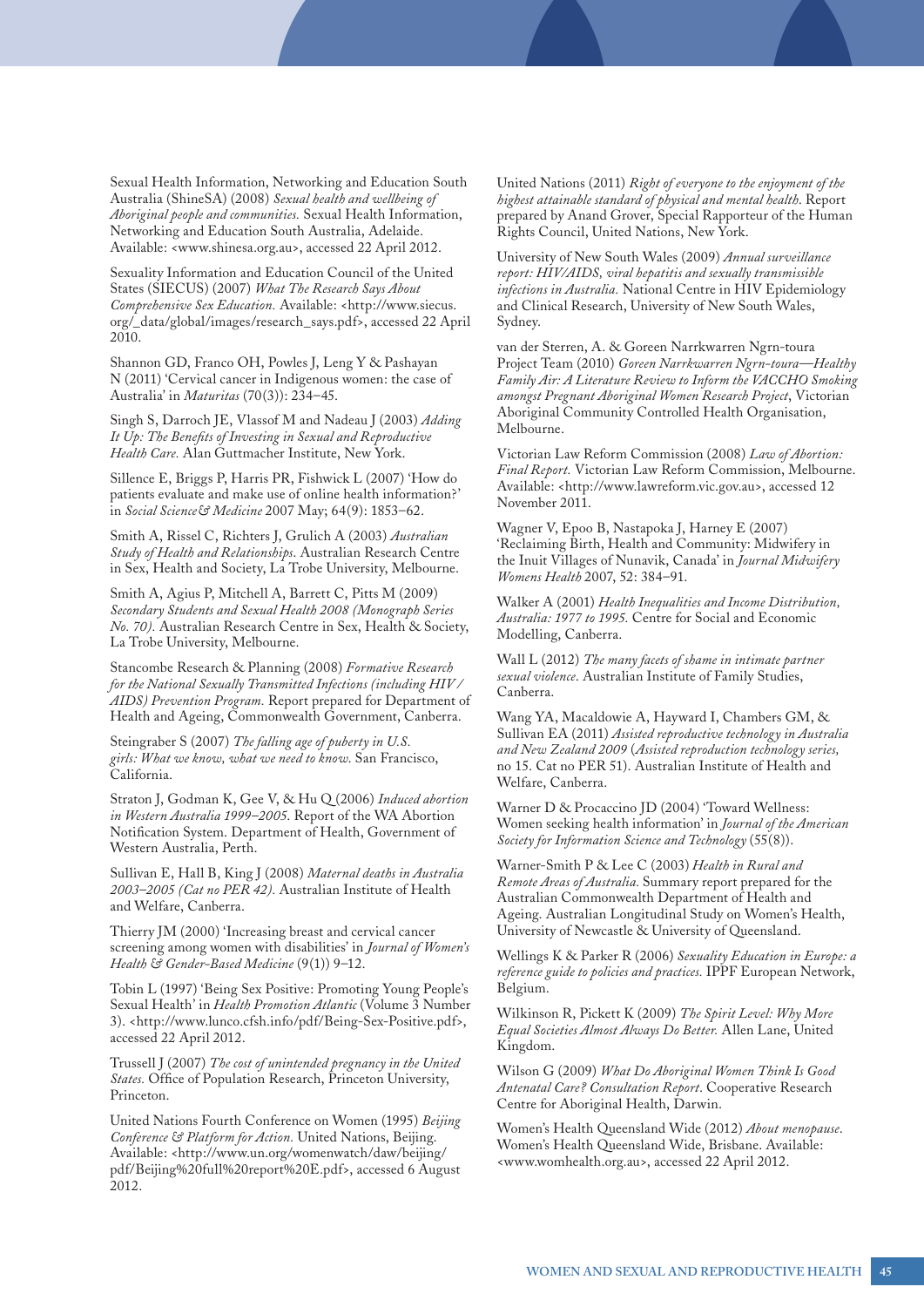Women's Health Queensland Wide (2009) *Genital Cosmetic Surgery.* Women's Health Queensland Wide, Brisbane. Available: [<www.womhealth.org.au](http://www.womhealth.org.au)>, accessed 22 April 2012.

Women's Health Queensland Wide (2012) Personal communication. Women's Health Queensland Wide, Brisbane.

Women's Health Victoria (2009) 'Women and Sexual and Reproductive Health', Women's Health Issues Paper No. 2, Melbourne, p. 11. Available: <[http://www.whv.org.au/](http://www.whv.org.au/publications-resources/issues-papers) [publications-resources/issues-papers](http://www.whv.org.au/publications-resources/issues-papers)>, accessed 22 April 2012.

World Health Organisation (2000) *Induced abortion does not increase the risk of breast cancer.* Fact Sheet 240, World Health Organisation, Geneva. Available: <[http://www.awhn.org.au/](http://www.awhn.org.au/content/view/27/76/#_edn1) [content/view/27/76/#\\_edn1>](http://www.awhn.org.au/content/view/27/76/#_edn1), accessed 22 April 2012.

World Health Organisation (2003a) *Guidelines for the management of sexually transmitted infections.* World Health Organisation, Geneva.

World Health Organisation (2003b) *Safe Abortion: Technical and Policy Guidance for Health Systems.* World Health Organisation, Geneva. Available: <[http://www.who.int/](http://www.who.int/reproductivehealth/publications/unsafe_abortion/en/) [reproductivehealth/publications/unsafe\\_abortion/en/](http://www.who.int/reproductivehealth/publications/unsafe_abortion/en/)>, accessed 22 April 2012.

World Health Organisation (2006) *Promoting and safeguarding the sexual and reproductive health of adolescents.* World Health Organisation, Geneva. Available: <[http://www.who.int/](http://www.who.int/reproductivehealth/publications/adolescence/policy_brief_4_rhstrategy/en/index.html) [reproductivehealth/publications/adolescence/policy\\_brief\\_4\\_](http://www.who.int/reproductivehealth/publications/adolescence/policy_brief_4_rhstrategy/en/index.html) [rhstrategy/en/index.html>](http://www.who.int/reproductivehealth/publications/adolescence/policy_brief_4_rhstrategy/en/index.html), accessed 22 April 2012.

World Health Organisation (2012a) *Sexual health*. World Health Organisation, Geneva. Available: <[http://www.who.](http://www.who.int/topics/sexual_health/en/) [int/topics/sexual\\_health/en/](http://www.who.int/topics/sexual_health/en/)>, accessed 22 April 2012.

World Health Organisation (2012b) *Reproductive Health.* World Health Organisation, Geneva. Available: <[http://www.](http://www.who.int/topics/reproductive_health/en/) [who.int/topics/reproductive\\_health/en/](http://www.who.int/topics/reproductive_health/en/)>, accessed 22 April 2012.

Wurm G (2008) *Access to safe and legal abortion in Europe*. Report prepared for Committee on Equal Opportunities for Men and Women, Parliamentary Assembly of the Council of Europe, Strasbourg.

Youl PH, Baade PD, Aitken JF, Chambers SK, Turrell G, Pyke C, & Dunn J (2011) 'A multilevel investigation of inequalities in clinical and psychosocial outcomes for women after breast cancer' in *BMC Cancer* 11: 415.

Young M, Byles J & Dobson A (2000) 'The effectiveness of legal protection in the prevention of domestic violence in the lives of young Australians' in *Trends and Issues in Crime and Criminal Justice* (no. 148). Australian Institute of Criminology, Canberra.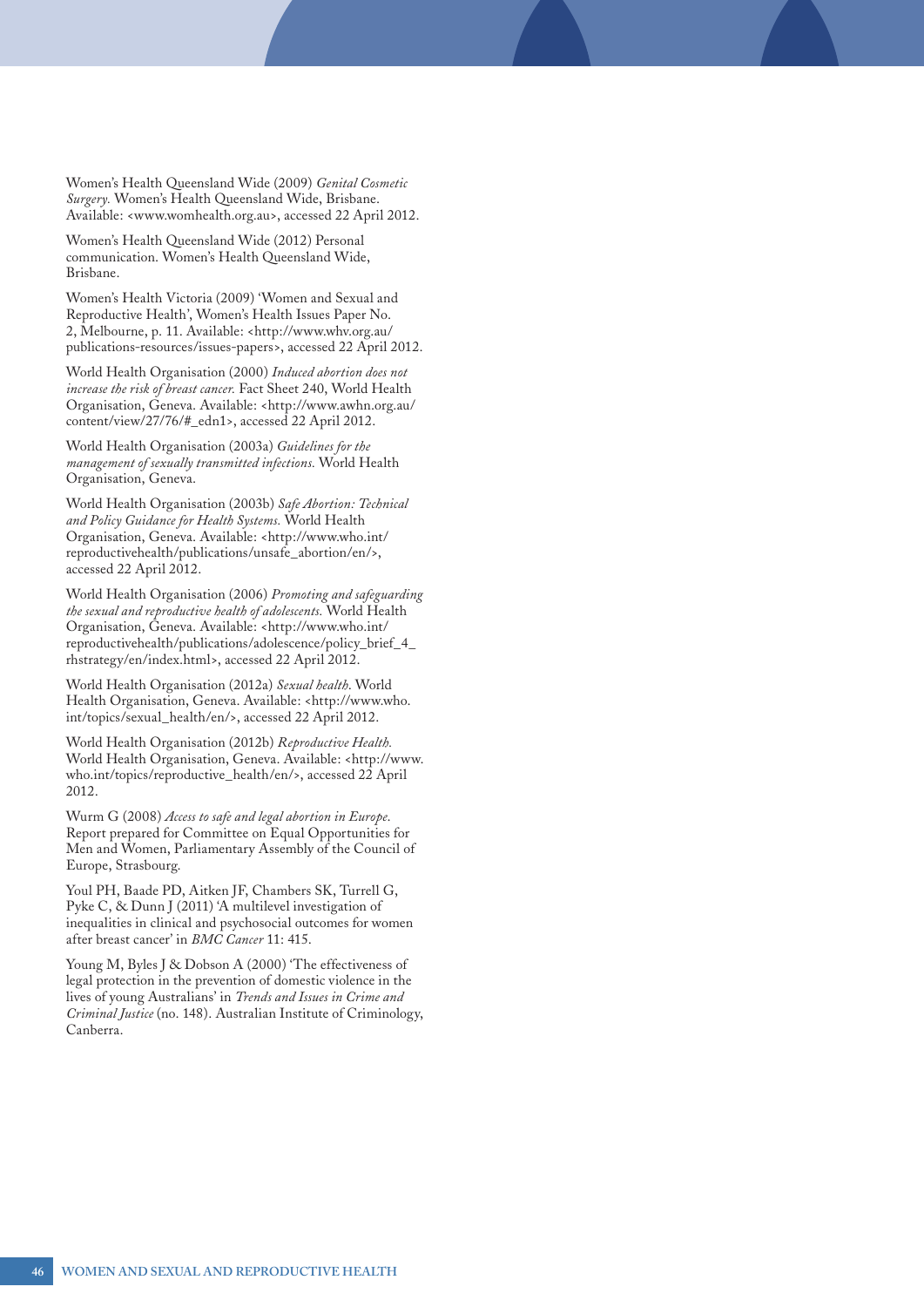